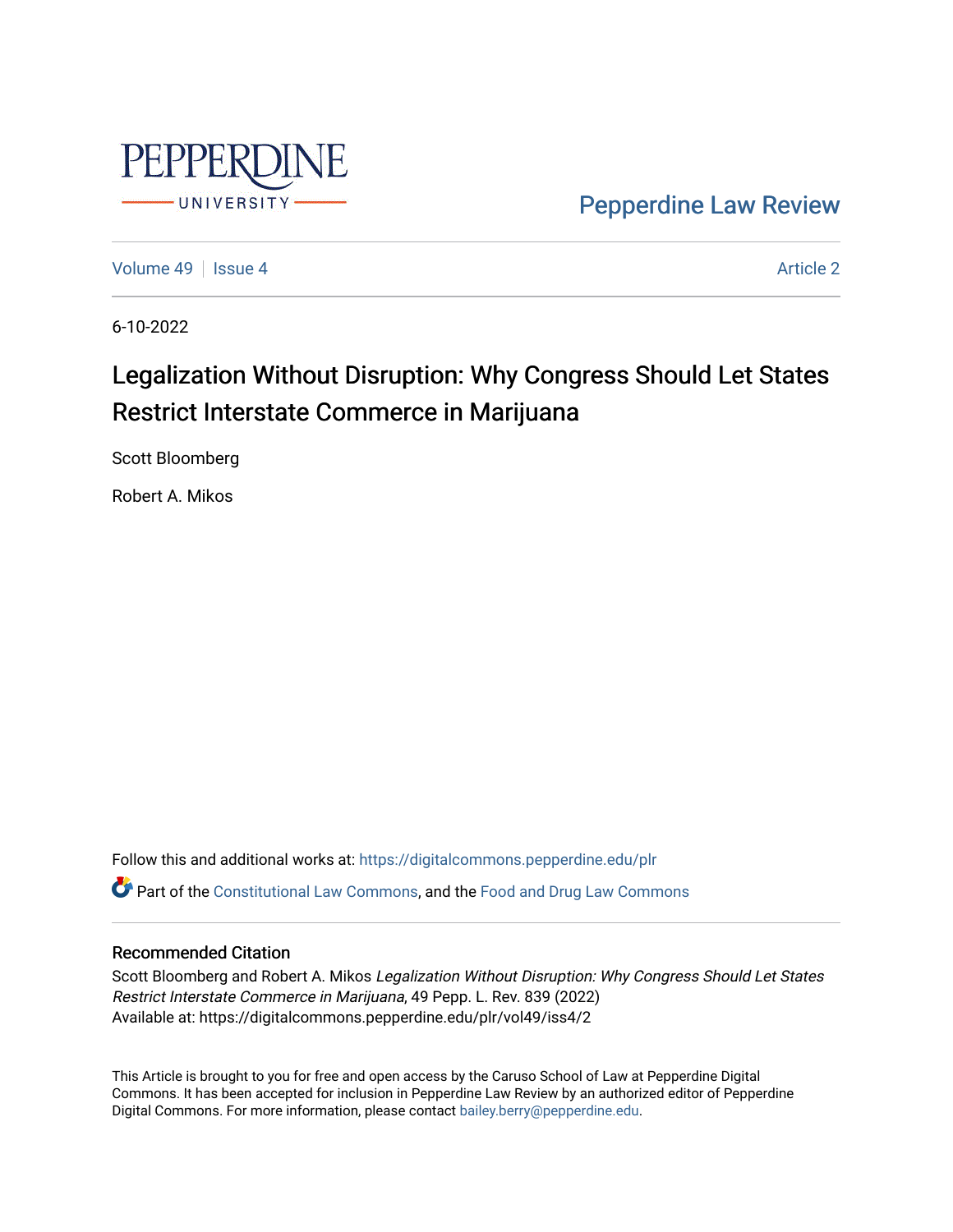# **Legalization Without Disruption: Why Congress Should Let States Restrict Interstate Commerce in Marijuana**

Scott Bloomberg\* & Robert A. Mikos\*\*

# *Abstract*

*Over the past twenty-five years, states have developed elaborate regulatory systems to govern lawful marijuana markets. In designing these systems, states have assumed that the Dormant Commerce Clause (DCC) does not apply; Congress, after all, has banned all commerce in marijuana. However, the states' reprieve from the doctrine may soon come to an end. Congress seems poised to legalize marijuana federally, and once it does, it will unleash the DCC, with dire consequences for the states and the markets they now regulate. This Article serves as a wake-up call. It provides the most extensive analysis to date of the disruptions the DCC could cause for lawmakers and the marijuana industry. Among other things, the doctrine could spawn a race to the bottom among states as they compete for a newly mobile marijuana industry, undermine state efforts to boost participation by minorities in the legal marijuana industry, and abruptly make obsolete investments firms have made in existing state-based marijuana markets. But the Article also devises a novel* 

<sup>\*</sup> Associate Professor of Law, University of Maine School of Law.

<sup>\*\*</sup> LaRoche Family Chair in Law, Vanderbilt University Law School. The authors thank Austin Bernstein, Brannon Denning, Andrew Kline, Phillip Neiman, Pat Oglesby, Shaleen Title, and participants at the International Cannabis Bar Association Annual Meeting and the National Association of Appellate Court Attorneys Annual Meeting for helpful feedback on earlier drafts of this Article. We also thank Thomas Boynton, Sarah Dunaway, Madeline Flynn, and Nathan Kanter for their valuable research assistance.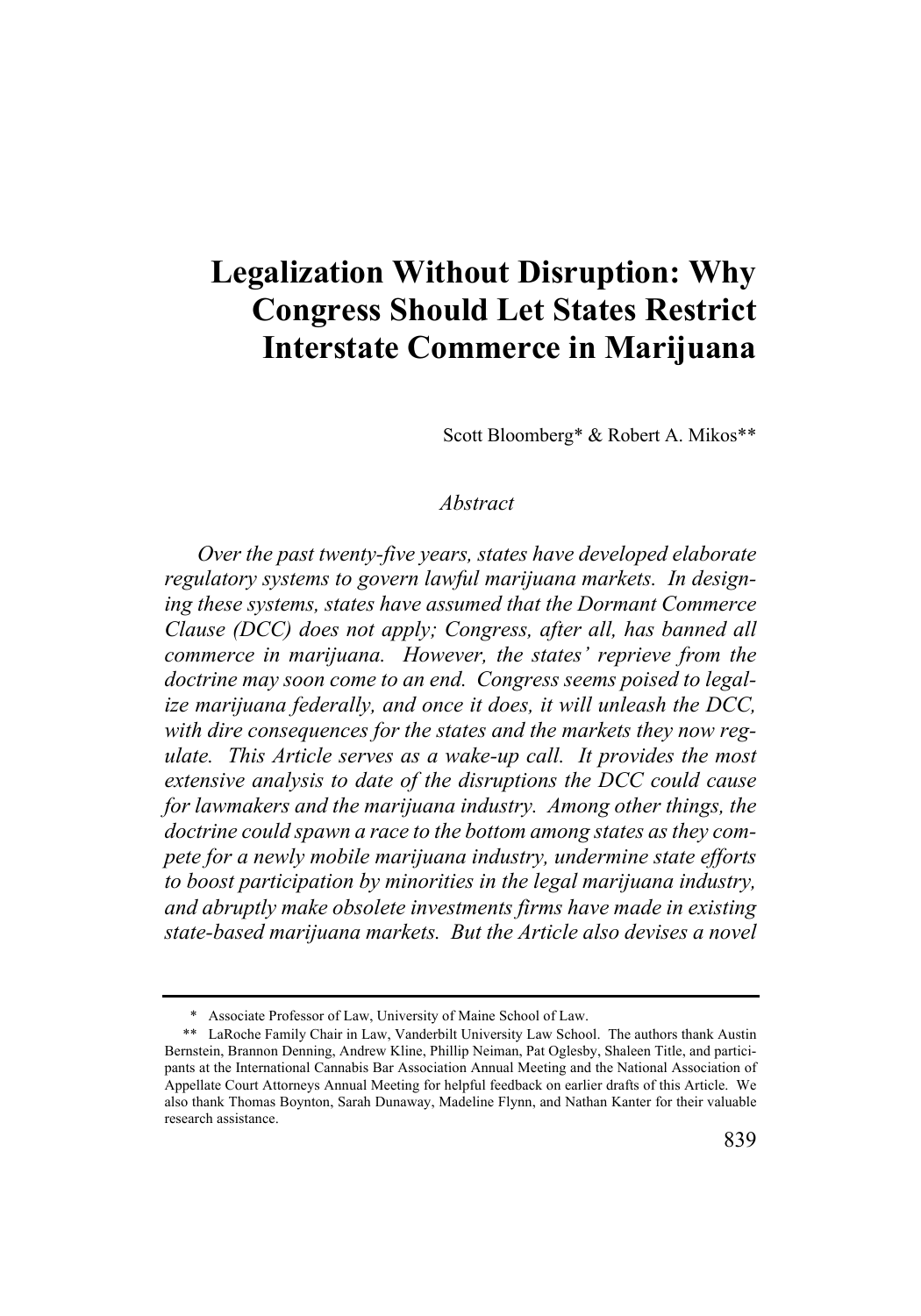*solution to these problems. Taking a page from federal statutes designed to preserve state control over other markets, it shows how Congress could pursue legalization without disruption. Namely, Congress could suspend the DCC and thereby give state lawmakers and marijuana businesses time to prepare for the emergence of a national marijuana market. The Article also shows how Congress could make the suspension temporary to allay any concerns over authorizing state protectionism in the marijuana market.*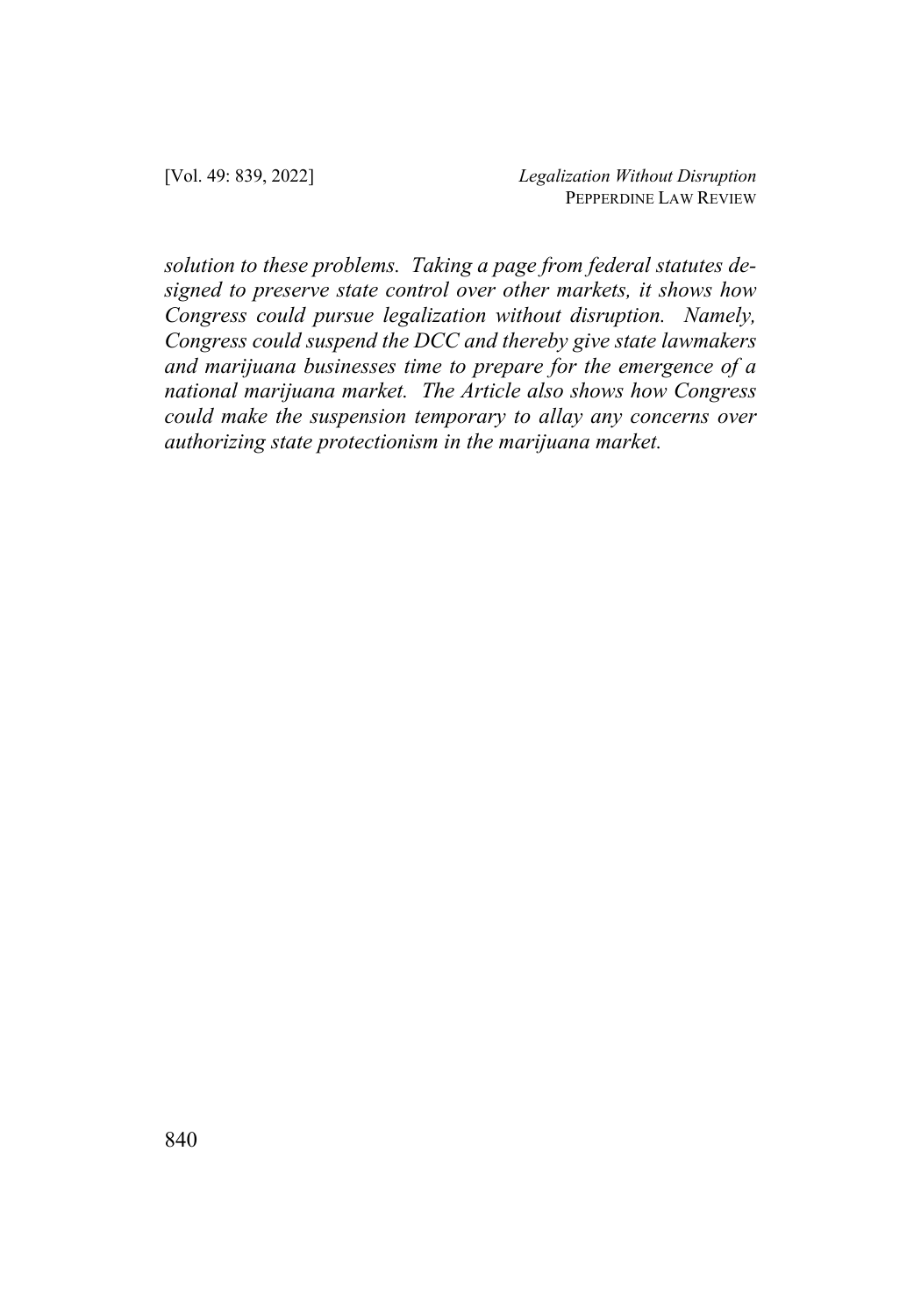# TABLE OF CONTENTS

| A. The Insular State-Based Marketplace System  846         |  |
|------------------------------------------------------------|--|
|                                                            |  |
|                                                            |  |
|                                                            |  |
|                                                            |  |
|                                                            |  |
|                                                            |  |
| 3. Preserving States' Social Equity Programs 869           |  |
| 4. Providing Transition Relief to Marijuana Producers  876 |  |
|                                                            |  |
| C. How Congress Could Legalize Without Disruption  884     |  |
|                                                            |  |
| 2. Forestalling the Disruptions Caused by Federal          |  |
|                                                            |  |
| 3. Accommodating Federal Regulation of the Marijuana       |  |
|                                                            |  |
|                                                            |  |
|                                                            |  |
|                                                            |  |
|                                                            |  |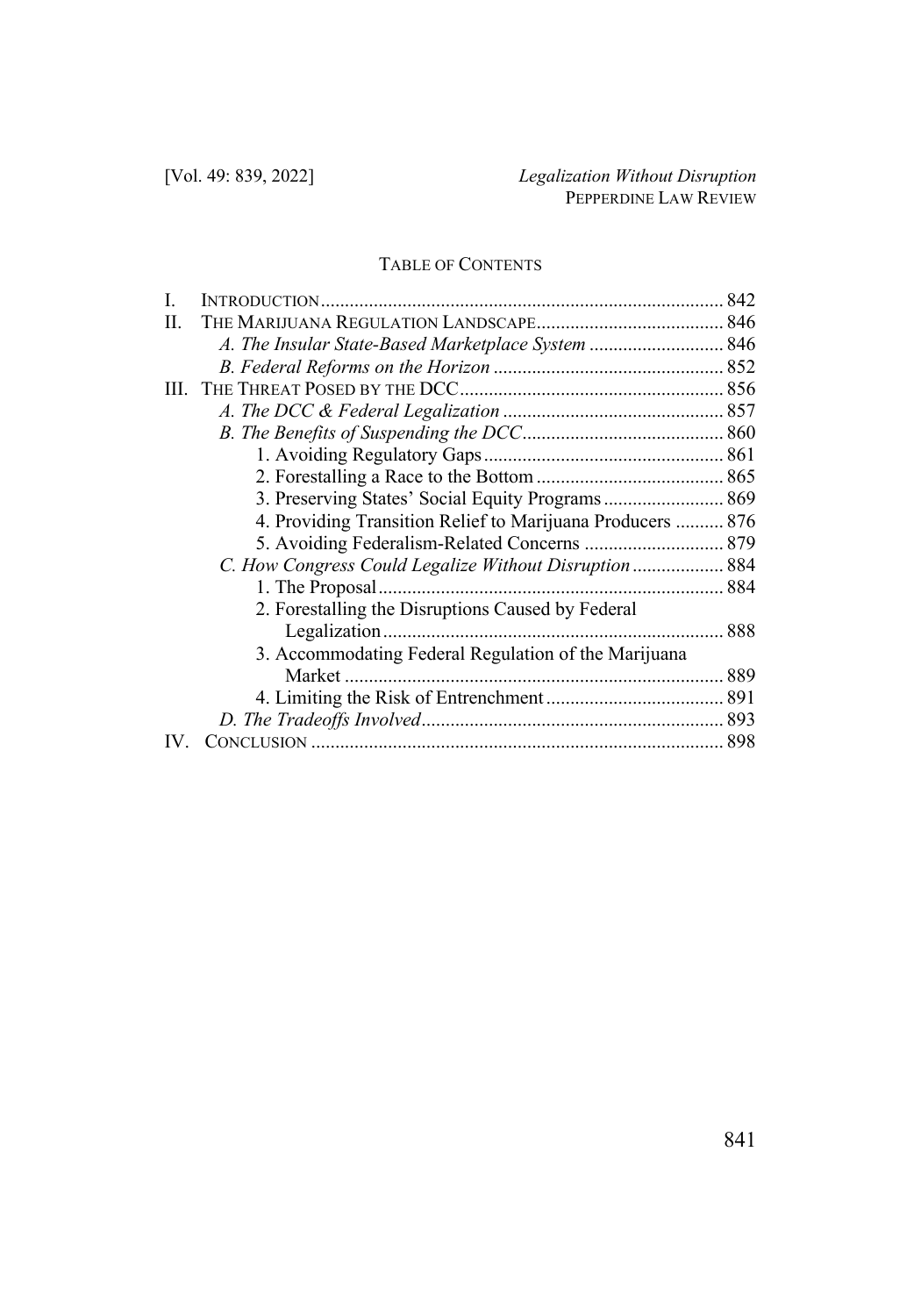# I. INTRODUCTION

Congress is poised to do something that would have been unthinkable even a decade ago: legalize marijuana federally. For the past fifty years, the federal government has criminalized the possession, cultivation, and distribution of the drug.<sup>1</sup> Even as a growing number of states reformed their own marijuana laws, Congress has left the federal ban on the books. In the past two years, however, lawmakers from across the political spectrum have drafted a host of competing bills that would, at long last, repeal that prohibition.2 Given the overwhelming public support for legalization, it now seems almost inevitable that one of these measures (or something like them) will pass.3

The details of congressional reform proposals vary, but they all share one thing in common: each of them purports to preserve or even expand state regulatory authority over marijuana.<sup>4</sup> In announcing a major new legalization proposal in summer 2021, for example, Senate Democratic leaders emphasized that the bill would "empower<sup>[]</sup> states to implement their own cannabis laws."5 Although some proposals envision a federal role in regulating marijuana, federal lawmakers seem content—even eager—to let states take the

<sup>1.</sup> 21 U.S.C. §§ 841, 844. Marijuana is defined as "[c]annabis" plants and any products made therefrom that contain more than trace amounts of the psychoactive chemical delta-9 THC. *See id.* § 802(16). We recognize and sympathize with the movement to rechristen the drug *cannabis*. *See* Robert A. Mikos & Cindy D. Kam, *Has the 'M' Word Been Framed? Marijuana, Cannabis, and Public Opinion*, PLOS ONE, Oct. 2019, *available at* https://journals.plos.org/plosone/article?id=10.1371/journal.pone.0224289 (discussing controversy and shift in the use of the terms). However, we continue to use the term *marijuana* because federal law and most state codes still use that term. *Id*. Furthermore, for our purposes, *marijuana* is more precise, since *cannabis* does not distinguish between varieties of the plant that contain psychoactive THC and those that do not, even though they are regulated differently. *See infra* notes 276–77 and accompanying text (discussing hemp regulations).

<sup>2.</sup> *See infra* Section II.B (discussing leading federal proposals).

<sup>3.</sup> *See* Megan Brenan, *Support for Legal Marijuana Inches Up to New High of 68%*, GALLUP (Nov. 9, 2020), https://news.gallup.com/poll/323582/support-legal-marijuana-inches-new-high.aspx (reporting that 68% of Americans and "[m]ajorities of most demographic subgroups" support legalizing marijuana for all adults).

<sup>4.</sup> *See infra* Section II.B.

<sup>842</sup> 5. SENATORS CORY BOOKER, RON WYDEN & CHUCK SCHUMER, CANNABIS ADMINISTRATION & OPPORTUNITY ACT DISCUSSION DRAFT 1 (2021), https://www.democrats.senate.gov/imo/media/doc/CAOA%20Detailed%20Summary%20-.pdf [hereinafter CAOA DISCUSSION DRAFT]; *see also id.* at 1 ("The legislation preserves the integrity of state cannabis laws . . . ."). Similar claims have been made about other legalization bills. *E.g.*, Press Release, Elizabeth Warren, U.S. Senator, U.S. Senate, Senators Warren and Gardner Reintroduce Bipartisan, Bicameral Legislation to Protect States' Marijuana Policies (Apr. 4, 2019), https://www.warren.senate.gov/newsroom/press-releases/senators-warren-and-gardner-reintroduce-bipartisan-bicameral-legislation-to-protect-states-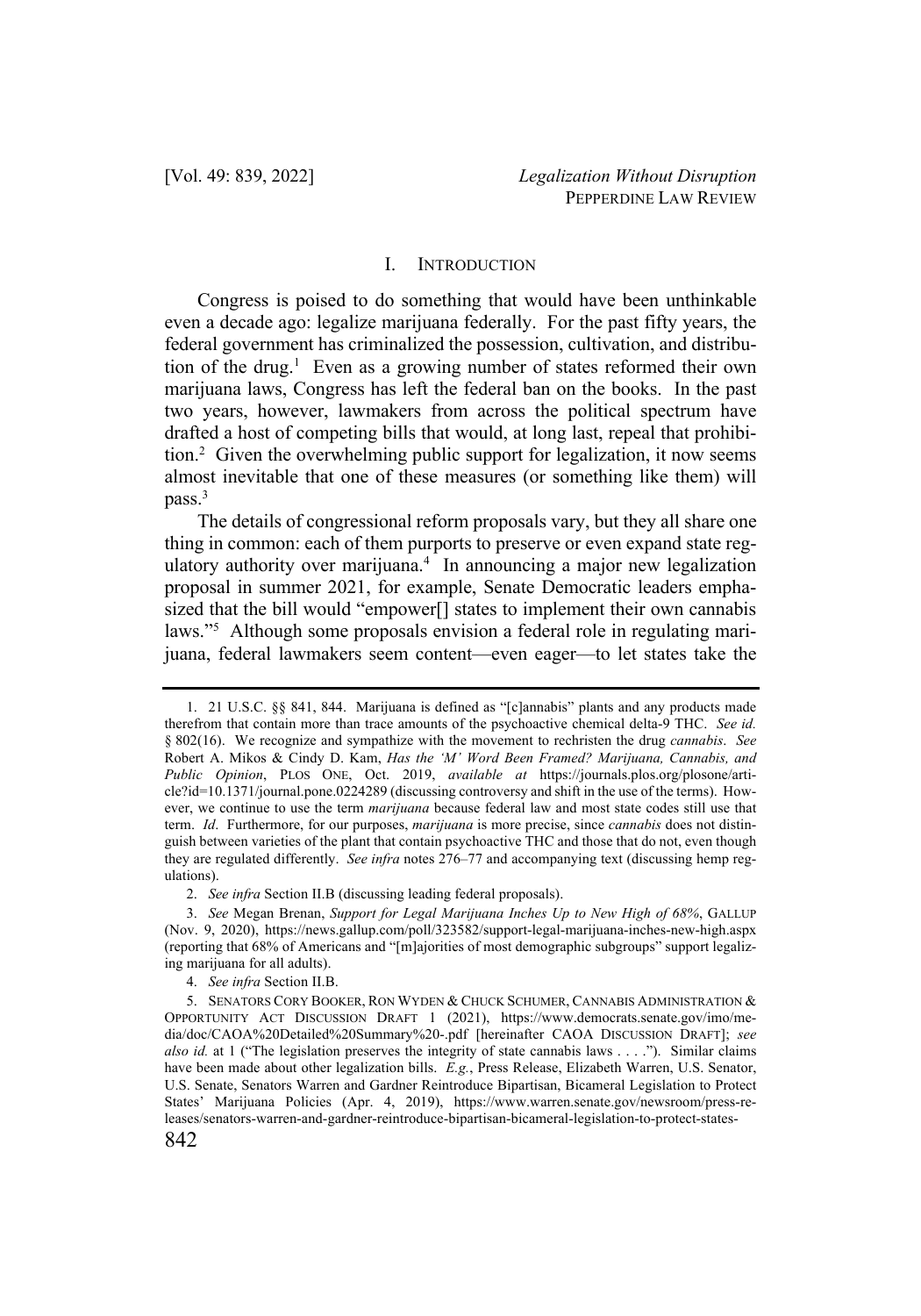lead and regulate marijuana as they deem fit.

But lawmakers who believe that federal legalization would necessarily preserve state control over the marijuana market are in for a rude awakening. Legalization would impose a previously unnoticed but important constraint on state power not found in the text of any federal legislation: the Dormant Commerce Clause (DCC).<sup>6</sup> The DCC is an implied doctrine of constitutional law that circumscribes the states' power to regulate interstate commerce.<sup>7</sup> Even though it has largely escaped attention in debates over federal reforms, the doctrine could have enormous ramifications for the states' ability to regulate marijuana following federal legalization and to achieve the policy goals served by such regulation.<sup>8</sup>

To date, states have operated on the assumption that the DCC does not apply to the marijuana market because Congress has banned all commerce in marijuana.<sup>9</sup> Pursuant to this assumption, they have imposed a variety of direct and indirect restraints on interstate commerce in marijuana, including, most notably, universal bans on all sales of marijuana across state lines.<sup>10</sup> Because of such restrictions, there is currently no (lawful) interstate commerce in marijuana.11 Rather than a single national market, we thus have thirty-nine (and counting) distinct state marijuana markets, each with its own set of state-licensed producers and distributors to supply local demand.12 Once Congress legalizes marijuana, however, the DCC will bring a swift and unexpected end to these insular state-based marijuana markets.<sup>13</sup>

- 7. *See infra* Section III.A (discussing the DCC and its purposes).
- 8. *See infra* Section III.B.
- 9. *See infra* Section III.A.

marijuana-policies (introducing STATES Act to "protect[] states, territories, and tribal nations as they implement their own marijuana laws without federal interference" as expressed by Senator Elizabeth Warren); *id.* (Statement of Senator Cory Gardner) ("The bipartisan, commonsense [STATES Act] ensures the federal government will . . . not interfere in any states' legal marijuana industry.").

<sup>6</sup>. *See infra* Part III (introducing the DCC and illuminating the ways in which the doctrine will impede state regulation of the marijuana market).

<sup>10.</sup> *See infra* Section II.A (discussing state regulations and their effects on the marijuana market in detail).

<sup>11</sup>. *See* Robert A. Mikos, *Interstate Commerce in Cannabis*, 101 B.U. L. REV. 857, 862 (2021) ("States have directly restricted interstate commerce in cannabis in two main ways. First, every legalization state currently prohibits interstate sales of cannabis. . . . Second, most legalization states also limit the ability of nonresidents to own and operate local cannabis businesses.").

<sup>12</sup>. *See id.* at 859 (noting that by 2020 over thirty states had legalized marijuana and that each state has its own local market).

<sup>13.</sup> *See infra* Sections III.A, III.B (explaining how the DCC would threaten existing state marijuana regulations and the insular markets they maintain).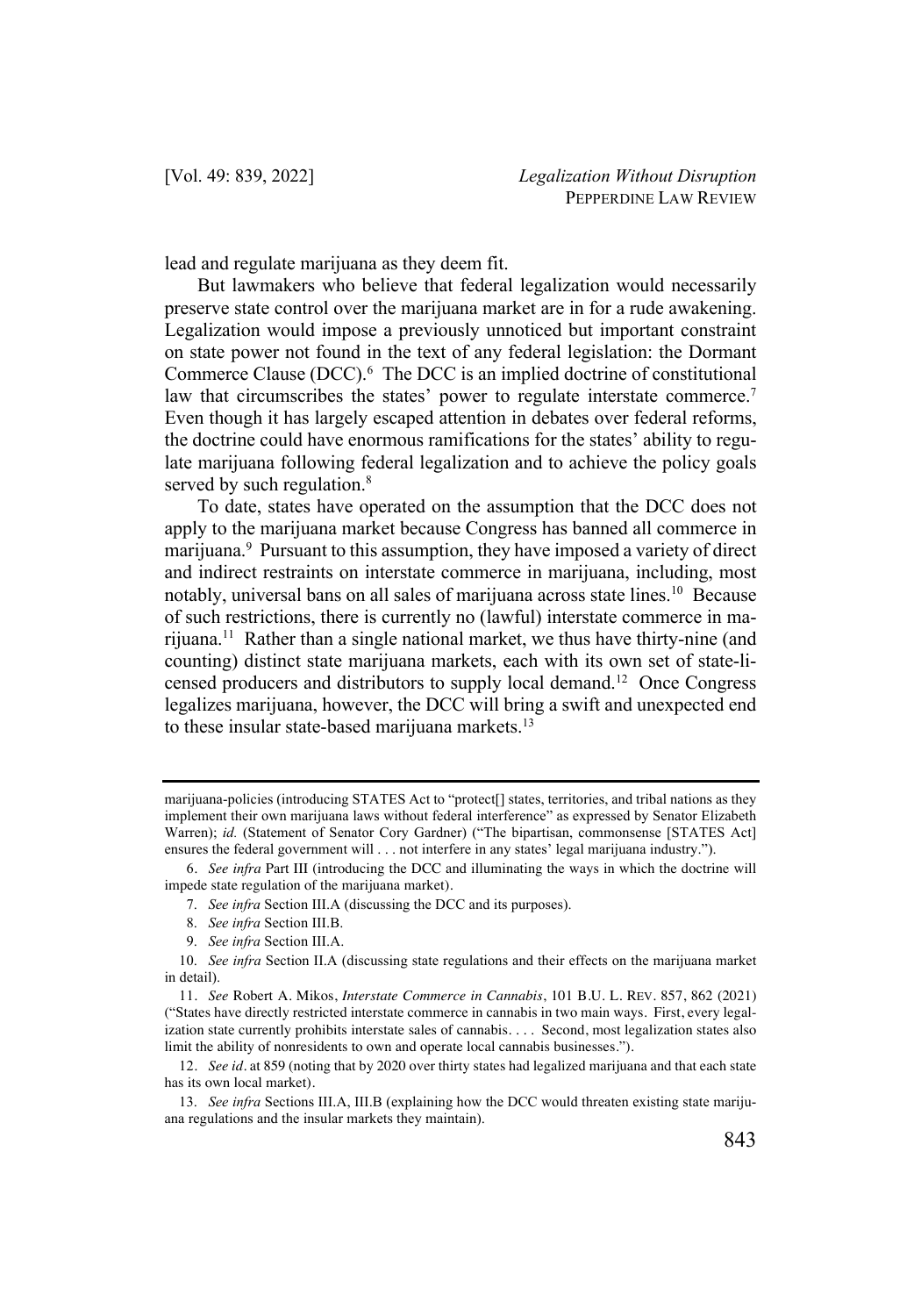It is difficult to overstate the ramifications this development would have for state regulators and extant marijuana markets.<sup>14</sup> By unleashing the DCC upon the states and thereby exposing key state laws to legal challenge, Congress would inadvertently create gaps in the regulation of marijuana—situations in which there is no state or federal law governing key activities of the marijuana industry.<sup>15</sup> By preventing states from restricting imports of marijuana, the DCC would also trigger a regulatory race to the bottom, as states begin to compete for a lucrative but suddenly mobile marijuana industry.<sup>16</sup> The DCC would also threaten nascent social equity licensing programs states have adopted to boost minority participation in their marijuana markets.<sup>17</sup> Such programs limit eligibility to residents of *local* communities disproportionately harmed by the war on drugs—a form of geographic discrimination the DCC plainly would not allow.<sup>18</sup> And almost overnight, the DCC would make obsolete investments that thousands of firms have made in existing state regulatory systems and insular state markets.<sup>19</sup> These are just some of the issues likely to arise if Congress legalizes marijuana and thereby suddenly unleashes the DCC upon unprepared state lawmakers and the insular marijuana markets they have heretofore maintained.

Unfortunately, the DCC has gotten little attention in burgeoning debates over the future of marijuana policy.<sup>20</sup> Although the doctrine has recently surfaced in a flurry of lawsuits challenging state residency requirements for marijuana business licenses,<sup>21</sup> it has still not dawned on state or federal lawmakers that state laws will be jeopardized by this "arcane"<sup>22</sup> doctrine the moment Congress legalizes marijuana.

This Article serves as a much-needed wake-up call. Building on previous

<sup>14</sup>. *See infra* Section III.B.

<sup>15.</sup> *See infra* Section III.B.1.

<sup>16.</sup> *See infra* Section III.B.2.

<sup>17.</sup> *See infra* Section III.B.3.

<sup>18.</sup> *See infra* Section III.B.3 (explaining why the DCC would invalidate state programs as presently designed, but also explaining why there may be no other way for states to pursue these programs).

<sup>19.</sup> *See infra* Section III.B.4.

<sup>20.</sup> A recent article that one of us authored is the lone exception. *See* Mikos, *Interstate Commerce in Cannabis*, *supra* note 11. Our work here builds on that article in several respects. For some earlier scholarship that has examined a related but distinct issue involving the DCC (whether states may regulate marijuana tourism by outsiders), see generally Brannon P. Denning, *One Toke over the (State) Line: Constitutional Limits on "Pot Tourism" Restrictions*, 66 FLA. L. REV. 2279 (2014).

<sup>21.</sup> *See infra* note 98 (discussing cases).

<sup>22.</sup> Martin H. Redish & Shane V. Nugent, *The Dormant Commerce Clause and the Constitutional Balance of Federalism*, 1987 DUKE L.J. 569, 570 (1987) (observing that the DCC was once considered obscure and "arcane" but also noting a resurgence of interest in the doctrine).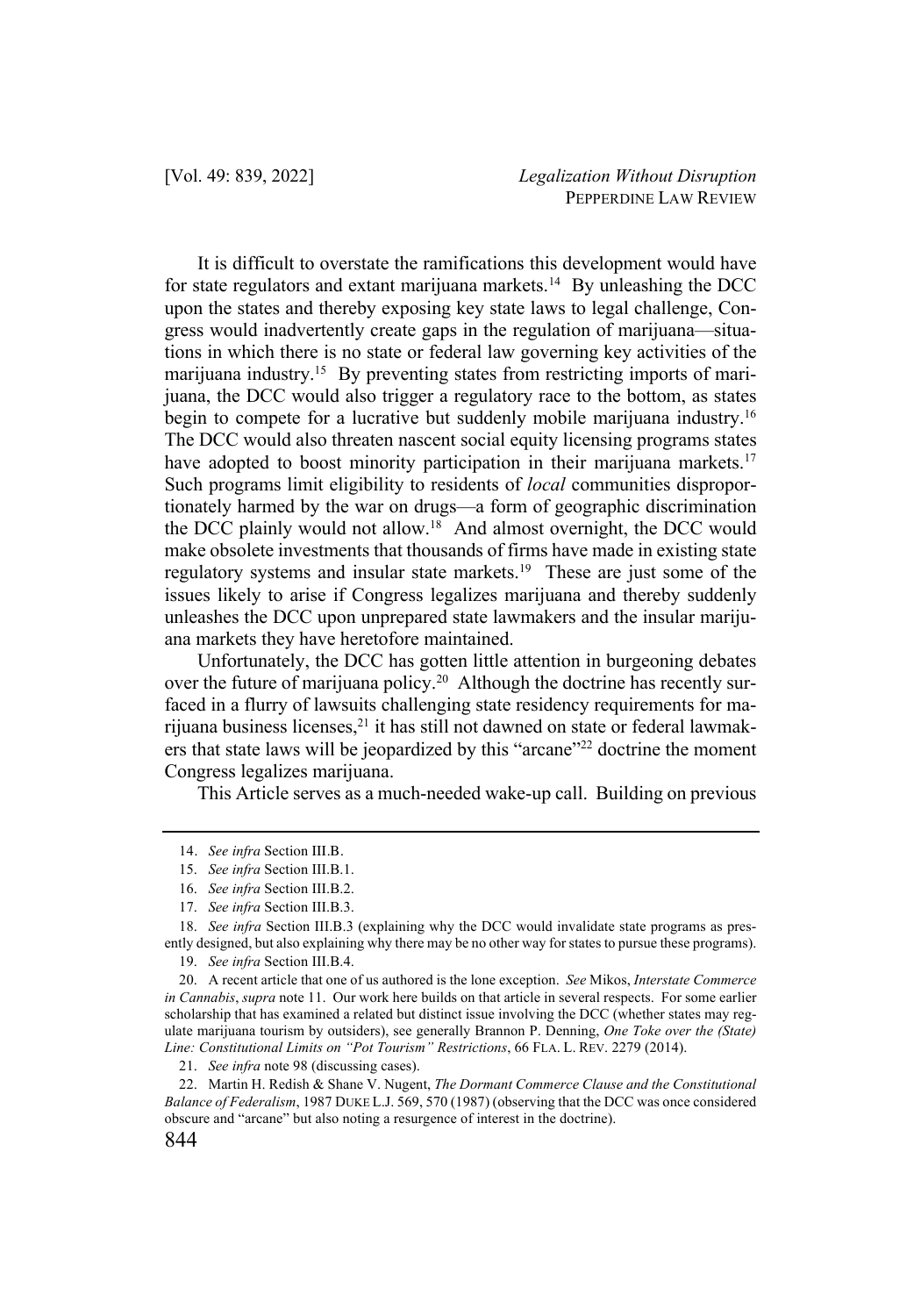scholarship that has only just begun to consider interstate commerce in marijuana, it provides the most detailed and extensive account to date of the problems that will be caused by legalizing marijuana federally and thereby unleashing the DCC on unsuspecting lawmakers and insular state marijuana markets.

Just as importantly, this is the first Article to offer a solution to the problems posed by the DCC—a way for Congress to legalize marijuana federally, without disrupting the regulatory systems created by states.<sup>23</sup> It is well-settled that Congress may suspend the DCC by authorizing state regulations that would otherwise run afoul of the doctrine.<sup>24</sup> We propose that Congress suspend the DCC in the marijuana market, at least for a limited period of time.<sup>25</sup> Borrowing statutory language Congress adopted to forestall disruptions in another market traditionally regulated by the states (insurance), we show exactly how this could be done for marijuana.

Suspending the DCC would not only help states and the marijuana industry prepare for the eventual emergence of a national marijuana market, but it would also help federal policymakers manage that transition as well.<sup>26</sup> Our proposal would not foreclose federal regulation of marijuana. Instead, it simply directs that regulation come from Congress or federal agencies, rather than judges applying an arcane constitutional doctrine that is ill-suited for the task. It would give federal policymakers time to craft regulations specifically tailored to the needs of the burgeoning marijuana market, without worrying about the chaos the DCC will cause while they deliberate.

Finally, we also include a sunset provision in our proposal, limiting the term of the DCC's suspension to seven years unless Congress extends it.<sup>27</sup> We explain why making the suspension presumptively temporary would ameliorate the classic concerns raised by state protectionism, including fears that it will spark friction among the states and sacrifice productive efficiency in the marijuana industry.

<sup>23</sup>. *See infra* Section III.C (proposing statutory language for Congress's consideration that would preserve state regulatory authority against the DCC).

<sup>24.</sup> *E.g.*, S.-Cent. Timber Dev., Inc. v. Wunnicke, 467 U.S. 82, 91 (1984). For academic commentary on Congress's authority to turn off the DCC, see Norman R. Williams, *Why Congress May Not "Overrule" the Dormant Commerce Clause*, 53 UCLA L. REV. 153 (2005); Gillian E. Metzger, *Congress, Article IV, and Interstate Relations*, 120 HARV. L. REV. 1468 (2007); Noel T. Dowling, *Interstate Commerce and State Power-Revised Version*, 47 COLUM. L. REV. 547 (1947).

<sup>25.</sup> *See infra* Section III.C (detailing proposal).

<sup>26</sup>. *See infra* Section III.C.3.

<sup>27</sup>. *See infra* Section III.C.4.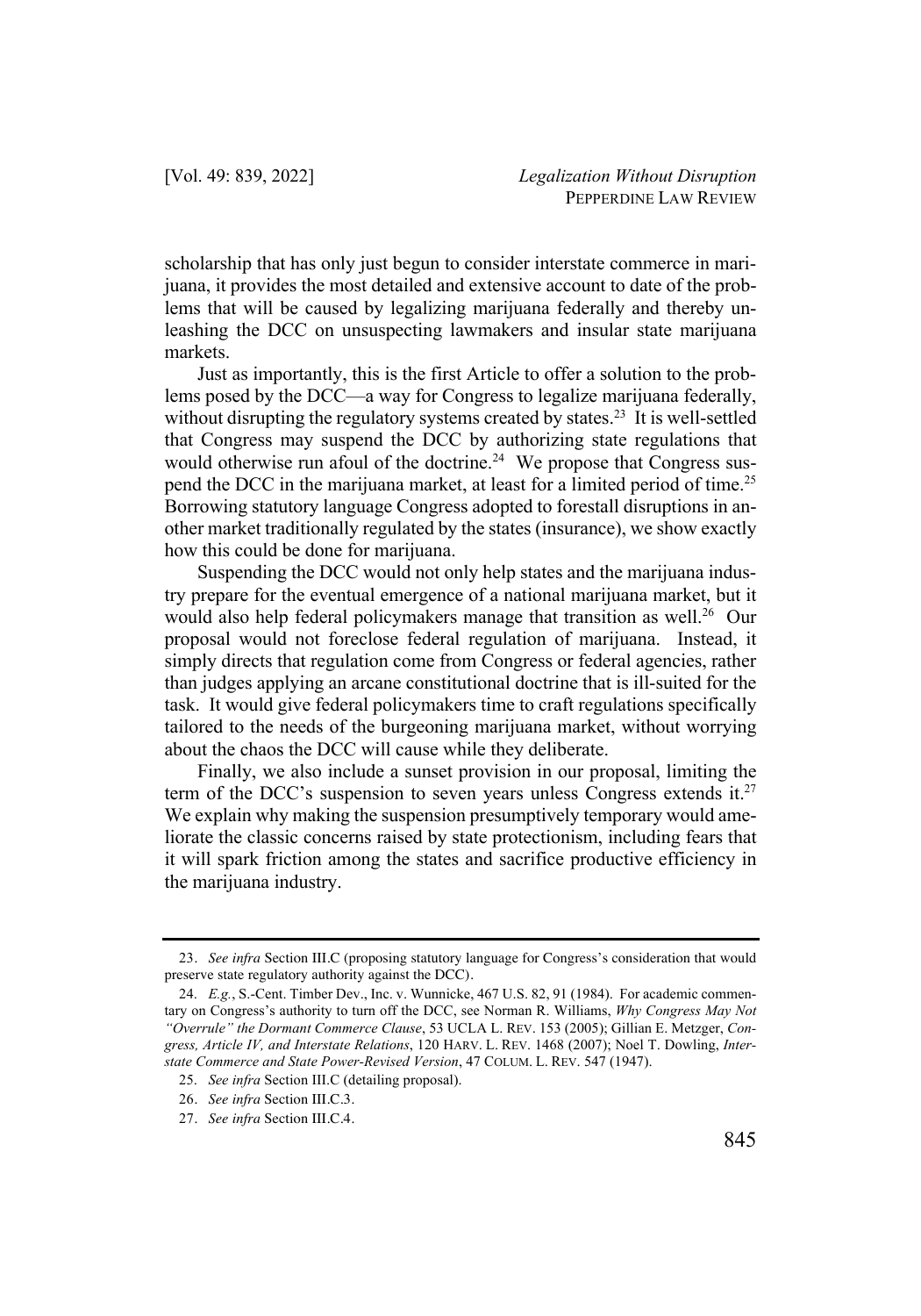The Article proceeds as follows: Part II begins by detailing state regulations and the current insular state-based marketplace system for marijuana. It then reviews the leading congressional proposals to legalize marijuana federally, focusing on how those proposals purport to preserve state authority over marijuana. Part III introduces the DCC and explains how that doctrine will threaten a broad array of extant state regulations and the state markets they maintain. It unpacks, in turn, several problems that would arise if Congress legalizes marijuana without suspending the DCC, as every congressional reform proposal would now do. It also introduces our proposed statutory language, and how the language would clearly authorize states to regulate marijuana outside the shadow of the DCC. Additionally, Part III explains how Congress could minimize any tradeoffs involved in allowing states to continue to restrict interstate commerce in marijuana. Part IV briefly concludes with an appeal to Congress to incorporate our proposed statutory language into the legalization bills it is now considering, while highlighting some of the issues that still need to be addressed in future scholarship.

# II. THE MARIJUANA REGULATION LANDSCAPE

# *A. The Insular State-Based Marketplace System*

It has now been over twenty-five years since California voters made their state the first in the nation to legalize marijuana for medical purposes.<sup>28</sup> That groundbreaking law, the Compassionate Use Act of 1996 (CUA), created a simple exception to the state's prohibitions on possessing and cultivating marijuana that applied to medical marijuana patients and their caregivers.29 This narrow carve-out from criminal liability was the sole legal change brought on by the CUA. The Act did not authorize the state to license medical marijuana businesses, let alone establish regulations for such businesses.<sup>30</sup> Indeed, the CUA did not seem to anticipate that legalizing the personal use of medical marijuana would lead to a booming marijuana industry that would require careful regulation by the state.

Things have changed in the ensuing quarter-century. Today there are

<sup>28.</sup> *See* Compassionate Use Act of 1996, CAL. HEALTH & SAFETY CODE § 11362.5 (West 1996).

<sup>29.</sup> *Id.* § 11362.5(d) (exempting patients and their caregivers from state criminal prohibitions on the possession or cultivation of marijuana "for the personal medical purposes of the patient").

<sup>30.</sup> *See* Robert A. Mikos, *The Evolving Federal Response to State Marijuana Reforms*, 26 WIDENER L. REV. 1, 5 (2020) (emphasis in original) (noting that "before 2003, *no state* had formally authorized companies to supply marijuana to patients commercially").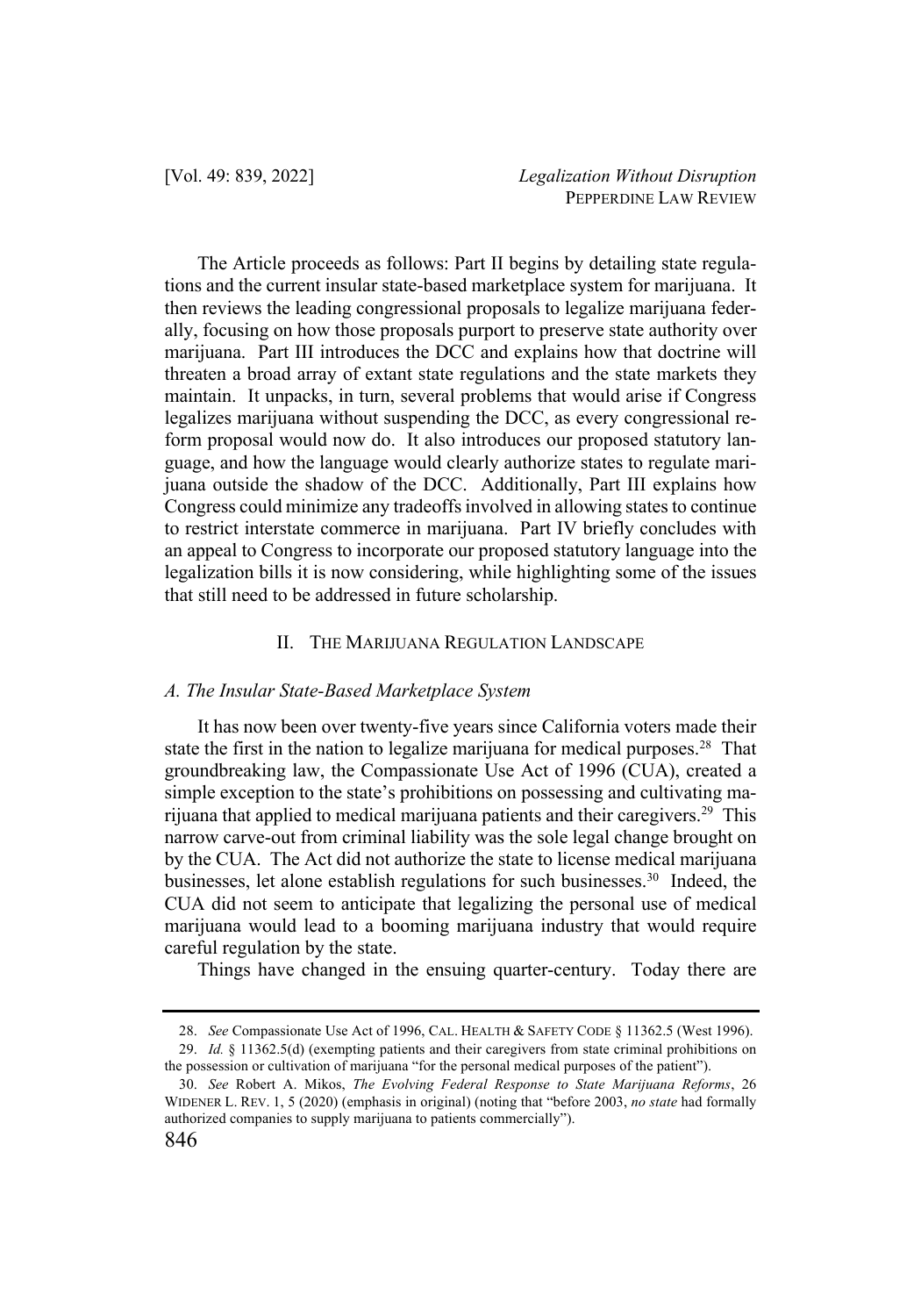thirty-nine states (including Washington D.C.) where marijuana is legal for medical purposes.<sup>31</sup> And, in nineteen of those states, marijuana is legal for recreational (adult) use as well.<sup>32</sup> The marijuana reforms enacted in these states not only liberalize the states' criminal marijuana laws but also create and comprehensively regulate complex marijuana marketplaces. In each legalization state, a state agency—or sometimes multiple agencies—has the power to license different types of marijuana businesses and to promulgate regulations governing those businesses.<sup>33</sup> The licensing and regulatory choices made by the various states have shaped the character of their respective marijuana marketplaces, from big-picture issues regarding how marijuana businesses are structured and licensed, down to the minutiae of how those businesses operate on a day-to-day basis.

Take Colorado's marijuana marketplace as an example. The Marijuana Enforcement Division (MED) of Colorado's Department of Revenue has licensing and regulatory authority over more than 1,000 cultivators, 225 manufacturers, and 650 retail facilities, as well as six other categories of licensed marijuana businesses.<sup>34</sup> To govern this ever-evolving marketplace, the MED has engaged in dozens of rounds of rulemaking, including a substantial revision in 2019 that combined the state's (previously separate) medical and adultuse rules into one comprehensive set of marijuana regulations. <sup>35</sup> These regulations are highly detailed and complex. The 438 pages of rules include provisions governing business ownership and licensing;<sup>36</sup> a range of health and

<sup>31.</sup> *See Where Marijuana Is Legal in the United States*, MJBIZDAILY, https://mjbizdaily.com/mapof-us-marijuana-legalization-by-state/ (last visited Feb. 18, 2022) (mapping the legal status of marijuana across the states).

<sup>32.</sup> *Id.* As of this writing, MJBizDaily lists South Dakota as having legalized marijuana for adult use. *Id.* However, the South Dakota Supreme Court recently invalidated the state's adult-use legalization measure on state constitutional grounds. Thom v. Barnett, 967 N.W.2d 261 (2021). Medical marijuana remains legal in the state. *See generally* S.D. CODIFIED LAWS § 34-20G (2021) (legalizing medical marijuana by voter-initiated statute).

<sup>33.</sup> *See, e.g.*, WASH. REV. CODE § 69.50.325 (2020) (authorizing the Washington State Liquor and Cannabis Board to promulgate marijuana regulations and license marijuana businesses); MICH. COMP. LAWS § 333.27001 (2019) (empowering the Michigan Marijuana Regulatory Agency to regulate the industry and license marijuana businesses).

<sup>34</sup>. *See MED Licensed Facilities*, COLORADO DEP'T OF REVENUE, https://sbg.colorado.gov/medlicensed-facilities (last visited Feb. 16, 2022) (listing the Regulated Marijuana Business Licenses authorized by Colorado's state statute and further explaining that "[e]ach facility is authorized to engage only in the type of activity for which it is licensed").

<sup>35.</sup> *See Code of Colorado Regulations*, COLORADO SECRETARY OF STATE, https://www.sos.state.co.us/CCR/NumericalCCRDocList.do?deptID=19&agencyID=185 (last visited Feb. 16, 2022) (listing the MED's history of regulatory activity).

<sup>36.</sup> 1 COLO. CODE REGS. §§ 212-3-2-200 to 285 (2021).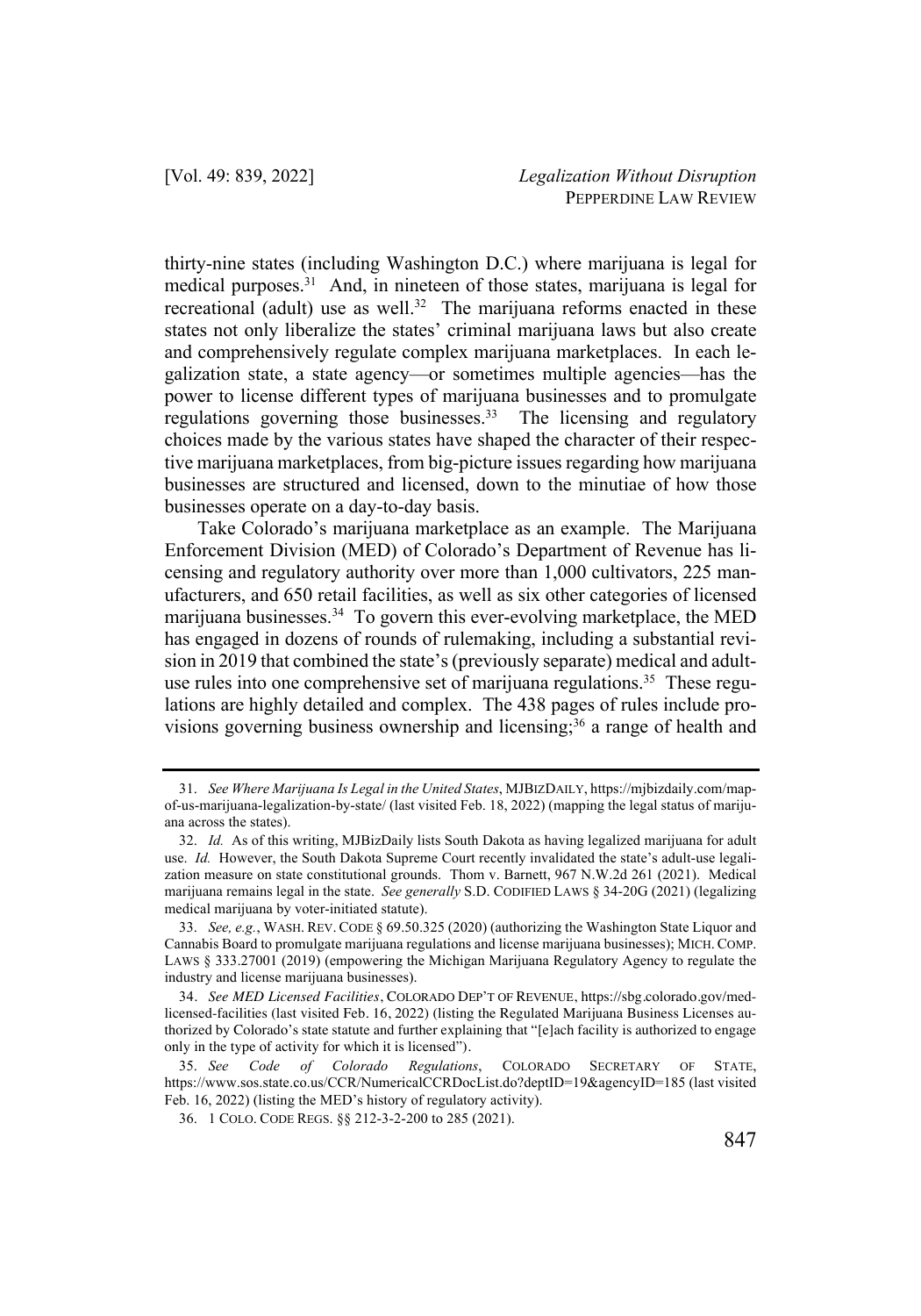safety regulations controlling everything from what pesticides can be used in cultivating marijuana, to how licensees must dispose of marijuana waste, to what security standards licensees must incorporate into their facilities; $37$  and numerous product requirements involving labeling and packaging, testing, and storage.<sup>38</sup>

While Colorado's marijuana regulations are demonstrative of the breadth and complexity involved in governing a marijuana marketplace, each state has meaningfully different marketplace structures and rules. From a structural perspective, states have made different decisions about whether to authorize a limited number of licenses through a competitive application process or to award licenses to any applicant that meets the state's minimum licensing requirements. <sup>39</sup> Moreover, some states have taken a middle road on this issue, declining to institute a statewide cap on marijuana business licenses but authorizing localities to create their own competitive licensing processes.<sup>40</sup> States similarly differ in whether they prohibit, permit, or require marijuana businesses to be vertically integrated.41 They have adopted different rules for how many businesses a single entity or individual may control.<sup>42</sup> And, states have taken different approaches regarding whether and how to give socially disadvantaged applicants preference in awarding licenses.<sup>43</sup> All of these pol-

<sup>37.</sup> *E.g.*, *id.* § 212-3-3-325 (identifying prohibited pesticides and other prohibited chemicals); *id.*  § 212-3-3-230 (establishing procedures for disposing of marijuana waste); *id.* §§ 212-3-3-220 to 3- 225 (creating requirements for security alarm systems and video surveillance systems).

<sup>38.</sup> *Id.* §§ 212-3-3-1000 to 3-1025 (Labeling, Packaging, & Product Safety); § 212-3-3-800 (Inventory Tracking Requirements); §§ 212-3-4-105 to 4-135 (Regulated Marijuana Testing Program); § 212-3-3-610 (establishing rules for off-premises storage facilities).

<sup>39</sup>. *Compare, e.g.*, UTAH CODE ANN. § 26-61a-305 (2021) (authorizing the Department of Health to award fifteen initial medical cannabis pharmacy licenses), *with* OR. REV. STAT. ANN. §§ 475B.040– .045 (2021) (establishing a licensing process without a license cap).

<sup>40.</sup> *See, e.g.*, COLO. REV. STAT. § 44-10-301(3) (2020) (authorizing localities to establish limits on the number of local retail marijuana business licensees); ME. REV. STAT. ANN. tit. 28-B, § 401(2) (2020) (same).

<sup>41.</sup> *See* WASH. REV. CODE § 69.50.328 (2012) (prohibiting marijuana producers from having any "direct or indirect financial interest" in a retailer); MASS. GEN. LAWS ch. 94G, § 16 (2017) (authorizing vertical integration); FLA. STAT. § 381.986(8)(e) (2021) (requiring vertical integration).

<sup>42.</sup> *E.g.*, MO. CONST. art. XIV, §§ 1(3)(8)–(10) (creating limits of three cultivation, five dispensary, and three manufacturing licenses); N.Y. CANNABIS LAW §§ 68–69, 72 (prohibiting ownership of multiple production licenses and prohibiting ownership of more than three retail licenses).

<sup>43.</sup> *Compare, e.g.*, 410 ILL. COMP. STAT. § 705/15-30(c)(5) (allocating fifty points in Illinois's competitive licensing process to "Social Equity Applicants"), *with* ME. REV. STAT. ANN. tit. 28-B, §§ 101–1102 (2018) (giving no preference to social equity applicants in Maine's adult-use marijuana licensing process).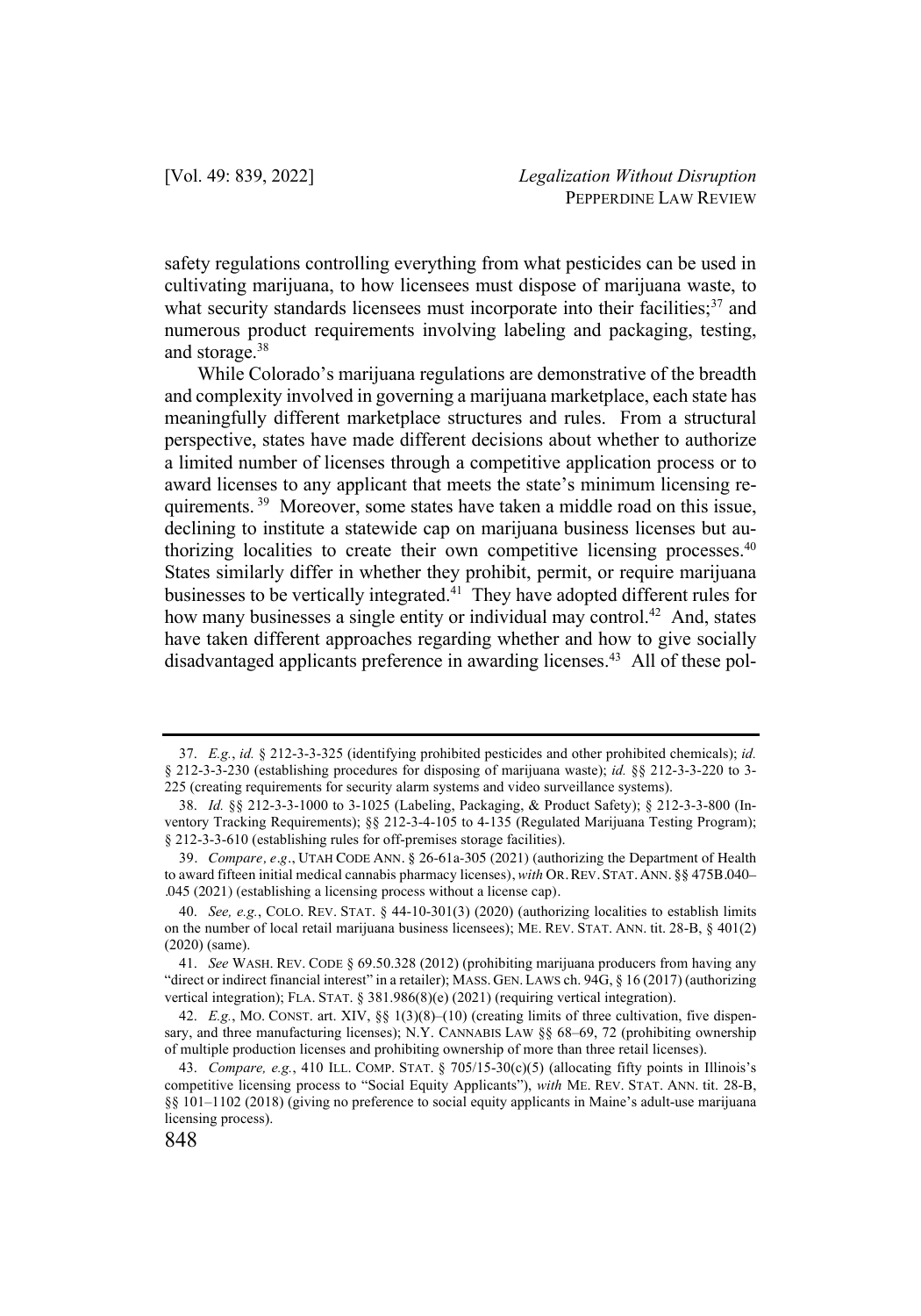icy choices combine to dictate how concentrated the state's marijuana marketplace will be, what barriers to entry will exist for new market participants, and correspondingly, how valuable marijuana business licenses will be to their holders.

The states have also made different policy choices regarding health, safety, and environmental rules, including how marijuana must be labeled, packaged, stored, tested, transported, marketed, and sold to the end user.<sup>44</sup> The policy decisions involved in establishing these rules are driven by each state's unique, local concerns, and the resulting policies correspondingly influence the character of the states' respective marijuana marketplaces.

Consider, for example, the differing state policies regarding pesticide use in cultivating marijuana. Some states greatly restrict the use of pesticides in marijuana cultivation, even banning EPA-regulated pesticides entirely in order to minimize consumer exposure to harmful chemical residues in marijuana products.45 Restrictive pesticide policies make outdoor cultivation operations—which cannot control for pests and other contaminants as easily as indoor environments—particularly challenging.46 Such policies are thus more palatable for states where outdoor growing conditions are naturally less hospitable, as most cultivators already operate indoor grow facilities.47 However, in states with favorable outdoor growing conditions, restrictive pesticide policies could disrupt the cultivation market by increasing the cost of outdoor production and causing some shift to indoor operations. $48$  States such as California and Oregon thus maintain more permissive pesticide policies.<sup>49</sup>

<sup>44</sup>. *See, e.g.*, Nate Seltenrich, *Into the Weeds: Regulating Pesticides in Cannabis*, 127 ENV'T HEALTH PERSPECTIVES 1, 2 (2019), *available at* https://ehp.niehs.nih.gov/doi/pdf/10.1289/EHP5265.

<sup>45.</sup> *See, e.g.*, MASS. DEP'T OF AGRIC. RES., PESTICIDE USE ON CANNABIS ADVISORY (Oct. 16, 2018), https://www.mass.gov/doc/pesticide-use-on-cannabis-advisory/download (prohibiting use of any pesticide regulated by the EPA on marijuana).

<sup>46.</sup> *See, e.g.*, Seltenrich, *supra* note 44, at 5 (describing how a blanket pesticide ban could "all but preclude the use of outdoor cultivation" and noting that indoor cultivation environments can "be more tightly controlled").

<sup>47.</sup> *See, e.g.*, Erin Cox, *The East Coast's First Outdoor, Commercial Cannabis Harvest Is Underway*, WASH. POST (Oct. 8, 2019), https://www.washingtonpost.com/local/maryland-news/east-coastsfirst-outdoor-commercial-cannabis-harvest-underway/2019/10/07/80fff7f8-e52c-11e9-a331- 2df12d56a80b\_story.html.

<sup>48.</sup> *See* Seltenrich, *supra* note 44, at 5 (positing that Canada's approach of banning pesticide use would not work in California, given the state's ideal outdoor cultivation conditions).

<sup>49.</sup> *See, e.g.*, CAL. DEP'T OF PESTICIDE REGUL., CANNABIS PESTICIDES THAT CANNOT BE USED (2018), https://www.cdpr.ca.gov/docs/cannabis/cannot\_use\_pesticide.pdf; CAL. DEP'T OF PESTICIDE REGUL., CANNABIS LEGAL PESTICIDE USE (2021), https://www.cdpr.ca.gov/docs/cannabis/can\_use\_pesticide.pdf (allowing California cultivators to use some pesticides that are approved for use on foods); OR. DEP'T OF AGRIC., GUIDE LIST FOR PESTICIDES AND CANNABIS (Aug. 3, 2021),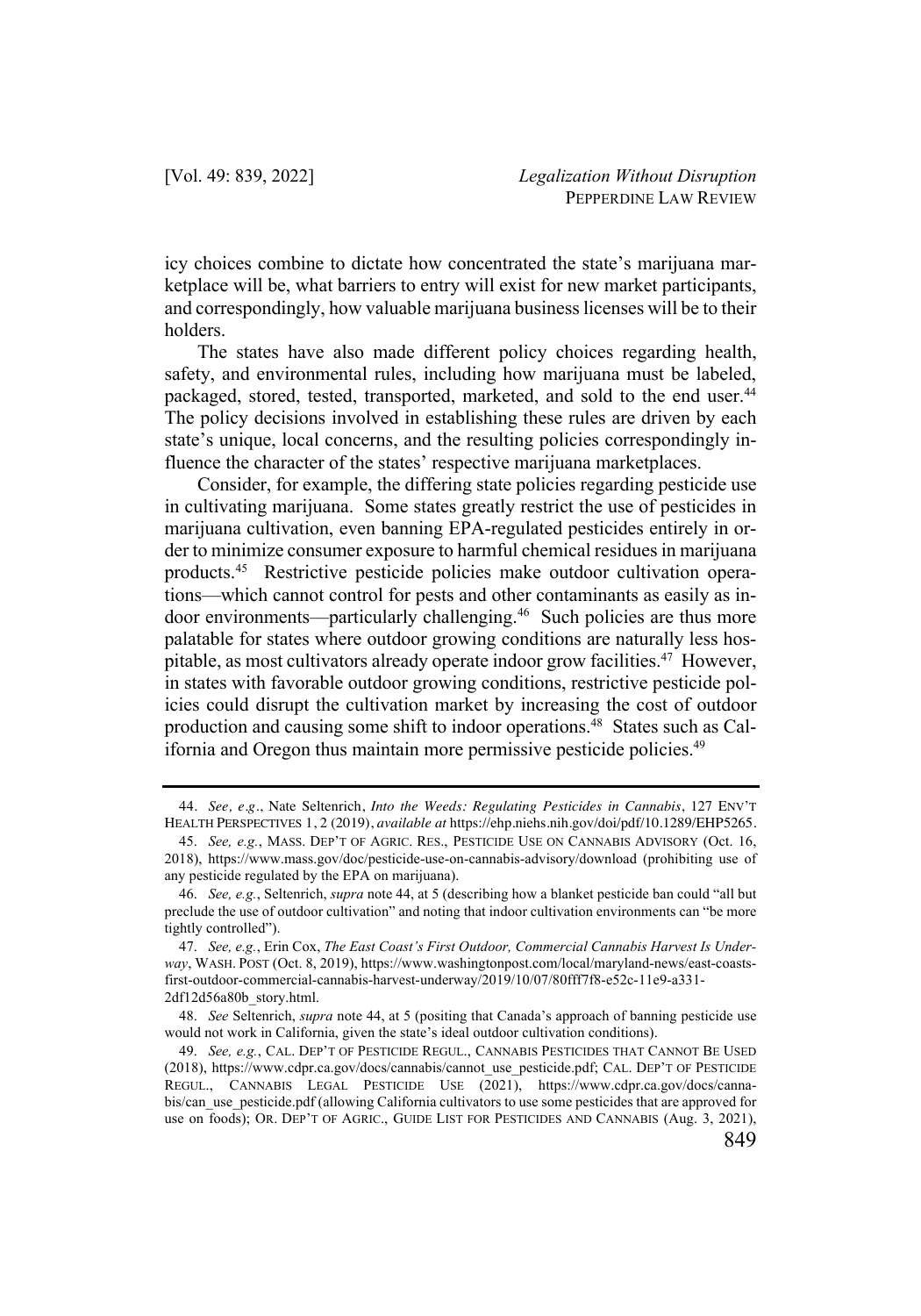To make matters more complex, states must also grapple with other environmental considerations in formulating their pesticide rules. Indoor cultivation is incredibly energy intensive.<sup>50</sup> Should states adopt permissive pesticide policies to shift more production outdoors, thereby reducing energy consumption?51 On the other hand, outdoor cultivation can lead to deforestation, and it requires a tremendous amount of water.<sup>52</sup> Should states therefore incentivize indoor cultivation, even if their local growing conditions would make outdoor cultivation more economical? It is no wonder that "no two states have come up with quite the same solution" regarding pesticide use on cannabis, let alone the host of other regulations governing their marijuana marketplaces.53

Crucially, the thirty-nine states that have legalized marijuana not only have thirty-nine unique regulatory regimes, they also have thirty-nine insular marijuana marketplaces. That is to say, every state prohibits licensed marijuana businesses from importing or exporting marijuana.<sup>54</sup> Marijuana producers can only sell their crop to retailers licensed in their state, and retailers can only purchase their marijuana from producers licensed in their state.<sup>55</sup> This insular, state-based marketplace system makes marijuana a unique commodity in the United States. As we explain below, states ordinarily cannot restrict imports

https://www.oregon.gov/oda/shared/Documents/Publications/PesticidesPARC/GuidelistPesticideCannabis.pdf (compiling a twenty-page list of approved pesticides for marijuana in Oregon).

<sup>50.</sup> *See, e.g.*, Ryan B. Stoa, *Marijuana Appellations: The Case for Cannabicultural Designations of Origin*, 11 HARV. L. & POL'Y REV. 513, 530 (2017) (noting that "the marijuana industry has come under intense scrutiny on account of the energy demands of indoor agriculture"); Gina S. Warren, *Regulating Pot To Save the Polar Bear: Energy and Climate Impacts of the Marijuana Industry*, 40 COLUM.J. ENV'T L. 385, 386 (2015) (describing the intensive energy demands involved in cultivating marijuana indoors).

<sup>51.</sup> *See, e.g.*, Colin A. Young, *Indoor Cannabis Grow Centers Draining Electricity*, BERKSHIRE EAGLE (June 1, 2021), https://www.berkshireeagle.com/news/local/statehouse/indoor-cannabis-growcenters-draining-electricity/article\_496d8314-c315-11eb-ad41-8fb75b47eb5e.html.

<sup>52.</sup> *See* Warren, *supra* note 50, at 406–09 (describing the negative externalities of outdoor cultivation).

<sup>53.</sup> Seltenrich, *supra* note 44, at 2.

<sup>54.</sup> *See, e.g.*, Scott Bloomberg, *Frenemy Federalism*, 56 U. RICH. L. REV. 367, 373–74 (2022) (describing how states prohibit interstate marijuana transactions and the resulting system of insular, state-based marijuana marketplaces); Mikos, *Interstate Commerce in Cannabis*, *supra* note 11, at 862– 63 (same).

<sup>55</sup>. *See* Mikos, *Interstate Commerce in Cannabis*, *supra* note 11, at 863 (noting that licensed cannabis businesses "must conduct their business activities within the state's borders" and that even when they hold licenses in multiple states, "they must operate separate production facilities in each of those states").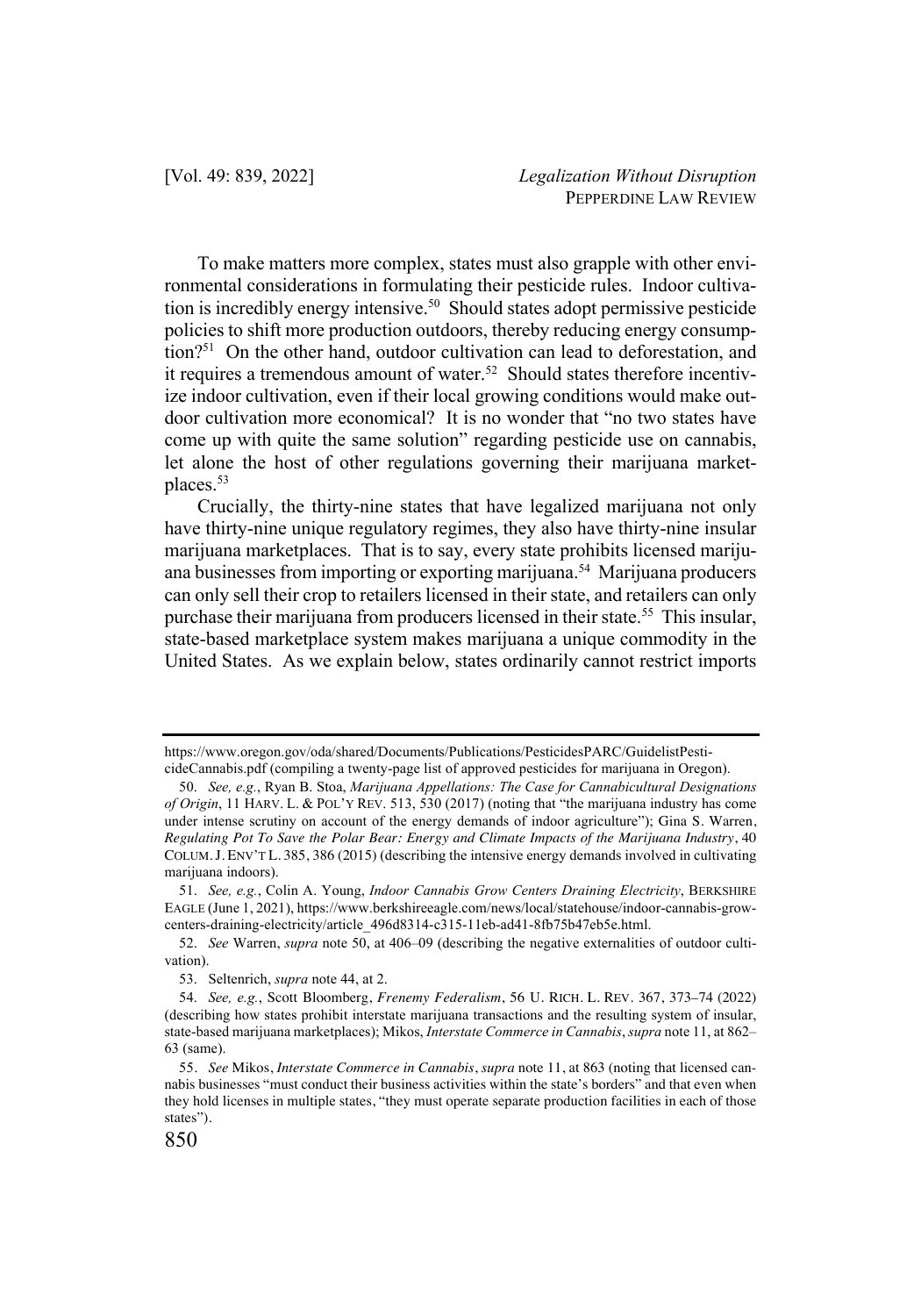and exports of goods from other states.<sup>56</sup>

In addition to states' express import-export prohibitions, some states restrict non-residents from owning marijuana businesses.<sup>57</sup> These ownership restrictions can take the form of an absolute bar on non-resident ownership, or they can be structured as a preference whereby residents receive extra points in a competitive licensing process.58

Resident ownership restrictions are also prevalent in states' social equity programs. Rectifying the inequities caused by the War on Drugs has been a major justification for state marijuana reforms.<sup>59</sup> To further that objective, many states give preference to marijuana business license applicants who belong to groups that were disproportionately harmed by their drug policies.<sup>60</sup> States base eligibility for this benefit on whether an applicant resides in a community *within the state* that was disproportionately impacted by the War on Drugs. Illinois, for example, gives "Social Equity Applicants" extra points in the state's competitive licensing process. $61$  The state defines that term, in relevant part, as an applicant controlled by individuals who "resided for at least 5 of the preceding 10 years in a Disproportionately Impacted Area," with such areas being limited to certain communities in Illinois.<sup>62</sup>

There are three overlapping explanations for why we have this unique insular system for marijuana. The first is that states chose to restrict interstate marijuana transactions as a means of warding off federal interference in their marketplaces.<sup>63</sup> Indeed, a 2013 Department of Justice memo, known as the

<sup>56.</sup> *See infra* Section III.A.

<sup>57.</sup> *See* Bloomberg, *supra* note 54, at 374; Mikos, *Interstate Commerce in Cannabis*, *supra* note 11, at 863; Brannon P. Denning, *Vertical Federalism, Horizontal Federalism, and Legal Obstacles to State Marijuana Legalization Efforts*, 65 CASE W. RES. L. REV. 567, 591 (2015).

<sup>58.</sup> *See* Bloomberg, *supra* note 54, at 374–75 (providing examples for both types of residency rules).

<sup>59.</sup> *See, e.g.*, 410 ILL. COMP. STAT. § 705/7-1 (2019) (listing legislative findings regarding the inequities created by drug laws).

<sup>60.</sup> *See, e.g.*, *id.* § 705/15-30(c)(5) (awarding fifty points to license applicants who qualify as a "Social Equity Applicant").

<sup>61.</sup> *Id*.

<sup>62.</sup> *Id.* § 705/1-10 (defining "Social Equity Applicant" and "Disproportionately Impacted Area"); *Disproportionate Impacted Area Map*, ILL. DEP'T OF COMMERCE & ECON. OPPORTUNITY, https://www2.illinois.gov/dceo/CannabisEquity/Pages/DisproportionateImpactedAreaMap.aspx (last visited Feb. 18, 2022) (showing that qualifying Disproportionately Impacted Areas are all within Illinois).

<sup>63.</sup> *See* Bloomberg, *supra* note 54, at 393–95 (arguing that states depend on federal acquiescence regarding marijuana enforcement and have prohibited interstate marijuana transactions to obtain that acquiescence); Mikos, *Interstate Commerce in Cannabis*, *supra* note 11, at 876 (noting that "some states have suggested that restricting interstate commerce is necessary to forestall a federal crackdown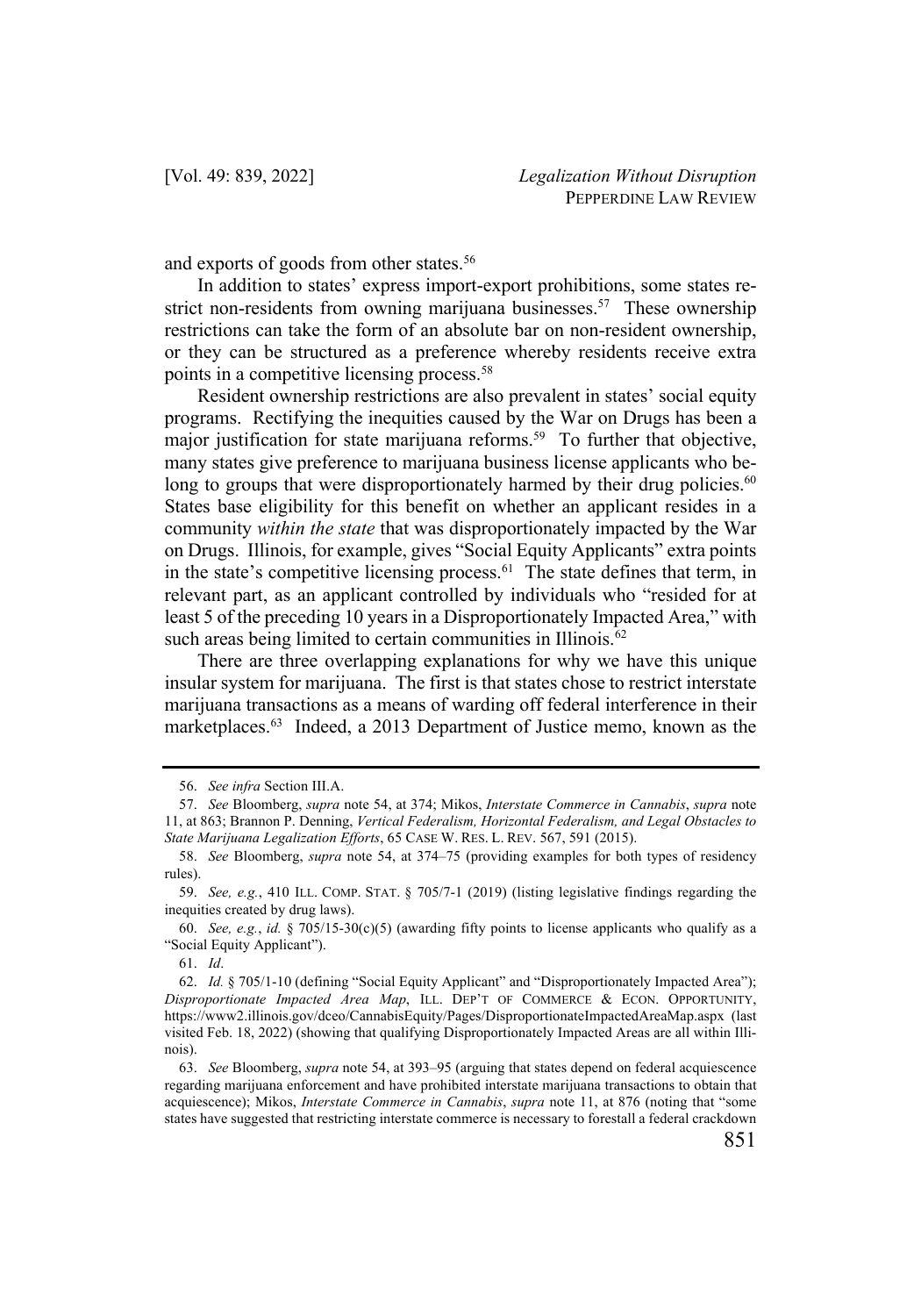Cole Memo, announced a hands-off enforcement policy regarding marijuana prohibition in states that "implement[ed] effective measures to prevent diversion of marijuana outside of the regulated system and to other states."<sup>64</sup> The second explanation is that horizontal federalism concerns animated states' restrictions on interstate commerce. States instituted these restrictions to reduce friction with states that had stricter marijuana rules or prohibited the substance entirely.<sup>65</sup> The third possibility sounds in pure protectionism: states restricted interstate commerce in marijuana to advantage their residents and to guard their fledgling marijuana industries from out-of-state competition.<sup>66</sup>

In sum, whether motivated by federalism concerns or protectionism, each state in which marijuana is legal has established its own insular, intrastate marijuana marketplace. The states have achieved their insular marketplace structures by prohibiting marijuana imports and exports and, in some cases, by restricting non-resident ownership. Further, the states have each developed their own unique sets of regulations to govern their marketplaces. These unique regulatory regimes would have restrictive effects on interstate commerce even if the states lifted their import-export prohibitions and/or their restrictions on non-resident ownership. This system of insular state-based markets makes marijuana *sui generis* in the United States.

#### *B. Federal Reforms on the Horizon*

Notwithstanding the recent proliferation of state reforms, federal law has remained largely unchanged since the passage of the CSA in 1970.<sup>67</sup> That statute bans the production, possession, and distribution of marijuana in nearly all circumstances.68

on their state-licensed cannabis industries").

<sup>64.</sup> Memorandum from James M. Cole, Deputy Att'y Gen., DOJ, to All U.S. Att'ys 3 (Aug. 29, 2013), https://www.justice.gov/iso/opa/resources/3052013829132756857467.pdf [hereinafter Cole Memo].

<sup>65</sup>. *See generally* Denning, *Vertical Federalism*, *supra* note 57 (analyzing the vertical and horizontal federalism issues involved with state marijuana legalization).

<sup>66.</sup> *See, e.g.*, Mikos, *Interstate Commerce in Cannabis*, *supra* note 11, at 865 ("Economic protectionism constitutes the most straightforward reason legalization states have restricted interstate commerce in cannabis.").

<sup>67</sup>. *See generally* Mikos, *The Evolving Federal Response to State Marijuana Reforms*, *supra* note 30, at 3 (detailing changes to federal marijuana policy over the past twenty-five years). To be sure, the federal government has narrowed its definition of marijuana and adjusted its enforcement policies over time. *Id.* at 10. Despite these adjustments, however, federal law has continued to ban marijuana throughout the period of state reforms. *Id.* at 14.

<sup>68.</sup> 21 U.S.C. §§ 841, 844.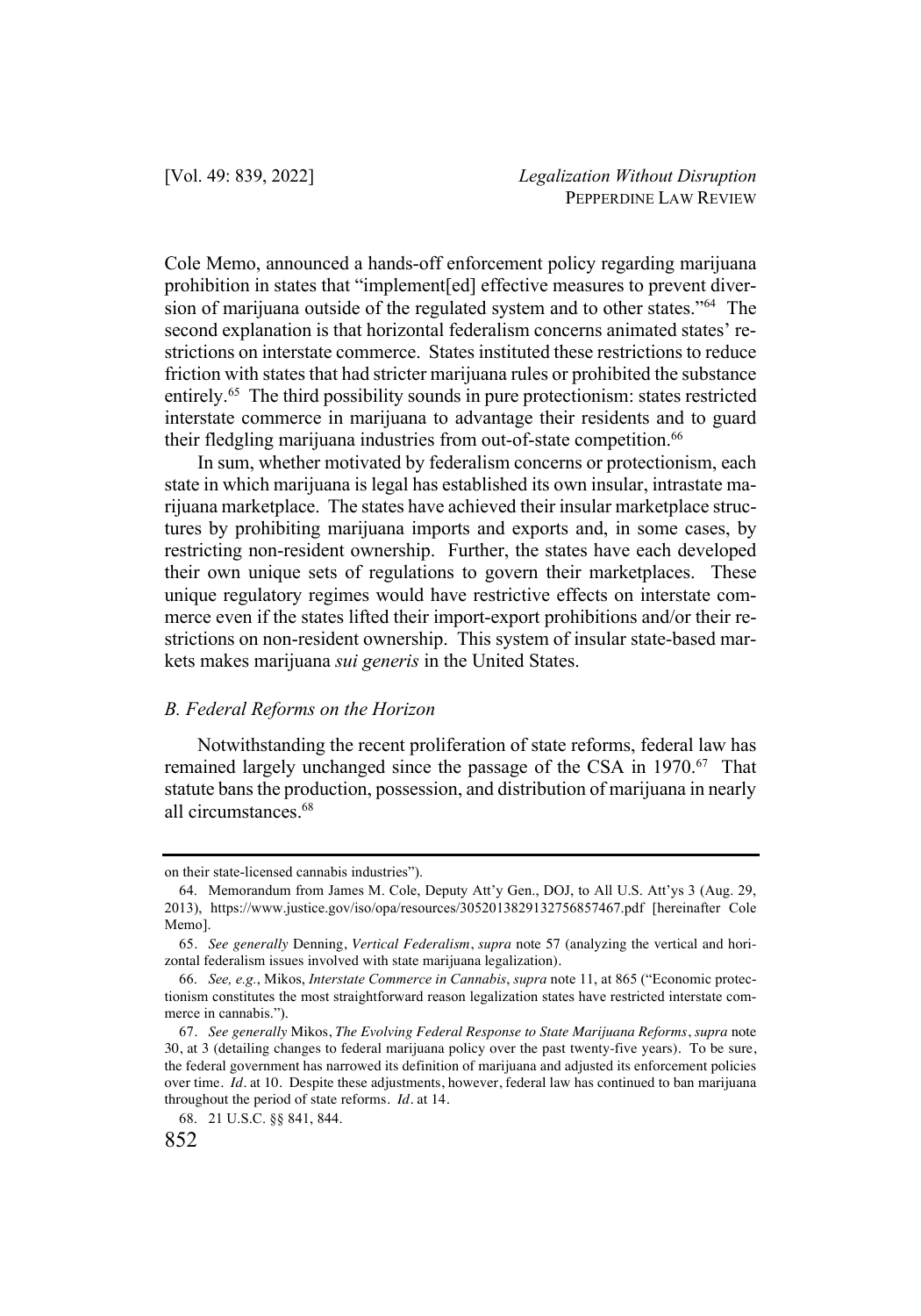The success of state marijuana reform is all the more remarkable because it has happened in the shadow of this strict federal ban. Exploiting constraints on Congress's constitutional authority and practical limits on the federal government's ability to enforce its own ban, states have been able to find a way not just to legalize marijuana but to create a new, vibrant industry to supply the drug, along with robust regulatory systems to govern it.<sup>69</sup>

But the federal ban has exacted a toll on these state-created systems. Because of the federal ban, the marijuana industry and the state lawmakers who regulate it have encountered a host of obstacles. Among other things, firms in the industry cannot easily obtain banking services,<sup>70</sup> they have to pay exorbitantly high federal tax rates, $71$  and they cannot access federal statutory protections for bankruptcy and trademarks.<sup>72</sup> Likewise, state regulators have fretted about federal preemption of their regulations, they have eschewed some potentially advantageous policy proposals (like state-operated marijuana shops), and they have struggled to monitor the marijuana industry's cash-only transactions (which do not create paper trails for regulators to follow). 73

Prompted by large and growing public support for legalization, Congress is finally getting serious about removing these obstacles. Federal legalization now seems almost inevitable.

The details of federal reform still need to be worked out, but the leading

<sup>69.</sup> *See generally* Robert A. Mikos, *On the Limits of Supremacy: Medical Marijuana and the States' Overlooked Power To Legalize Federal Crime*, 62 VAND. L. REV. 1421 (2009) (explaining how states were able to legalize marijuana notwithstanding the federal ban).

<sup>70.</sup> Julie Andersen Hill, *Banks, Marijuana, & Federalism*, 65 CASE W. RES. L. REV. 597, 600 (2015).

<sup>71.</sup> Benjamin Moses Leff, *Tax Planning for Marijuana Dealers*, 99 IOWA L. REV. 523, 526–27 (2014).

<sup>72.</sup> Steven J. Boyajian, *Just Say No to Drugs? Creditors Not Getting A Fair Shake When Marijuana-Related Cases Are Dismissed*, 36 AM. BANKR. INST. J. (2017); Robert A. Mikos, *Unauthorized and Unwise: The Lawful Use Requirement in Trademark Law*, 75 VAND. L. REV. 161 (2022).

<sup>73.</sup> *See* Dan Adams & Felicia Gans, *State-Run Marijuana Stores? Proponents—Including Rhode Island's Governor—Say it's an Idea Worth Exploring*, BOSTON GLOBE (Jan. 24, 2020, 5:55 PM), https://www.bostonglobe.com/news/marijuana/2020/01/24/state-run-marijuana-stores-proponents-including-rhode-island-governor-say-idea-worth-exploring/WGgxfp5b9zTTbTAFTI9bLM/story.html (discussing benefits of state-run stores as well as federal obstacles standing in the way of establishing them); Hill, *supra* note 70, at 603 ("[C]ash businesses have opportunities and incentives to underreport taxes."); Mikos, *On the Limits of Supremacy*, *supra* note 69, at 1440–43 (discussing examples of how preemption concerns have delayed or stifled state marijuana reforms).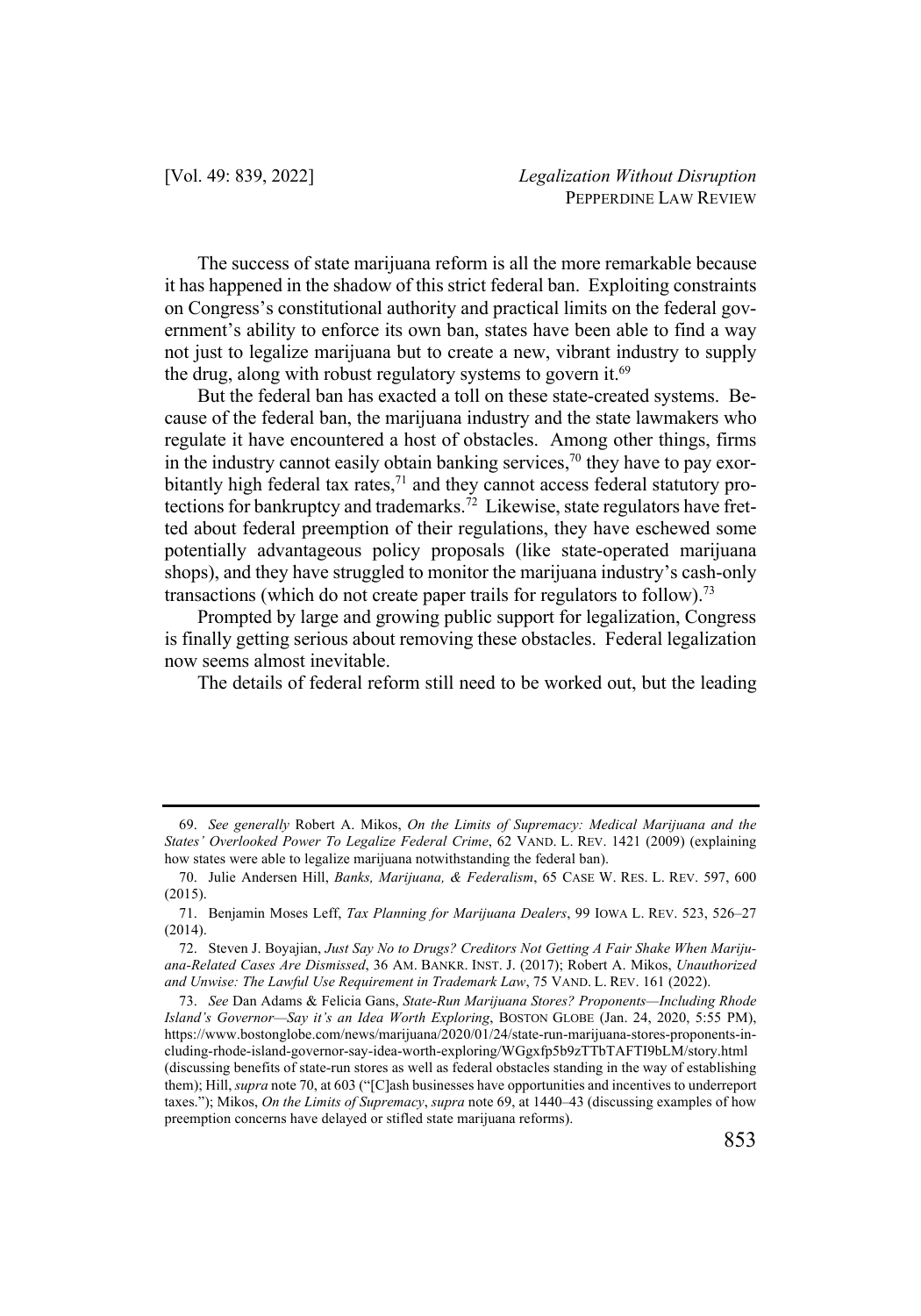proposals now on the table—including the Strengthening the Tenth Amendment Through Entrusting States Act (STATES Act)<sup>74</sup> and the Cannabis Administration and Opportunity Act (CAOA)<sup>75</sup>—share a few features in common. Each of them would legalize marijuana by de-scheduling the drug under the CSA.76 Marijuana is currently on Schedule I of the CSA, a classification that subjects the drug to outright criminal prohibition. Once removed from the ambit of the CSA, marijuana would no longer be subject to that prohibition; in fact, marijuana would not be subject to any of the regulations that apply to drugs on lower schedules (II–V) either.<sup>77</sup> In addition to eliminating the restrictions imposed directly by the CSA, de-scheduling would also eliminate most of the other obstacles mentioned earlier, as those obstacles are tied to marijuana's current Schedule I status. For example, the federal tax code imposes harsh tax rules only on businesses that are "trafficking in controlled substances  $\left[ \right]$  within the meaning of Schedule I and II" of the CSA.<sup>78</sup>

Beyond repealing federal prohibition, all congressional reform proposals purport to leave the regulation of marijuana largely if not quite exclusively in the hands of the states. For example, the STATES Act envisions only two federal regulations that would apply if a state chose to legalize marijuana: it would ban the sale of recreational marijuana to anyone under twenty-one years old and it would ban the sale of marijuana at truck stops, both without regard to whether state law allowed such sales.79

The CAOA would go a step further by authorizing some federal regulation of the marijuana industry.<sup>80</sup> Under this proposal, Congress would impose a new federal excise tax on all sales of marijuana, with the proceeds earmarked for individuals and communities "adversely impacted by the War on Drugs."81

81. *Id.* § 3052.

<sup>74.</sup> STATES Act, S. 3032, 115th Cong. (2018).

<sup>75</sup>. Cannabis Administration and Opportunity Act (CAOA), GAI21675 4LN, 117th Cong. (2021). The CAOA updates and expands upon a previously introduced proposal known as the Marijuana Opportunity Reinvestment and Expungement Act (MORE Act). *See* Marijuana Opportunity Reinvestment and Expungement Act, S. 2227, 116th Cong. (2019).

<sup>76.</sup> *See* GAI21675 4LN § 101 (de-scheduling marijuana nationwide). The STATES Act would empower states to de-schedule (or reschedule) marijuana within their borders. *See* STATES Act, S. 3032 115th Cong. § 2 (2018).

<sup>77.</sup> Marijuana would thus be treated like alcohol or tobacco, both of which Congress expressly exempted from the CSA. 21 U.S.C. § 802(6).

<sup>78.</sup> 26 U.S.C. § 280E.

<sup>79.</sup> Robert A. Mikos, *Analysis of the Warren-Gardner STATES Act*, MARIJUANA L., POL'Y, & AUTHORITY BLOG (June 7, 2018), https://my.vanderbilt.edu/marijuanalaw/2018/06/analysis-of-thewarren-gardner-states-act/.

<sup>80</sup>. *See, e.g.*, GAI21675 4LN, 117th Cong. § 111(a) (2021).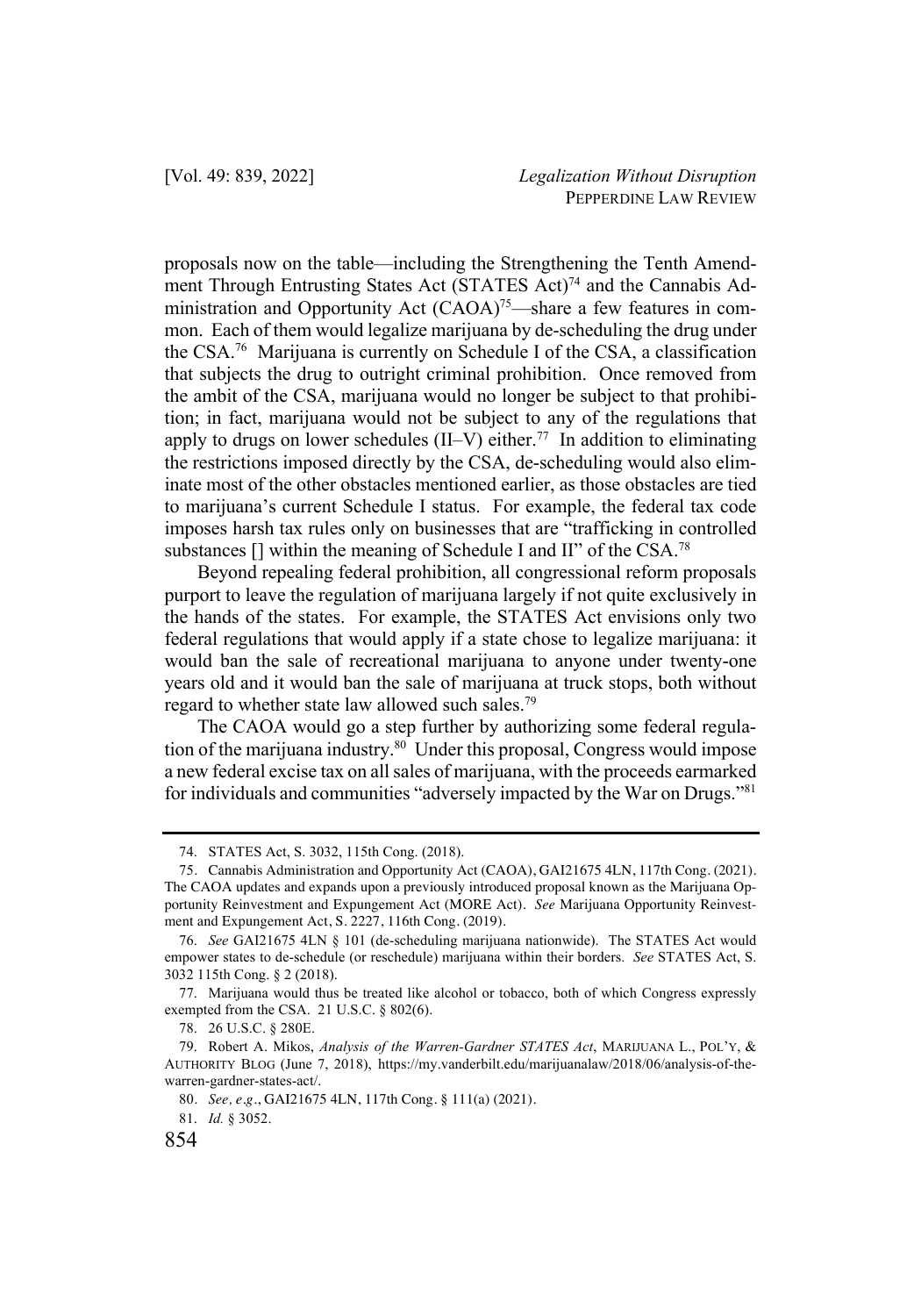Like the STATES Act, the CAOA would establish a federal minimum age for marijuana purchases, but it would also impose some (rather generous) limits on the size of all retail transactions and would ban the sale of products containing both marijuana and alcohol or nicotine. $82$  The proposal would also require some marijuana businesses to obtain a federal license, in addition to any license required by state or local government.<sup>83</sup> To be sure, the CAOA contemplates some additional federal regulations beyond these few measures.<sup>84</sup> But it leaves those regulations to be worked out another day.

Notwithstanding the federal regulation contemplated by the CAOA, the bill's sponsors—Senators Cory Booker, Ron Wyden, and Chuck Schumer have pointedly emphasized that the bill would "empower<sup>[]</sup> states to implement their own cannabis laws."85 Consistent with that theme, the CAOA contains express language reaffirming state power over marijuana. States could regulate marijuana transported into the state "in the same manner as though the cannabis had been produced in that State,"86 and could prohibit the transportation of marijuana into a state where it is "intended, by any person interested therein, to be received, possessed, sold, or in any manner used, . . . in violation of any law of that State."87

It is unclear which (if any) of the proposals now on the table will be adopted by Congress and when. But the growing prospect of federal legalization has gotten an enthusiastic reception from almost everyone apart from hold-out prohibitionists.<sup>88</sup> For its part, the marijuana industry and other com-

<sup>82.</sup> *Id.* § 502.

<sup>83</sup>. *Id.* § 511(301).

<sup>84.</sup> For example, the CAOA calls for various federal agencies to design a national tracking system and to promulgate "product standards that are appropriate for the protection of the public health." *Id.* § 1106.

<sup>85.</sup> CAOA DISCUSSION DRAFT, *supra* note 5, at 1; *see also id.* ("The legislation preserves the integrity of state cannabis laws . . . ."); SENATORS CORY BOOKER, RON WYDEN & CHUCK SCHUMER, DISCUSSION DRAFT: CANNABIS ADMINISTRATION AND OPPORTUNITY ACT, https://www.democrats.senate.gov/imo/media/doc/CAOA%20Fact%20Sheet.pdf ("[I]t's time for lawmakers in Washington to respect the rights of states that have chosen to legalize cannabis."). Notably, the CAOA contains only a single provision that expressly limits state authority over the marijuana market: Section 111(c) would bar a state from blocking shipments of marijuana that are merely passing through the state. *See* GAI21676 4LN § 111(c).

<sup>86.</sup> GAI21675 4LN § 111(a).

<sup>87.</sup> *Id.* § 111(b).

<sup>88.</sup> *See* Kyle Jaeger, *Senators Unveil Federal Marijuana Legalization Bill to Mixed Review, with White House Remaining Opposed*, MARIJUANA MOMENT (July 14, 2021), https://www.marijuanamoment.net/watch-live-long-anticipated-federal-marijuana-legalization-bill-unveiled-by-

schumer-wyden-and-booker/ (reporting that the Drug Policy Alliance, the Minority Cannabis Business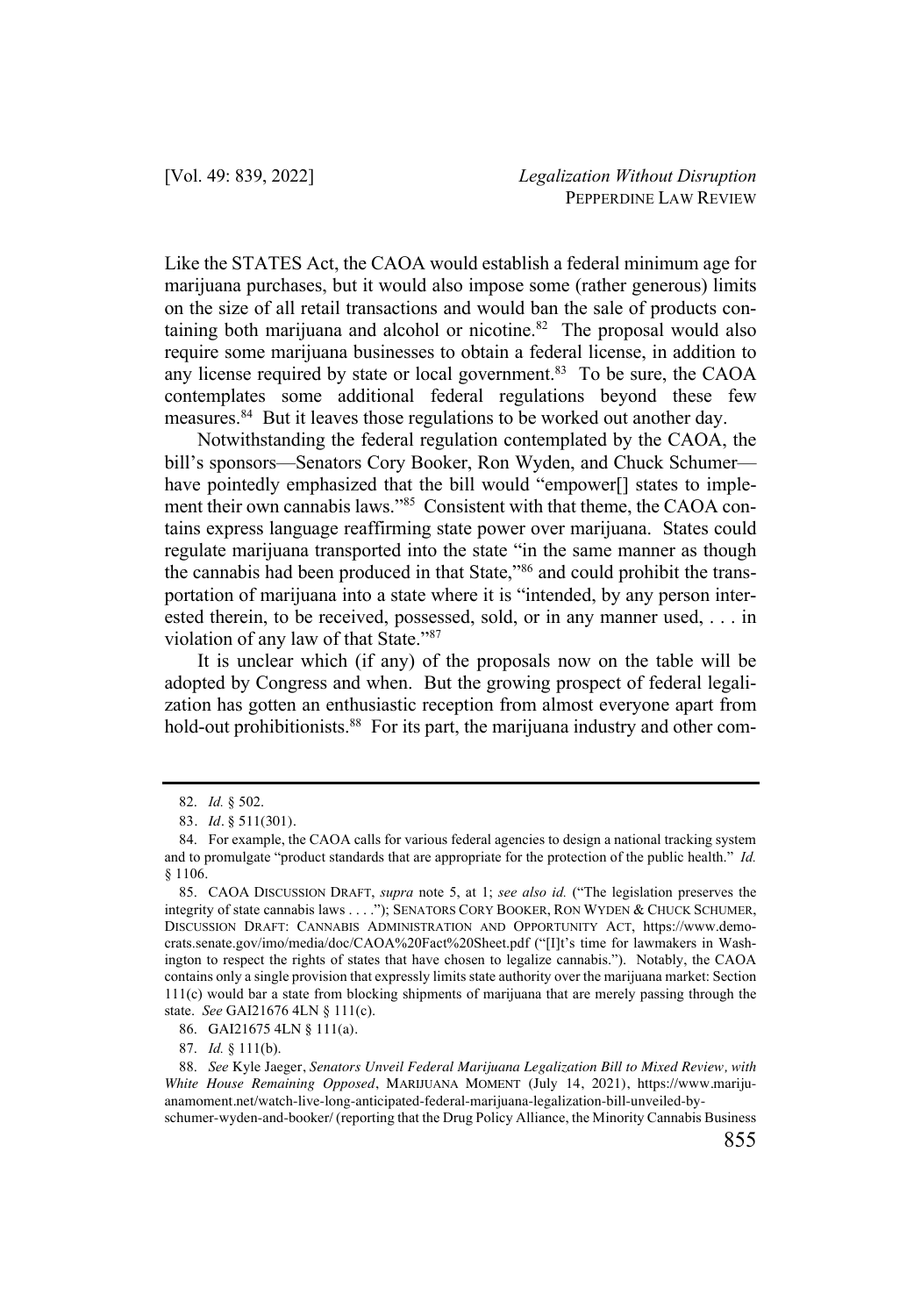panies currently waiting in the wings look forward to being free of the obstacles now imposed by federal law.89 Likewise, states look forward to having a freer hand to regulate the marijuana market, where they do not need to work around the federal ban. Under the conventional wisdom, then, federal legalization is a win-win scenario for the marijuana industry and for the states.

Unfortunately, these actors may be in for a rude awakening. Despite all the platitudes about preserving state power, extant proposals would silently unleash an obscure but important constitutional doctrine upon unsuspecting states and an unsuspecting marijuana market: The DCC. The next Part of this Article discusses the dramatic consequences the DCC could have for state regulations and the marijuana industry.

# III. THE THREAT POSED BY THE DCC

Key portions of the comprehensive marijuana regulations that states have developed, tested, and refined will soon be threatened by the DCC. Once Congress legalizes marijuana, the DCC will invalidate states' import-export prohibitions and restrictions on non-resident ownership, along with an untold number of other state laws that burden interstate commerce in marijuana. In effect, the DCC will serve to replace the insular state markets we have today with a new national marijuana market. This abrupt shift will cause substantial disruptions for the marijuana industry and those who regulate it.

This Part discusses the DCC and explains why this constitutional doctrine poses an existential threat to state regulatory systems and the purposes served by them. But it also reveals a way that Congress can legalize marijuana without causing these disruptions. Specifically, we propose statutory language that would suspend the DCC's application to state marijuana laws, at least for long enough to ensure a smooth transition to a national marketplace. As we

Association, and the Marijuana Policy Project all generally support the CAOA, while President Biden, Senator Grassley, and the anti-legalization group Smart Approaches to Marijuana do not support it); *see also, e.g.*, *Insa Announces Support for Federal Legislation To Legalize Cannabis*, BUS. WIRE (July 16, 2021, 9:13 AM), https://www.businesswire.com/news/home/20210716005047/en/Insa-Announces-Support-for-Federal-Legislation-to-Legalize-Cannabis (reporting that a multi-state operator, Insa, supports the CAOA); Global Alliance for Cannabis Commerce, *Statement on the Booker-Wyden-Schumer Cannabis Administration and Opportunity Act*, PR NEWSWIRE (July 14, 2021, 8:10 AM), https://www.prnewswire.com/news-releases/statement-on-the-booker-wyden-schumer-cannabis-administration-and-opportunity-act-301333129.html (announcing CAOA endorsement).

<sup>89</sup>. *See, e.g.*, Dario Sabaghi, *Inside Amazon's Support To Legalize Marijuana at the Federal Level*, FORBES (Oct. 5, 2021, 6:00 AM), https://www.forbes.com/sites/dariosabaghi/2021/10/05/inside-amazons-support-to-legalize-marijuana-at-the-federal-level/?sh=461f45075ea7 (reporting that Amazon's strong support for federal legalization could be motivated by a desire to enter the marijuana market).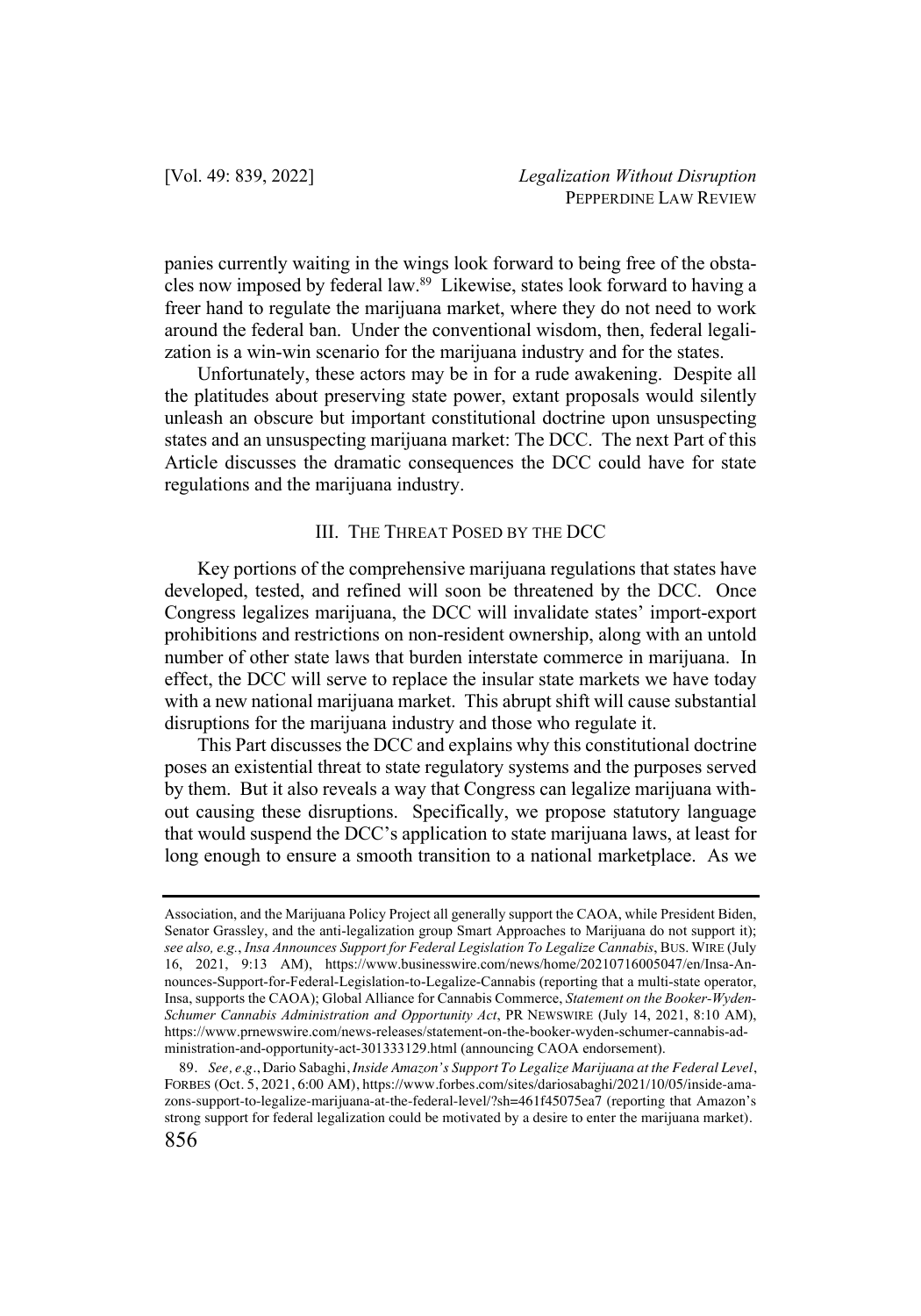establish below, Congress should include our proposal in any marijuana legalization bill.

#### *A. The DCC & Federal Legalization*

The DCC is a free trade principle implied by the Constitution's express grant of authority to Congress to regulate commerce among the several states. The doctrine is intended to foster a national common market unhindered by the trade rivalries that beset the states under the Articles of Confederation.<sup>90</sup> In a nutshell, the DCC prohibits state regulation that "discriminates against or unduly burdens interstate commerce."91

The DCC is especially hostile toward state laws that discriminate against outsiders, including laws that bar non-local firms from competing in local markets. Such laws will be upheld only if a state can demonstrate that its discriminatory policy is absolutely necessary to serve some legitimate, nonprotectionist purpose.<sup>92</sup> Not surprisingly, states have rarely been able to satisfy this test. Indeed, the Supreme Court has suggested that discriminatory state regulations face a "virtually *per se* rule of invalidity" under the DCC.<sup>93</sup>

However, it is important to recognize that even non-discriminatory laws are threatened by the DCC. Under the governing test articulated by the Supreme Court in *Pike v. Bruce Church*, *Inc.*, neutral regulations violate the DCC if they impose a burden on interstate commerce that clearly exceeds the legitimate, non-protectionist purpose(s) they are designed to serve. <sup>94</sup> Although the *Pike* balancing test is more forgiving than the strict scrutiny test that applies to discriminatory state laws, it still has teeth. Courts applying

<sup>90.</sup> *See, e.g.*, Tenn. Wine & Spirits Retailers Ass'n v. Thomas, 139 S. Ct. 2449, 2459 (2019) (observing that the DCC "prevents the States from adopting protectionist measures and thus preserves a national market for goods and services"); H. P. Hood & Sons, Inc. v. Du Mond, 336 U.S. 525, 539 (1949) ("Our system, fostered by the Commerce Clause, is that every farmer and every craftsman shall be encouraged to produce by the certainty that he will have free access to every market in the Nation, that no home embargoes will withhold his exports, and no foreign state will by customs duties or regulations exclude them.").

<sup>91</sup>. General Motors Corp. v. Tracy, 519 U.S. 278, 287 (1997).

<sup>92.</sup> *E.g.*, Maine v. Taylor, 477 U.S. 131, 138 (1986) (holding that when a state law discriminates against interstate commerce "'either on its face or in practical effect,' the burden falls on the State to demonstrate both that the statute 'serves a legitimate local purpose,' and that this purpose could not be served as well by available nondiscriminatory means" (quoting Hughes v. Oklahoma, 441 U.S. 322, 336 (1979))).

<sup>93.</sup> City of Philadelphia v. New Jersey, 437 U.S. 617, 624 (1978) (citation omitted).

<sup>94.</sup> 397 U.S. 137, 142 (1970).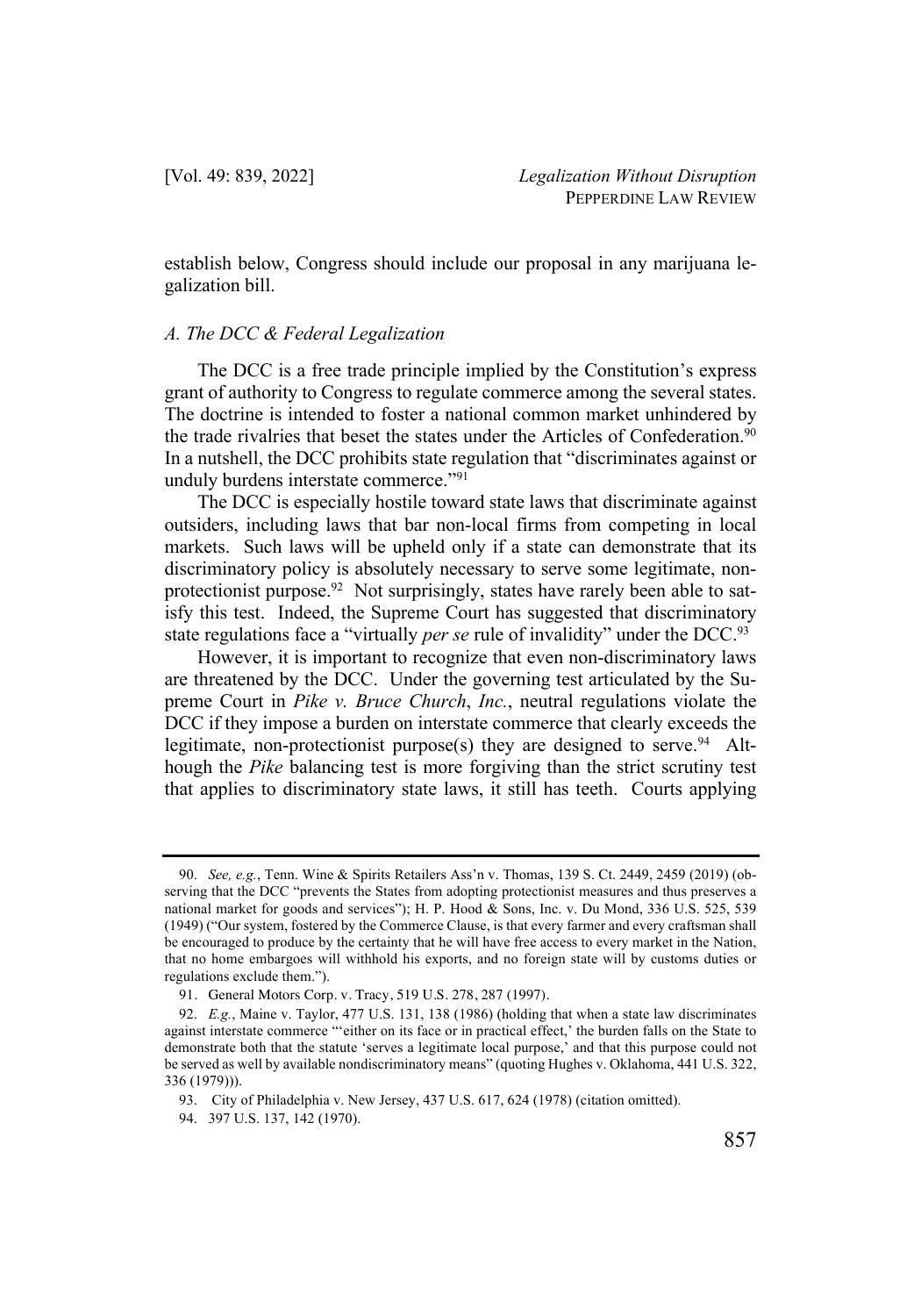*Pike* have invalidated a wide range of state regulations because, in their judgment, those regulations imposed undue burdens on interstate commerce, even if that was not necessarily their aim.<sup>95</sup>

States have heretofore operated on the assumption that the DCC does not apply to their commercial marijuana regulations because (ironically) Congress has banned commerce in the drug.<sup>96</sup> Freed from the constraints imposed by the doctrine, the states have exerted remarkable influence over every stage of marijuana commerce, from the planting of seeds to the sale of finished products. As discussed above in Section II.A, states have used this influence to shape the demographics, structure, and operation of their local marijuana industries, seeking to boost ownership by racial minorities, limit industry consolidation, minimize carbon emissions, and inform and protect consumers, among other goals.

In previous work, we reached different conclusions about whether the federal marijuana ban currently suspends the DCC's application to state marijuana regulations.<sup>97</sup> The same issue is now before a handful of federal courts adjudicating recent challenges to state residency requirements for marijuana licensing.98 Notwithstanding our disagreement over the present status of the doctrine, however, we agree that if Congress repeals the federal marijuana

<sup>95.</sup> *See, e.g.*, Bibb v. Navajo Freight Lines, Inc., 359 U.S. 520, 529–30 (1959) (invaliding state law requiring use of contoured mudflaps on trucks); Hunt v. Washington State Apple Advert. Comm'n, 432 U.S. 333, 353–54 (1977) (invalidating state law limiting the types of labels affixed to apple crates); Kassel v. Consol. Freightways Corp., 450 U.S. 662, 671–75 (1981) (invalidating state law limiting truck length).

<sup>96.</sup> *See supra* notes 56–67 and accompanying text.

<sup>97.</sup> *Compare* Mikos, *Interstate Commerce in Cannabis*, *supra* note 11, at 876–82 (arguing that the federal marijuana ban does not suspend the DCC), *with* Bloomberg, *supra* note 54, at 402–04 (arguing that in order to preserve the delicate "frenemy" relationship between the federal and state governments regarding marijuana, courts should presume that discriminatory state marijuana laws survive under the DCC).

<sup>98</sup>. A small but growing number of federal courts have ruled that the federal marijuana ban does not suspend the DCC and that state and local residency requirements for marijuana licenses are unconstitutional. *See, e.g.*, Preliminary Injunction Order at 6, Toigo v. Dep't of Health & Senior Serv., No. 2:20-cv-04243 (W.D. Mo. June 21, 2021); Preliminary Injunction Order at 1, Lowe v. City of Detroit, No. 2:21-cv-10709 (E.D. Mich. June 17, 2021); NPG, LLC v. City of Portland, Me, No. 2:20 cv-00208, 2020 WL 4741913, at \*2 (D. Me. Aug. 14, 2020). Two other federal courts have dismissed DCC challenges without reaching the merits of the issue. One of these courts dismissed a DCC challenge to a state residency requirement by invoking the "unclean hands" doctrine because the plaintiff was planning to violate the federal ban. *See* Motion to Dismiss Order at 5–6, Original Invest., LLC v. Oklahoma, No. 5:20-cv-00820 (W.D. Okla. Mar. 17, 2021). The other court dismissed a DCC challenge and remanded the case to state court by invoking Pullman abstention. *See* Motion to Dismiss Order at 3, Brinkmeyer v. Wash. State Liquir & Cannabis Bd., No. C20-5661 (W.D. Wash. Oct. 5, 2020).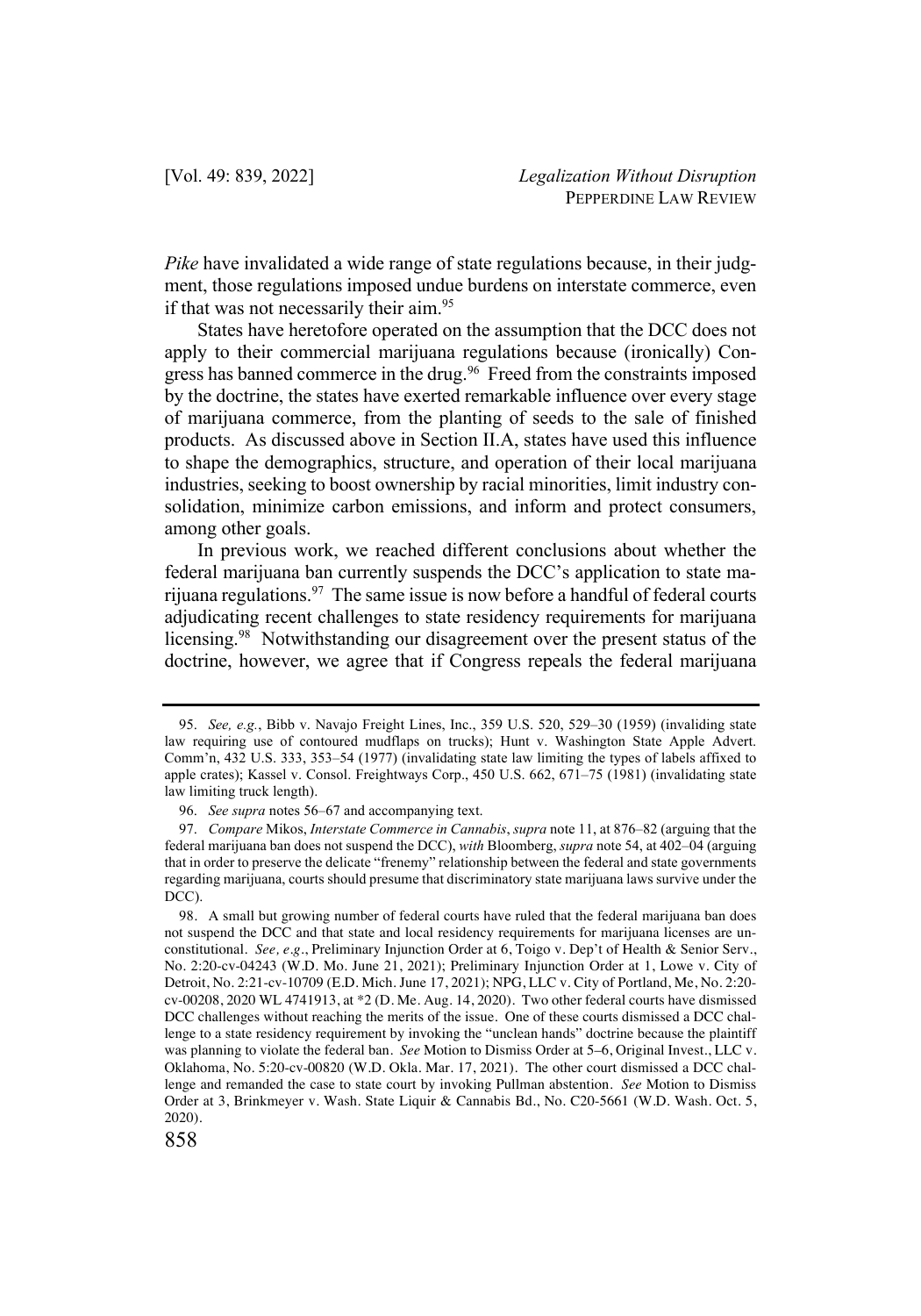ban, as now seems inevitable, state marijuana regulations will surely be subject to the DCC. In other words, once Congress legalizes marijuana at the federal level, states will have to satisfy the DCC tests outlined above if they want to continue to ban or burden interstate commerce in marijuana.

It is difficult to overstate the ramifications this development would have for state regulators and marijuana markets. Existing state regulations that insulate local firms from outside competition, including ubiquitous import-export bans and residency preferences for marijuana licenses, plainly would not survive a DCC challenge.<sup>99</sup> The Supreme Court has previously invalidated nearly identical restrictions states have imposed on interstate commerce in other markets.100 Left unchecked, the DCC "is likely to spell the demise of the strange, state-based cannabis markets we have today and the rise of a national cannabis market in which local firms must compete with out-of-state firms,"101 eroding the control states now wield over the marijuana industry a troublesome development, for reasons discussed below.<sup>102</sup>

Apart from dooming discriminatory state regulations, the DCC will also cast doubt upon a host of neutral state marijuana laws. As discussed earlier, states have adopted different rules regarding a variety of matters, including the use of pesticides; the testing, labeling, and packaging of marijuana products; and vertical integration in the marijuana industry.<sup>103</sup> Once states are forced to open their doors to imports and exports, these differences will begin to impede interstate commerce in marijuana.

To illustrate, consider state testing requirements. If one state requires marijuana to be tested for a contaminant (say, a chemical) that no other state bothers to screen, the state would raise the cost of selling marijuana in its market.<sup>104</sup> After all, producers would need to have their products specially tested, and possibly even re-tested, just for that state's market. Unless the state can prove that the added testing actually improves the safety of marijuana products—for example, that the chemical of concern is actually hazardous

<sup>99</sup>. Mikos, *Interstate Commerce in Cannabis*, *supra* note 11, at 864.

<sup>100.</sup> *Id.* at 865–75 (discussing DCC decisions invalidating analogous state laws).

<sup>101.</sup> *Id.* at 861.

<sup>102.</sup> *See infra* Section III.B.

<sup>103.</sup> *See supra* Section II.A.

<sup>104</sup>. *See* Brian MacIver, *UC Davis Releases Report on California Cannabis Testing Costs*, CANNABIS BUS. TIMES (Apr. 28, 2020), https://www.cannabisbusinesstimes.com/article/uc-davis-california-cannabis-lab-testing-costs/ ("[H]igher testing costs ultimately [lead] to higher consumer prices.").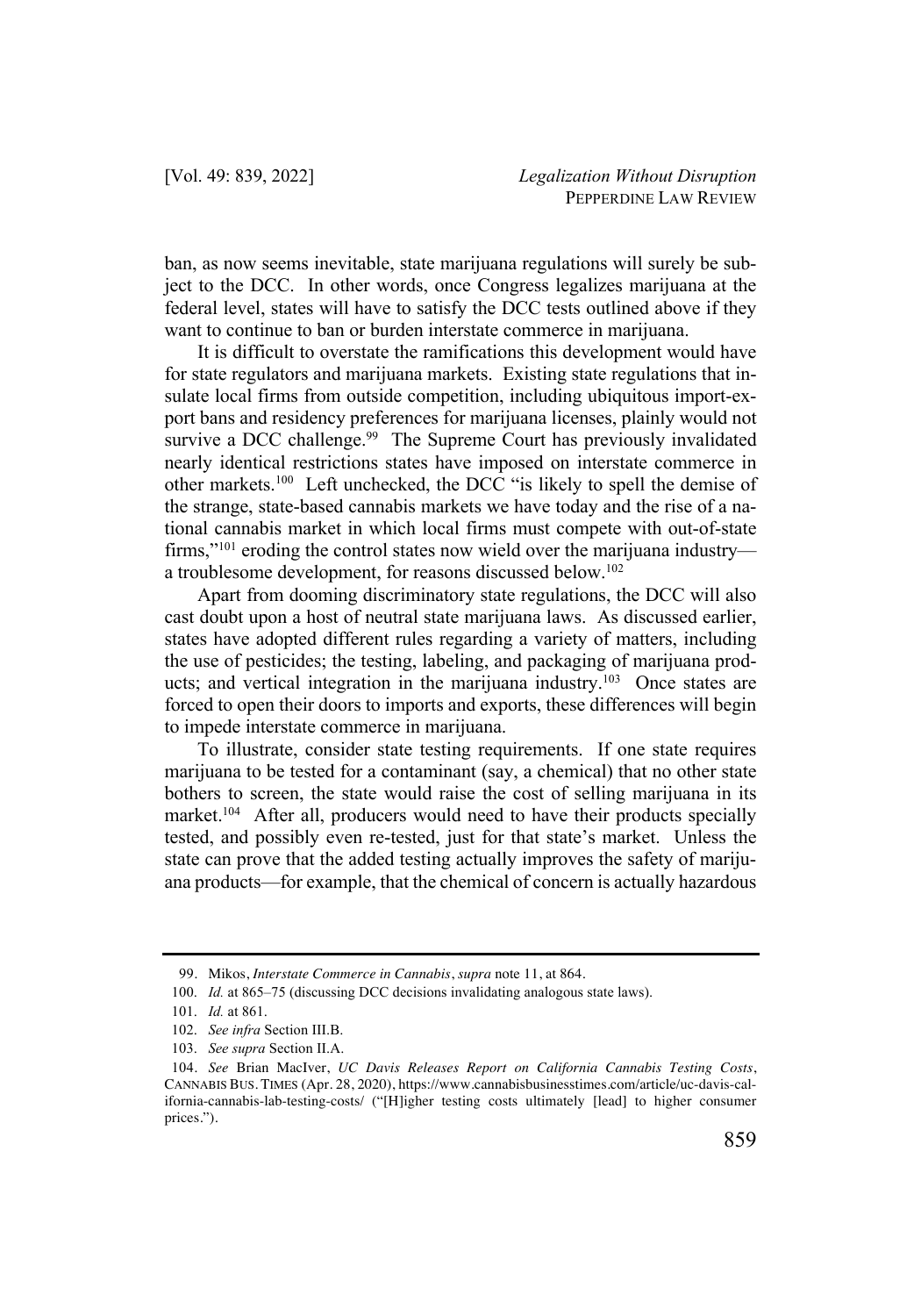to human health, a court might find that the burdens imposed by this regulation outweigh its benefits. The testing requirement, along with sundry other state regulations that increase the cost of doing business across state lines, could thus become unenforceable once Congress repeals the federal marijuana ban.<sup>105</sup> Moreover, even if only a fraction of them eventually prevail in court, challenges to neutral state regulations will still foster uncertainty about how states may regulate the marijuana market. The *Pike* balancing test is, after all, notoriously subjective, making it virtually impossible for anyone to predict with certainty which state regulations might survive litigation.<sup>106</sup>

In short, by legalizing marijuana, Congress will instantly—and perhaps unwittingly—transform our current system of insular, state-based marijuana marketplaces into a national, interstate market that is no longer subject to the comprehensive state controls we have today. Notably, we suspect that few proponents recognize the degree to which federal legalization threatens the regulatory systems states have developed. While emphasizing the good that federal legalization will do the states, leading congressional reform proposals are conspicuously silent on the DCC and its implications for state regulations.<sup>107</sup>

# *B. The Benefits of Suspending the DCC*

Fortunately, there is a way that Congress can legalize marijuana without instantly destroying the insular state-based marketplace system. The Supreme Court has long held that Congress has the power to suspend the DCC and authorize states to restrict interstate commerce.108 In this Section, we unpack

<sup>105.</sup> Indeed, states have already been deluged by a flood of DCC lawsuits challenging state residency preferences for marijuana licenses. *See supra* note 98.

<sup>106.</sup> Justice Scalia famously quipped that the balancing demanded by *Pike* was "like judging whether a particular line is longer than a particular rock is heavy." Bendix Autolite Corp. v. Midwesco Enters., Inc., 486 U.S. 888, 897 (1988) (Scalia, J., concurring). *See also, e.g.*, Brannon P. Denning, *Reconstructing the Dormant Commerce Clause Doctrine*, 50 WM. & MARY L. REV. 417, 422 (2008) (footnote omitted) (observing that the DCC's "rules are easy to recite, but their application is notoriously difficult, resulting in cases with similar facts being decided differently, and the different outcomes justified on the basis of tendentious distinctions").

<sup>107</sup>. *See* Mikos, *Interstate Commerce in Cannabis*, *supra* note 11, at 876 ("None of the leading reform proposals Congress is now considering contemplates giving states the power to discriminate against interstate commerce in cannabis."). The lone exception is the CAOA, which does explicitly address state power over imported marijuana. However, as discussed more below, the limited authority conferred on the states by the CAOA would leave many state marijuana regulations vulnerable to DCC challenge. *See infra* Section III.C.

<sup>108.</sup> *See infra* Section III.C.1.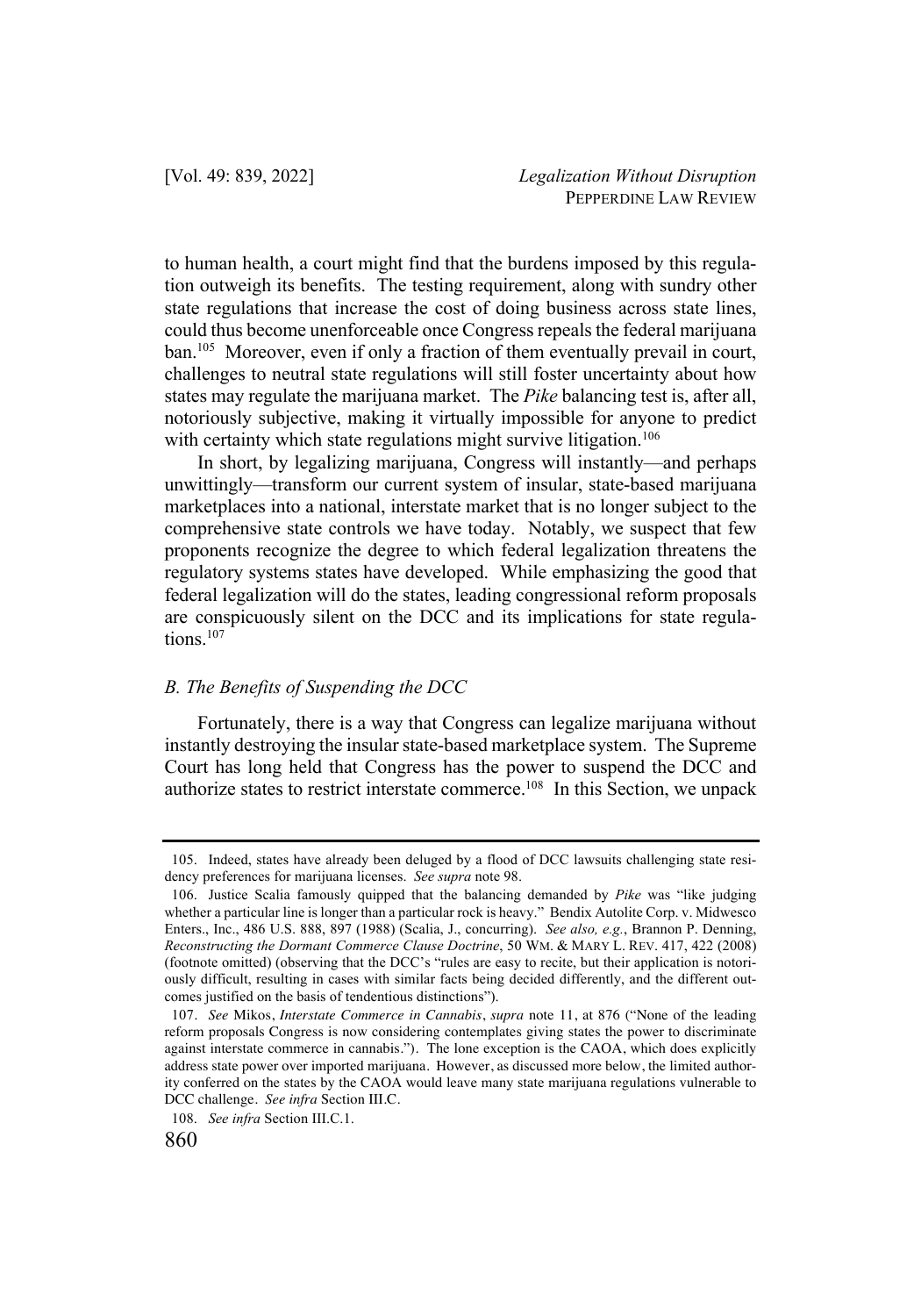the many benefits of suspending the DCC and authorizing states to continue restricting interstate commerce in marijuana.

## 1. Avoiding Regulatory Gaps

Congress should authorize states to restrict interstate commerce in marijuana to avoid inadvertently creating gaps in the regulation of the marijuana industry—namely, scenarios where there is effectively no state *or* federal law governing the industry. The sudden imposition of the DCC could create such regulatory gaps in two discrete ways.

First, courts might enjoin state regulations for which there is no federal counterpart. As discussed earlier, many state marijuana regulations will become vulnerable to DCC challenge once Congress legalizes marijuana at the federal level. These regulations include not only state laws that directly restrict interstate sales and investment in the marijuana industry but also state laws that indirectly burden such commerce, such as the idiosyncratic requirements states have adopted for testing, labeling, and packaging marijuana products.109

If a court were to hold that any of these state regulations unduly burdens interstate commerce in marijuana, the law would instantly become unenforceable. In this regard, the DCC resembles congressional preemption of state law. Unlike preemption, however, the DCC can block state law even when there is no federal statute to take its place, i.e., even when there is no federal law regulating the same activity.<sup>110</sup> Anytime the DCC blocks the enforcement of a state regulation for which there is no federal analog, it will create a new gap in the regulation of the marijuana industry. $111$ 

Unfortunately, as yet, there are very few federal regulations on the books that could fill the resultant regulatory gaps. Since 1970, Congress has relied almost exclusively on the CSA to "regulate" marijuana. Even after states be-

<sup>109.</sup> *See supra* Section II.B.

<sup>110.</sup> To be sure, there are federal statutes that preempt state laws without also imposing a federal rule to take their place, but such statutes are "historically rare." Jonathan Remy Nash, *Null Preemption*, 85 NOTRE DAME L. REV. 1015, 1015 (2010).

<sup>111</sup>. The DCC has created such regulatory gaps in a variety of other markets. *See, e.g.*, Christine A. Klein, *The Environmental Commerce Clause*, 27 HARV. ENV'T L. REV. 1, 5 & n.23 (2003) (discussing the gap created by a Supreme Court decision invalidating state regulation of groundwater exports); Jim Rossi, *The Brave New Path of Energy Federalism*, 95 TEX. L. REV. 399, 409 (2016) (discussing the gap created by a Supreme Court decision invalidating state regulation of interstate electricity sales).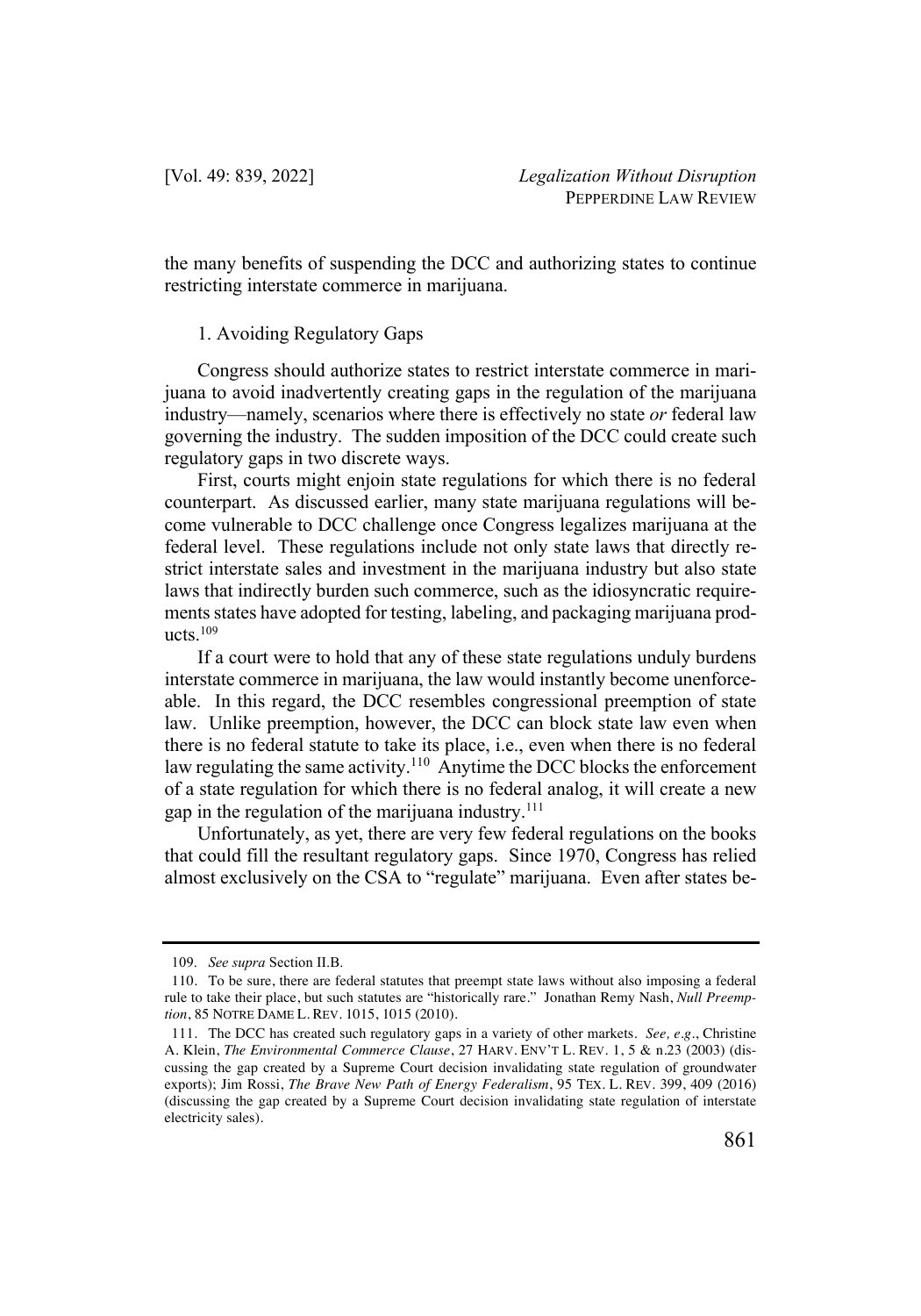gan to authorize the commercial production and distribution of the drug, Congress did not repeal, modify, or supplement the CSA; it left that prohibitory statute in place, but largely unenforced against the emergent marijuana industry.112 Once Congress formally repeals the CSA as applied to marijuana, there will be little federal regulation left on the books to specifically govern many of the marijuana industry's activities.<sup>113</sup>

Until state or federal lawmakers are able to replace regulations blocked by the DCC, the interests served by those regulations would go unprotected. Consider, for example, what would happen if a court were to enjoin the type of state testing regime described above. In the wake of such a ruling, vendors could sell untested and potentially unsafe marijuana products while lawmakers scrambled to find a way to plug the gap created by the DCC.

The DCC could create regulatory gaps in a second way as well. Even when it does not invalidate state regulations, it will make enforcing those regulations far more difficult. For example, by requiring states to open their markets to new suppliers and imported marijuana, the DCC will doom the ingenious closed-loop systems states have heretofore relied upon to police their local marijuana industries. In these closed-loop systems, states require all participants—cultivators, processors, testers, wholesalers, and retailers—to obtain a license from the state, and they assiduously track every gram of marijuana as it moves through the supply chain.<sup>114</sup> By providing states with detailed information about regulated activities, these closed-loop systems have greatly enhanced the states' ability to enforce their regulations on the marijuana market.<sup>115</sup> For example, because every gram is accounted for, licensees cannot easily evade taxes levied on the sale of marijuana produced in this system.116

<sup>112.</sup> *See generally* Mikos, *The Evolving Federal Response to State Marijuana Reforms*, *supra* note 30 (detailing how Congress and the DOJ have reacted to state marijuana reforms across time).

<sup>113</sup>. The marijuana industry would be covered by federal statutes that apply to all industries, like the Sherman Antitrust Act and the Food Drug and Cosmetic Act (FDCA). *See, e.g.*, Sean M. O'Connor & Erika Lietzan, *The Surprising Reach of FDA Regulation of Cannabis, Even After Descheduling*, 68 AM. U. L. REV. 823, 832–33 (2019) (illuminating FDCA regulations that would still apply to the statelicensed marijuana industry after federal legalization). However, even considered collectively, these federal statutes would fail to address a host of issues that states now regulate, including social equity, taxation, packaging, testing, and licensing, among others.

<sup>114.</sup> *See supra* Section II.A (describing state licensing and tracking systems).

<sup>115.</sup> *E.g.*, Paul Monies, *Seed-to-Sale Delays Sow Confusion in Medical Marijuana Market*, OKLA. WATCH (June 23, 2021), https://oklahomawatch.org/2021/06/23/seed-to-sale-delays-sow-confusionin-medical-marijuana-market/ (reporting on problems stemming from temporary injunction against state-mandated marijuana tracking system).

<sup>116</sup>. *See id.* (noting that Oklahoma's marijuana tracking system is a hard system to cheat).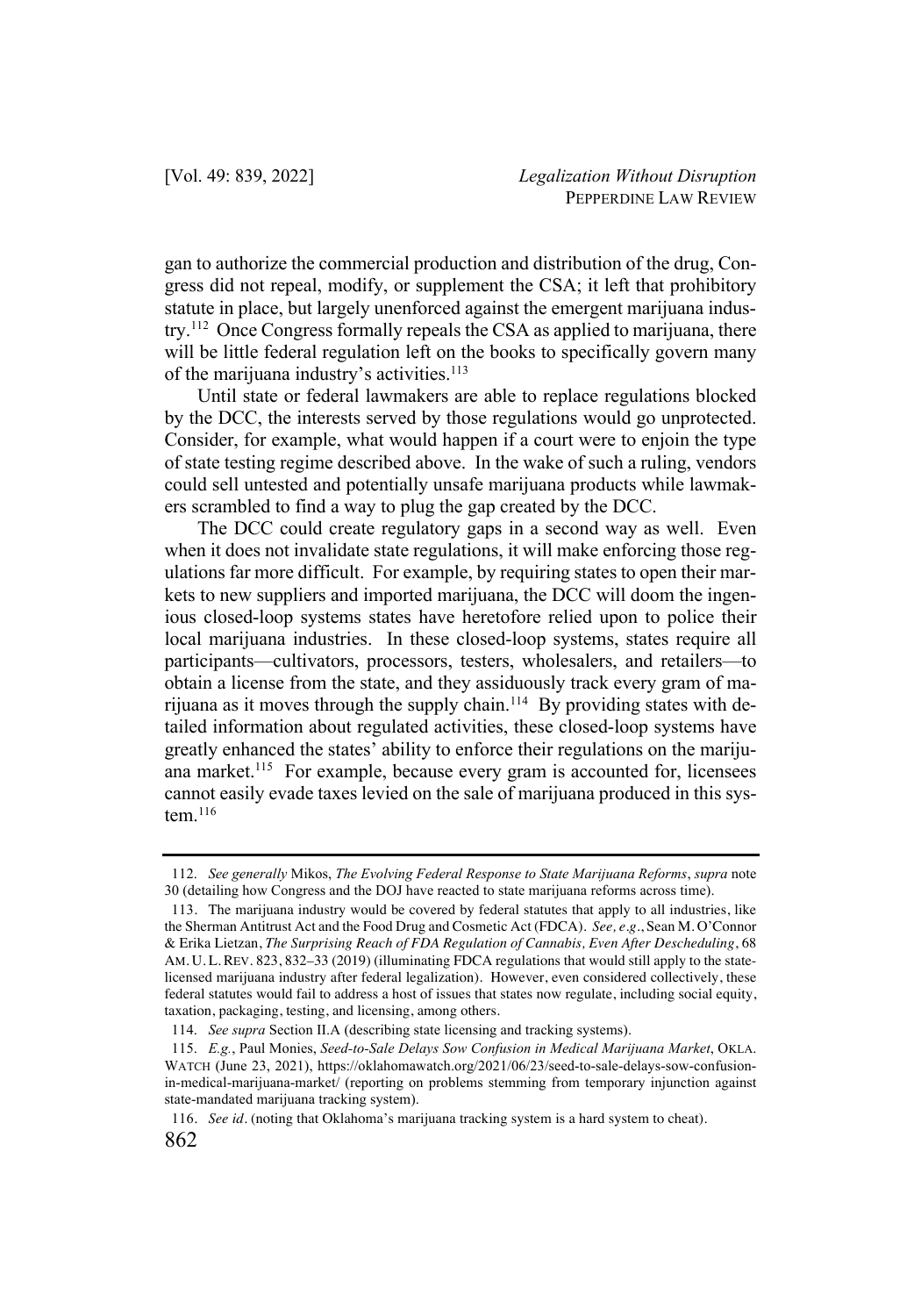But the states will not be able to maintain these closed-loop systems as presently constructed because the systems exclude non-local firms and nonlocal marijuana. Once the DCC kicks in, of course, such exclusions will no longer be permissible. Because states will have to allow firms to introduce marijuana produced outside of these loops and the tracking systems states have developed, the DCC will greatly complicate enforcement of state regulations.

Just consider how the DCC could undermine the collection of state marijuana taxes. As of December 2021, the states had collected over \$10 billion in tax revenue from the adult-use market alone.<sup>117</sup> The DCC will not (necessarily) bar states from taxing marijuana imported from other states. In theory, at least, states can lawfully tax all marijuana that is to be used in the state, regardless of where it was produced or sold. For example, states commonly impose use taxes on automobiles and other big-ticket items that are purchased elsewhere but brought into the state.118 But enforcing state taxes will become much more complicated once marijuana can be shipped across state lines and across state tracking systems. Among other reasons, a producer could claim that it sold products out-of-state in order to evade paying local sales taxes on that inventory. Unless the states quickly figure out how to coordinate their disparate tracking systems to monitor marijuana shipped across state lines a monumental task—they will have a difficult time detecting such evasion.<sup>119</sup>

The challenges posed by the emergence of a national market are hardly unique to marijuana, but for other products, Congress has developed elaborate systems to assist states in enforcing their taxes and other regulations. For

<sup>117</sup>. *See Cannabis Tax Revenue in States that Regulate Cannabis for Adult Use*, MARIJUANA POL'Y PROJECT (Jan. 5, 2022), https://www.mpp.org/issues/legalization/cannabis-tax-revenue-states-regulate-cannabis-adult-use/.

<sup>118.</sup> *See* Robert A. Mikos, *State Taxation of Marijuana Distribution and Other Federal Crimes*, 2010 U. CHI. LEG. F. 223, 236–37 n.53 (discussing use taxes and the challenges states face enforcing them).

<sup>119.</sup> To be sure, there is already some evasion of state marijuana taxes even without considering the DCC. *See* Benjamin Hansen, Keaton Miller & Caroline Weber, *Drug Trafficking Under Partial Prohibition: Evidence from Recreational Marijuana* 24, (Nat'l Bureau of Econ. Rsch., Working Paper No. 23762, 2017), https://www.nber.org/system/files/working\_papers/w23762/revi-No. 23762, 2017), https://www.nber.org/system/files/working\_papers/w23762/revisions/w23762.rev1.pdf (estimating that between 7.5–11.9% of the marijuana sold legally in Washington is later trafficked outside of the state). But the DCC will exacerbate this problem by greatly complicating the task of collecting taxes from the licensed market. Ulrik Boesen, *Tax Foundation Comments to the Cannabis Administration and Opportunity Act*, TAX FOUNDATION (Sept. 2, 2021), https://taxfoundation.org/federal-cannabis-administration-opportunity-act/ ("Interstate commerce will make [marijuana] tax collection more complicated for all states.").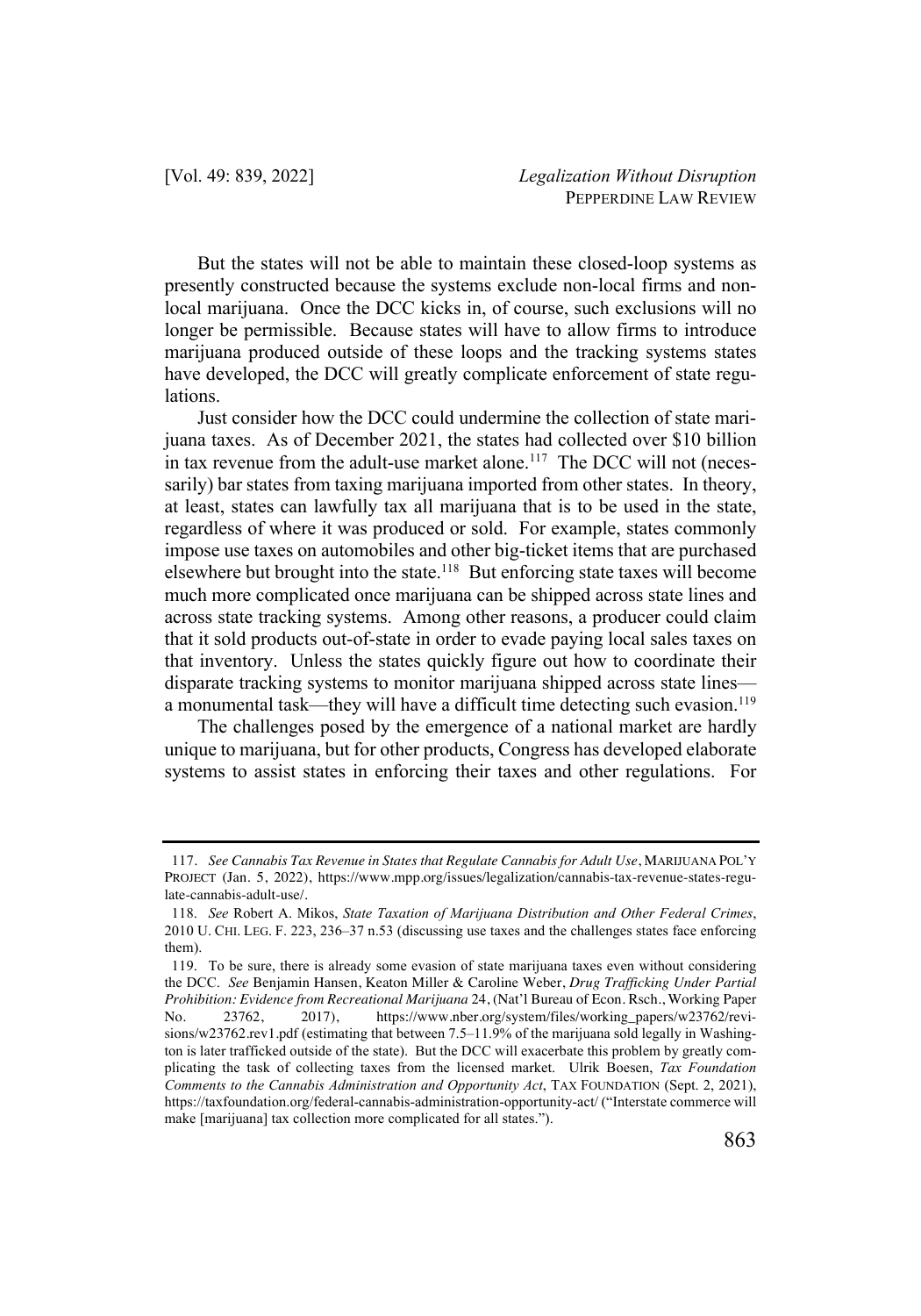example, Congress has passed several statutes to assist states in collecting cigarette excise taxes. To that end, the Jenkins Act requires all vendors who sell cigarettes in interstate commerce to register with and report all of their sales to the taxation authority in every state where they ship cigarettes, $120$  and the Contraband Cigarette Trafficking Act requires those who possess bulk quantities of cigarettes to carry evidence that all applicable state taxes have been paid on them.121 These statutes provide federal criminal penalties for violations and also authorize state officials to seek injunctive and other civil relief against violators.<sup>122</sup> While no panacea, such federal assistance eases the burden states face in enforcing their taxes and other regulations on goods that are shipped across state lines.

The states will have no such luck with enforcing their taxes or other regulations on the suddenly national marijuana industry. There is no federal regulatory regime in place that will help them collect taxes once interstate sales of marijuana are allowed. Although one proposal (the CAOA) would lend some assistance to the states, it is a far cry from the support Congress has lent in other markets.<sup>123</sup> Moreover, regulations authorized by the CAOA (or any other federal legalization proposal) could take years to develop.124 Turning off the DCC would give federal policymakers time to carefully craft those regulations while stable state rules governing the same subject matter remain in effect.

In short, the moment Congress legalizes marijuana federally, the DCC will disrupt the states' ability to enforce taxes and other regulations on the marijuana industry. To avoid this disruption, Congress should suspend the application of the doctrine, at least until lawmakers can plug the regulatory gaps that the DCC would create.

<sup>120.</sup> 15 U.S.C. §§ 375–378.

<sup>121.</sup> 18 U.S.C. §§ 2341–2343.

<sup>122.</sup> 15 U.S.C. §§ 377–378; 18 U.S.C. §§ 2345–2346.

<sup>123.</sup> The CAOA would require proof that state taxes had been paid on bulk (more than ten pounds) quantities of marijuana, see GAI21675 4LN, 117th Cong. § 112 (2021). But it does not require vendors to register with and report all of their interstate sales to the relevant state taxation authorities, and it does not authorize state enforcement of its provisions.

<sup>124.</sup> For example, the CAOA envisions the creation of a national marijuana tracking system. *See supra* note 84. But it would take time for regulators to work through several difficult issues involved in developing such a system, such as whether and how to integrate the system with existing state systems, and there is no guarantee one would ever be adopted in the first instance.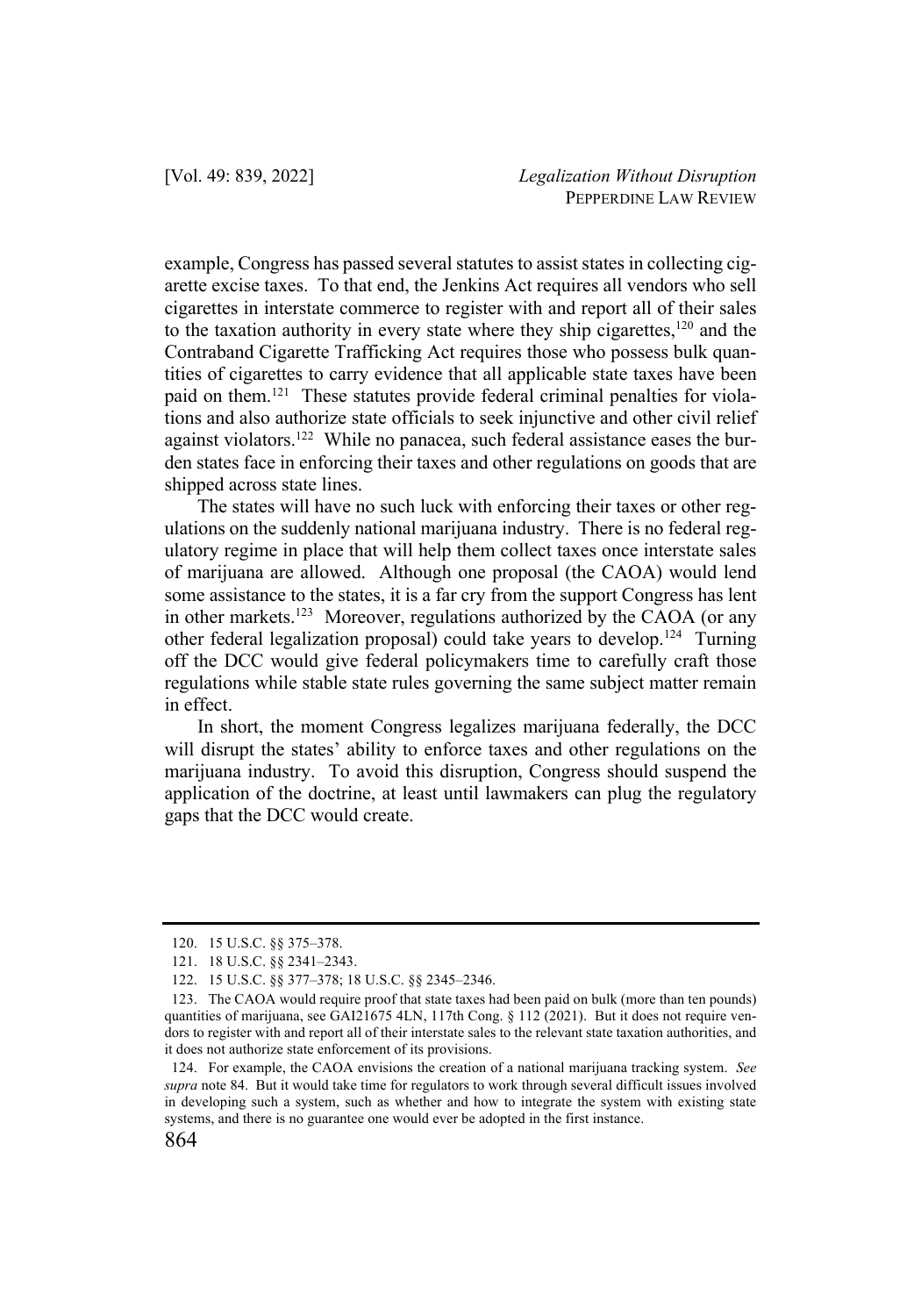## 2. Forestalling a Race to the Bottom

Congress should also authorize states to limit interstate commerce in marijuana to forestall a race to the bottom in the regulation of the marijuana industry. As we describe above, the states have devised elaborate and comprehensive codes to regulate the structure and operation of their respective marijuana industries.<sup>125</sup> Through such regulations, states have been able to address a variety of concerns stemming from the legalization of marijuana, including fears of creating a powerful new industry (i.e., Big Marijuana), the diversion of marijuana to illicit markets, the equitable distribution of the economic benefits of marijuana legalization, and the environmental harms associated with marijuana cultivation.

But the extraordinary control that states now wield over the marijuana industry is fragile. More than anything else, it depends on states being able to protect their local marijuana industries from outside competition.<sup>126</sup> By mandating that all marijuana sold in local shops must be produced locally, states have been able to dictate how that marijuana is produced (e.g., without the use of pesticides) and by whom (e.g., businesses owned by residents of disproportionately impacted areas). At present, the only real constraint on the state's influence over the industry is a practical one: competition from the black market. States recognize that imposing overly burdensome regulations on the state-licensed industry could drive consumers into the arms of black-market suppliers. $127$ 

If Congress legalizes marijuana and the states lose their ability to restrict imports of the drug, the states will lose much of the influence they now wield over the marijuana industry. Absent the congressional authorization we envision, a state will not be able to stop out-of-state producers from selling their wares in the local market, even if those producers play by a very different set of rules than the ones the state has imposed on local firms.128 Under the Constitution, a state may not project its regulations beyond its own borders.<sup>129</sup>

<sup>125.</sup> *See supra* Section II.A.

<sup>126</sup>. Mikos, *Interstate Commerce in Cannabis*, *supra* note 11, at 893.

<sup>127.</sup> *E.g.*, Sam Kamin, *Colorado Marijuana Regulation Five Years Later: Have We Learned Anything at All?*, 96 DENV. L. REV. 221, 232 (2019) ("If high taxes are imposed to prop up the price and limit the social harms of marijuana consumption, sophisticated consumers will look to the black market for what they desire.").

<sup>128</sup>. *See* Mikos, *Interstate Commerce in Cannabis*, *supra* note 11, at 864 (explaining that the DCC will force legalization states to open their doors to cannabis imports and exports).

<sup>129.</sup> *See* Healy v. Beer Inst., Inc., 491 U.S. 324, 336–37 (1989) ("Generally speaking, the Com-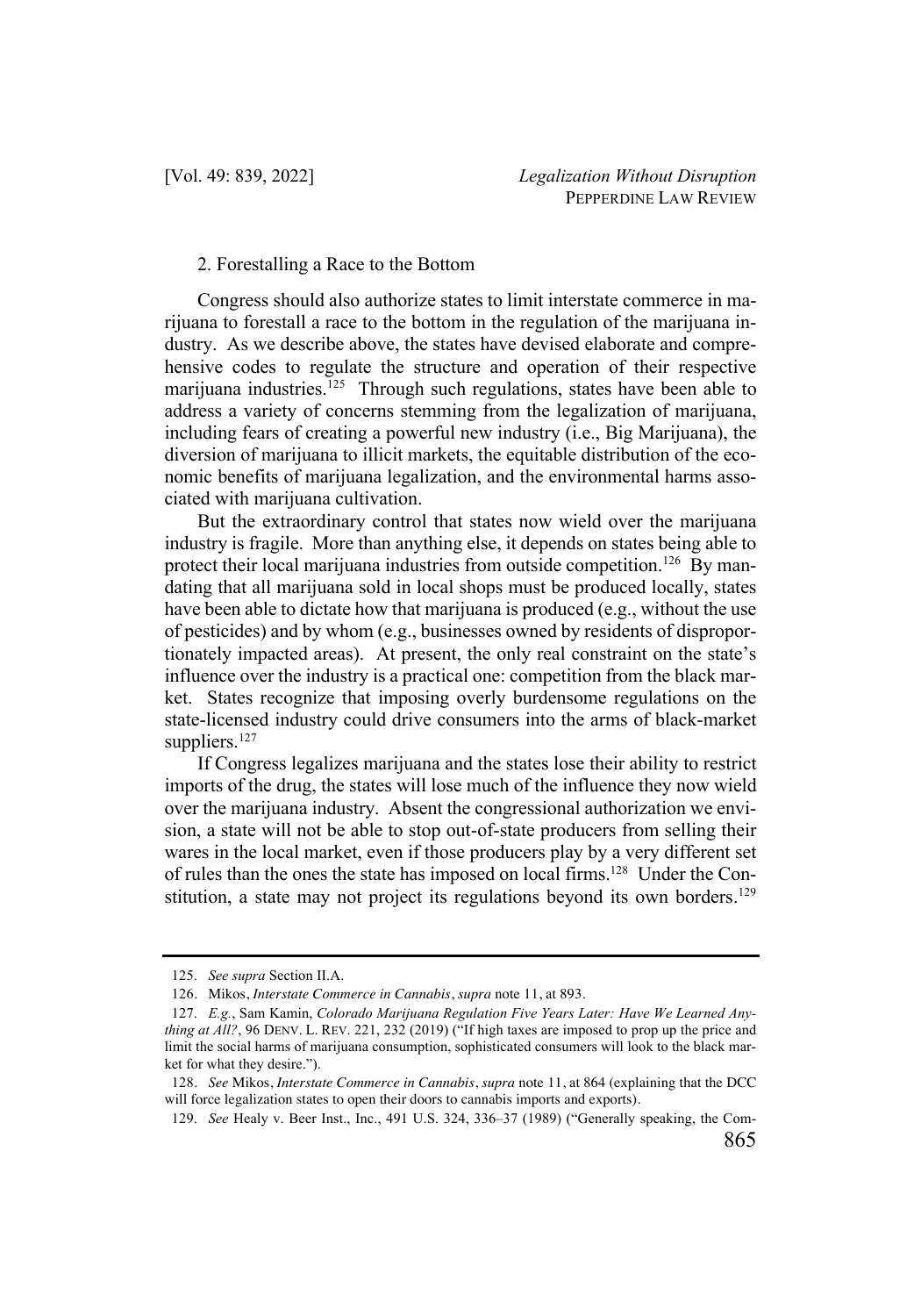Although states do have some leeway to regulate the products that firms sell locally, they cannot necessarily regulate how out-of-state firms make those products or how out-of-state firms are structured.<sup>130</sup> For example, while Massachusetts could likely regulate the potency of all marijuana flower sold in the Bay State, it could not necessarily tell cultivators located in another state (say, Oregon) that they may not employ eighteen-year-olds to harvest their marijuana crops or that they may grow no more than 10,000 plants in a given year. Most issues involving the production of marijuana will fall under the jurisdiction of the state where the producer is located and the federal government. Thus, many of the regulations states have devised to govern marijuana production—regulations concerning firm size, ownership, vertical integration, pesticide use, energy consumption, employment practices, inventory tracking, and so on—can only be applied to firms physically located within the borders of the state.<sup>131</sup>

Once it becomes clear that the DCC applies, the states will face new pressure to relax many of the regulations they now impose on the marijuana industry.132 The reason is simple: the states will have to compete for marijuana businesses. Quite suddenly, and for the first time since the marijuana reform movement began, marijuana firms will have the right to relocate across state borders without sacrificing their access to the markets they leave behind. Firms will be able to use this right as leverage to push back against state regulations. Put more bluntly, firms could threaten to move their operations elsewhere if their current home state adopts (or maintains) regulations that are more onerous than the regulations adopted by another state.<sup>133</sup> Such threats

merce Clause protects against inconsistent legislation arising from the projection of one state regulatory regime into the jurisdiction of another State."); Seth F. Kreimer, *The Law of Choice and Choice of Law: Abortion, the Right To Travel, and Extraterritorial Regulation in American Federalism*, 67 N.Y.U. L. REV. 451 (1992) (illuminating the limits on the states' power to project their laws beyond their borders).

<sup>130.</sup> *See, e.g.*, Mikos, *Interstate Commerce in Cannabis*, *supra* note 11, 893–94 ("Under the Constitution, states have limited power to regulate how goods are produced outside their borders, even when those goods are sold in the state.").

<sup>131</sup>. *See id.* at 894 n.184 ("To be clear, the states can still regulate the goods themselves—e.g., by dictating how cannabis is packaged or labeled when sold in state. But they likely cannot regulate the type of energy that was used to grow the cannabis or the age of the employees who trimmed the buds. Those matters are probably the exclusive dominion of the state where those production activities take place.").

<sup>132</sup>. *See id.* at 893 ("[W]ith the advent of interstate commerce, producers will be able to move to the state that imposes the least onerous regulations on cannabis production. Ultimately, this dynamic could create a race to the bottom, with states competing to relax their controls and thereby attract (or keep) more cannabis jobs.").

<sup>133</sup>. At least one major marijuana marketplace—Colorado—is already considering how it will need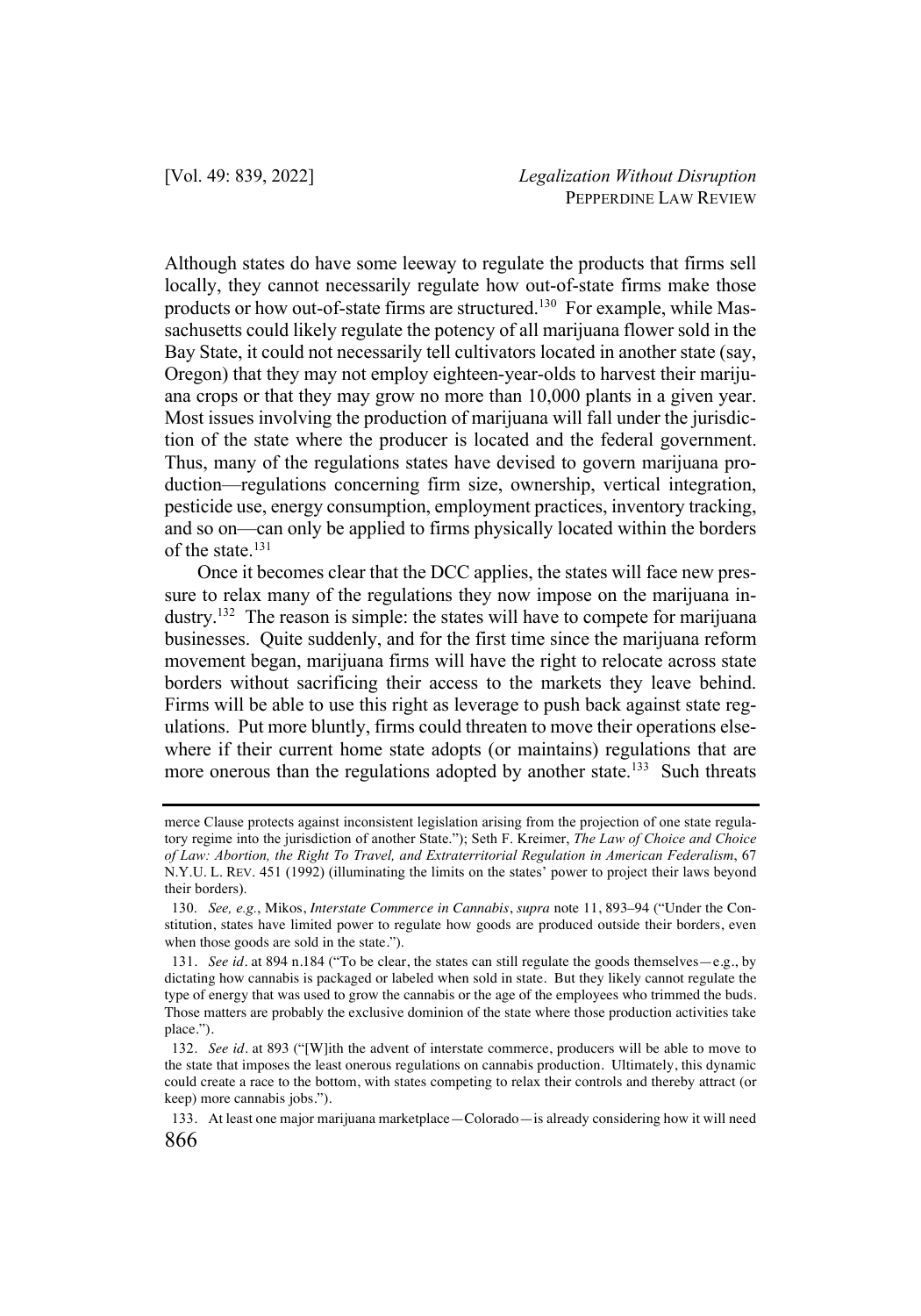would ring hollow today because a state can (presumably) ban a firm from selling locally if it dares to leave the state.<sup>134</sup> Once Congress legalizes marijuana, however, such a ban plainly will not survive DCC challenge.<sup>135</sup>

To attract or keep production jobs local, states may be forced to sacrifice other policy goals they have been pursuing. For example, a state might be tempted to relax its minimum age requirement for workers employed in the marijuana industry. All legalization states have adopted such requirements, which are designed to limit youth exposure and access to marijuana.<sup>136</sup> However, relaxing this requirement would expand the size of the local labor pool and thereby give a state a competitive advantage in recruiting marijuana producers who are currently struggling with rising labor costs and worker shortages.137 Because other states could not block the sale of marijuana produced elsewhere by, say, eighteen-year-olds, states will feel pressure to follow suit and drop their own age requirements, thereby setting in motion the proverbial race to the bottom.<sup>138</sup> For similar reasons, states will be tempted to relax the other regulations they now feel free to impose on marijuana producers, from size caps to pesticide restrictions to renewable energy mandates.

It is difficult to overstate the pressure that states will face to keep or attract marijuana firms. The marijuana industry is booming. Industry sales have

to modify its marijuana production regulations to remain competitive in a federal legalization environment. *See* COLO. REV. STAT. § 44-10-202(1)(h)(I) (2021) (creating a working group to "explore" options on how the [state's] existing [marijuana cultivation] rules and tax laws could be amended to better position businesses in the state to be competitive if marijuana is legalized under federal law"). Firms will, of course, also consider other factors when deciding whether to relocate. *See* Mikos, *Interstate Commerce in Cannabis*, *supra* note 11, at 891–92 (discussing the climate and reputational advantages some states will enjoy when competing for marijuana businesses).

<sup>134</sup>. *See* Mikos, *Interstate Commerce in Cannabis*, *supra* note 11, at 893 (explaining that states currently "have wide latitude to impose [a bevy of regulations on cannabis cultivators and processors] because producers cannot leave the state").

<sup>135.</sup> *See supra* Section III.A.

<sup>136.</sup> *See, e.g.*, MICH. COMP. LAWS ANN. § 333.27961(11)(e) (West 2018) ("No marihuana establishment may allow a person under 21 years of age to volunteer or work for the marihuana establishment.").

<sup>137.</sup> *See* Beau Whitney, *Labor Supply Shortage Represents a Significant Risk to the Cannabis Industry in 2021*, NAT'L CANNABIS INDUS. ASS'N (June 8, 2021), https://thecannabisindustry.org/laborsupply-shortages-represents-a-significant-risk-to-the-cannabis-industry-in-2021/.

<sup>138.</sup> *See, e.g.*, Barry Friedman, *Valuing Federalism*, 82 MINN. L.REV. 317, 408 (1997) ("The theory of the race to the bottom is that in enacting otherwise sensible regulations, states may disadvantage themselves by raising the cost of doing business in the state, thus driving the business to states that regulate less rigorously.").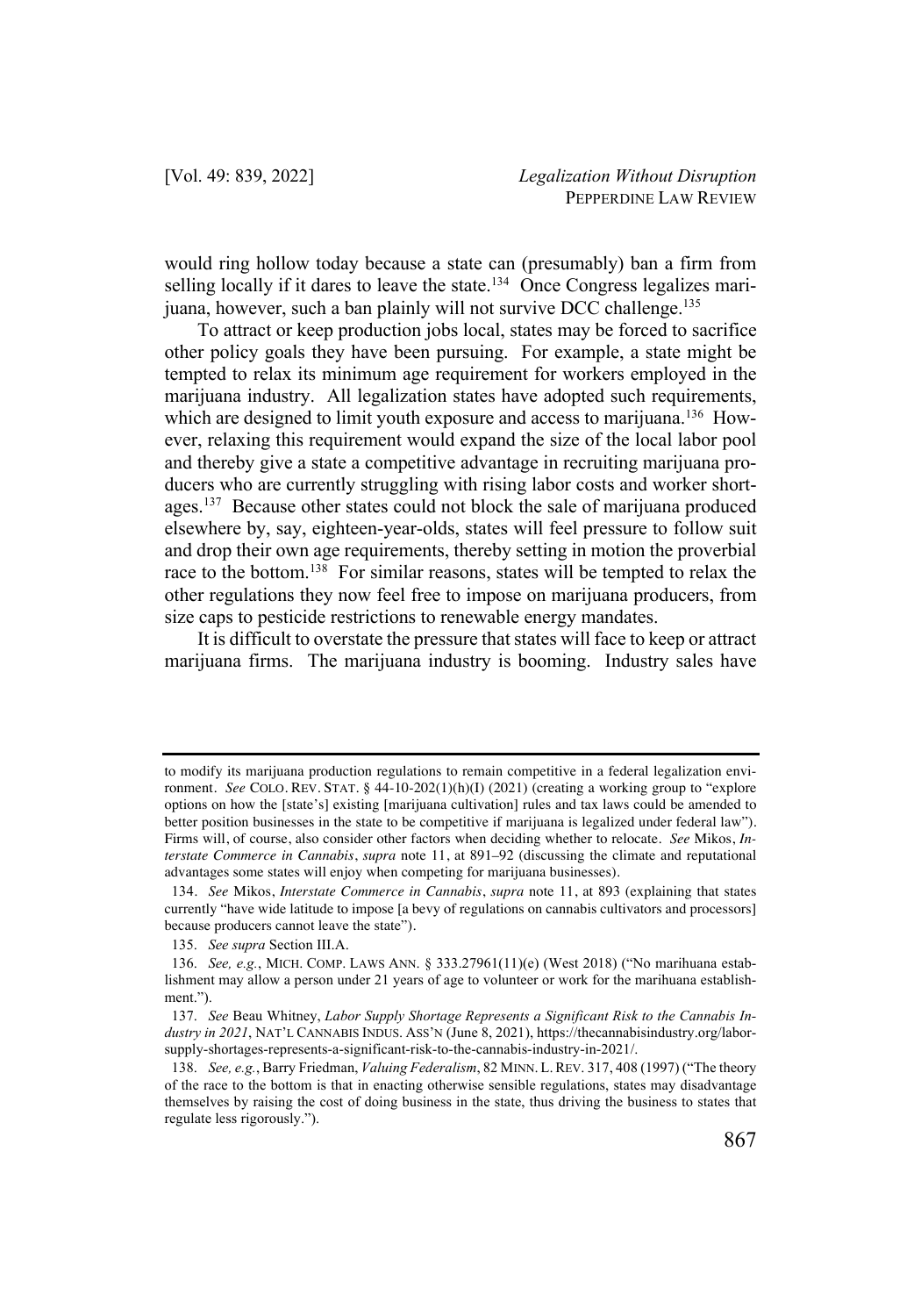already reached \$17.5 billion and are expected to grow to more than \$41 billion by 2026.<sup>139</sup> In less than a decade, the industry has created more than  $300,000$  new full-time jobs across the country.<sup>140</sup> And while the industry is now highly fragmented—in large part because of state-imposed restrictions on cross-border sales and the size of individual producers—it is likely to become significantly more concentrated once firms are able to consolidate their operations and take advantage of economies of scale in the cultivation, harvesting, and processing of marijuana.<sup>141</sup> This newly concentrated industry will be able to flex its muscle against state regulators much more effectively than it does today.142

In the past, states did not have to worry about losing their slice of this growing economic pie to other states; rightly or wrongly, they believed they could hold the local marijuana industry captive. But once Congress legalizes marijuana and unleashes the DCC, states will no longer be able to prevent local firms from leaving their borders—or outside firms from taking business away from them.

To be sure, the competitive pressures exerted by the DCC are not wholly undesirable. The DCC could prompt the development of a more efficient marijuana industry, and it might force states to think twice before imposing burdensome regulations on the industry.<sup>143</sup> However, we believe that the policy tradeoffs spawned by the DCC need to be considered carefully and collectively. The stakes are high, and the choices made by individual states will reverberate throughout the nation. Unless Congress suspends the doctrine, the DCC will force states to make sudden uncoordinated changes to their policies, resulting in a body of regulations that will likely prove suboptimal from a

143. *See infra* Section III.D (discussing costs of state restrictions on interstate commerce).

<sup>139.</sup> Will Yakowicz, *U.S. Cannabis Sales Hit Record \$17.5 Billion as Americans Consume More Marijuana Than Ever Before*, FORBES (Mar. 3, 2021, 3:43 PM), https://www.forbes.com/sites/willyakowicz/2021/03/03/us-cannabis-sales-hit-record-175-billion-as-americans-consume-more-marijuana-than-ever-before/?sh=2e5b3d6d2bcf (reporting data from BDSA).

<sup>140.</sup> BRUCE BARCOTT, BEAU WHITNEY & JANESSA BAILEY, LEAFLY JOBS REPORT 2021 at 1 (2021), https://leafly-cms-production.imgix.net/wp-content/uploads/2021/02/13180206/Leafly-JobsReport-2021-v14.pdf.

<sup>141.</sup> *See* Mikos, *Interstate Commerce in Cannabis*, *supra* note 11, at 889 ("Opening the doors to interstate commerce will likely spur consolidation of the cannabis industry.").

<sup>142.</sup> *See* Zephyr Teachout & Lina M. Khan, *Market Structure and Political Law: A Taxonomy of Power*, 9 DUKE J. CONST. L. & PUB. POL'Y 37, 70 (2014) ("Many of the factors that will lead to corporate exercises of political power are a function of, or correlated with, company size or market concentration."); Alexander Volokh, *Privatization and the Law and Economics of Political Advocacy*, 60 STAN. L. REV. 1197, 1216 (2008) ("[B]y fragmenting an industry, one can reduce that industry's political advocacy to increase its market . . . .").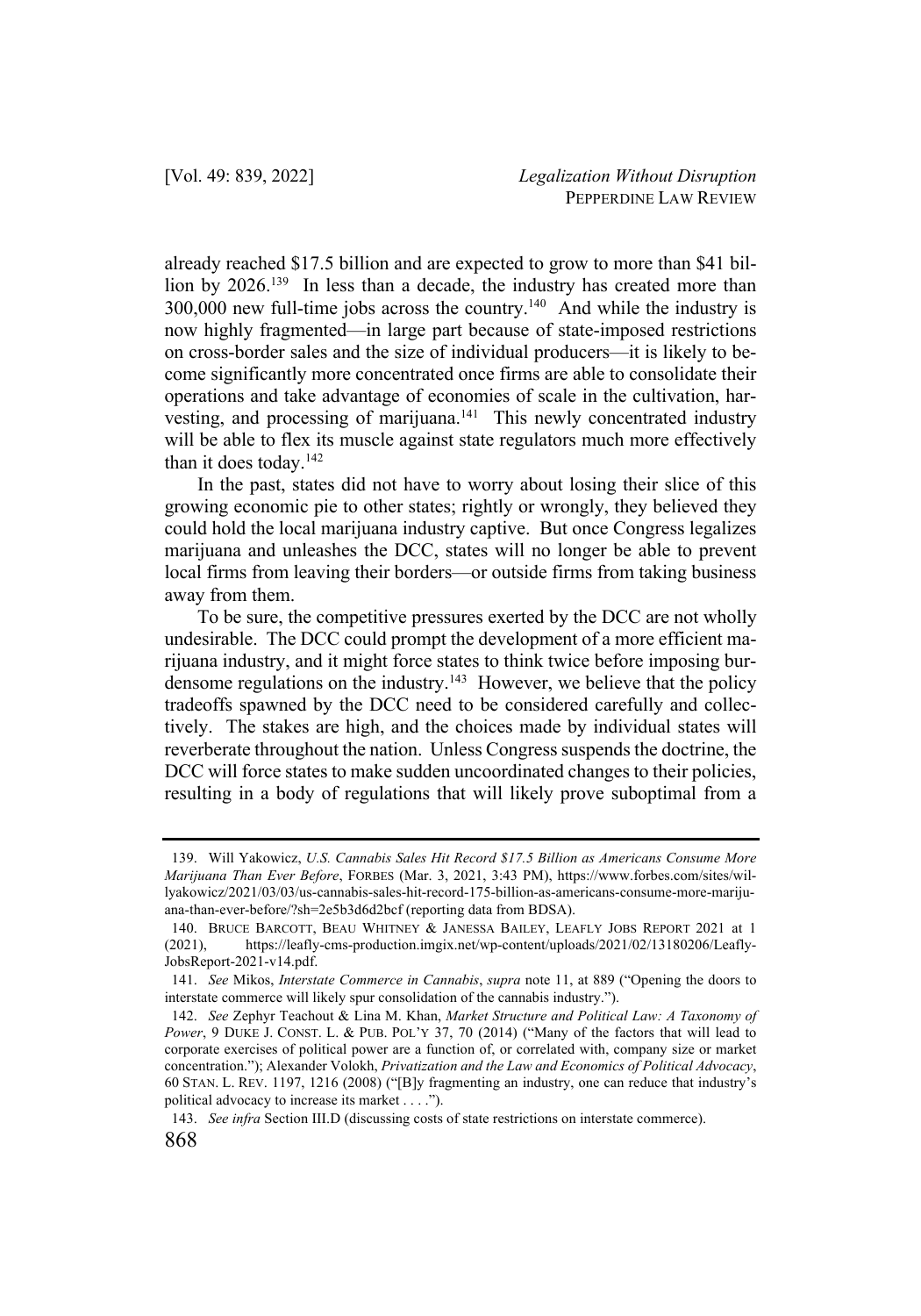societal perspective.

Given more time, we think Congress could defuse a race to the bottom by adopting some federal regulations to govern the marijuana industry.<sup>144</sup> Congress is the lone lawmaking body that represents all of the geographically dispersed stakeholders now vying for control over marijuana policy. It has the incentive to strike the optimal balance among the competing concerns over efficiency, equity, environmental harms, public health, and the like.<sup>145</sup> For example, if it finds that it is in the nation's collective interest, Congress could impose a federal minimum age requirement for employment in the marijuana industry. However, it will take federal lawmakers time to figure out how best to regulate marijuana production at the national level. In the meantime, we think Congress should do the next best thing and forestall a race to the bottom by authorizing states to maintain their limitations on interstate commerce in marijuana and the control such limitations now give the states over the industry.

# 3. Preserving States' Social Equity Programs

Authorizing states to continue restricting interstate commerce in marijuana is also critical for them to be able to continue their much-needed social equity programs. It is widely understood that the nation's War on Drugs created (and exacerbated) significant racial inequities in criminal justice systems.146 Indeed, a 2013 report from the ACLU estimated that between the years 2001 and 2010, Black people were 3.73 times more likely than white

<sup>144</sup>. *See* Mikos, *Interstate Commerce in Cannabis*, *supra* note 11, at 894 ("Congress could establish a floor of regulations that would apply to producers nationwide to forestall a race to the bottom among legalization states. But . . . extant federal reform proposals do not address issues like these that are likely to arise with the advent of interstate commerce in cannabis.").

<sup>145.</sup> Similar factors favor state versus local control of marijuana policy at the subnational level. *See* Robert A. Mikos, *Marijuana Localism*, 65 CASE W. RES. L. REV. 719, 766 (2015) ("In light of the threat posed by marijuana smuggling and marijuana tourism, it seems reasonable to suppose that a large portion of a state's population might be more satisfied living under imperfect but effective state regulations than under more agreeable but ineffective local regulations.").

<sup>146</sup>. *See generally* MICHELLE ALEXANDER, THE NEW JIM CROW: MASS INCARCERATION IN THE AGE OF COLORBLINDNESS (2012); ACLU, A TALE OF TWO COUNTRIES (2020), https://www.aclu.org/report/tale-two-countries-racially-targeted-arrests-era-marijuana-reform;

ACLU, THE WAR ON MARIJUANA IN BLACK AND WHITE (June 2013), https://www.aclu.org/report/report-war-marijuana-black-and-white.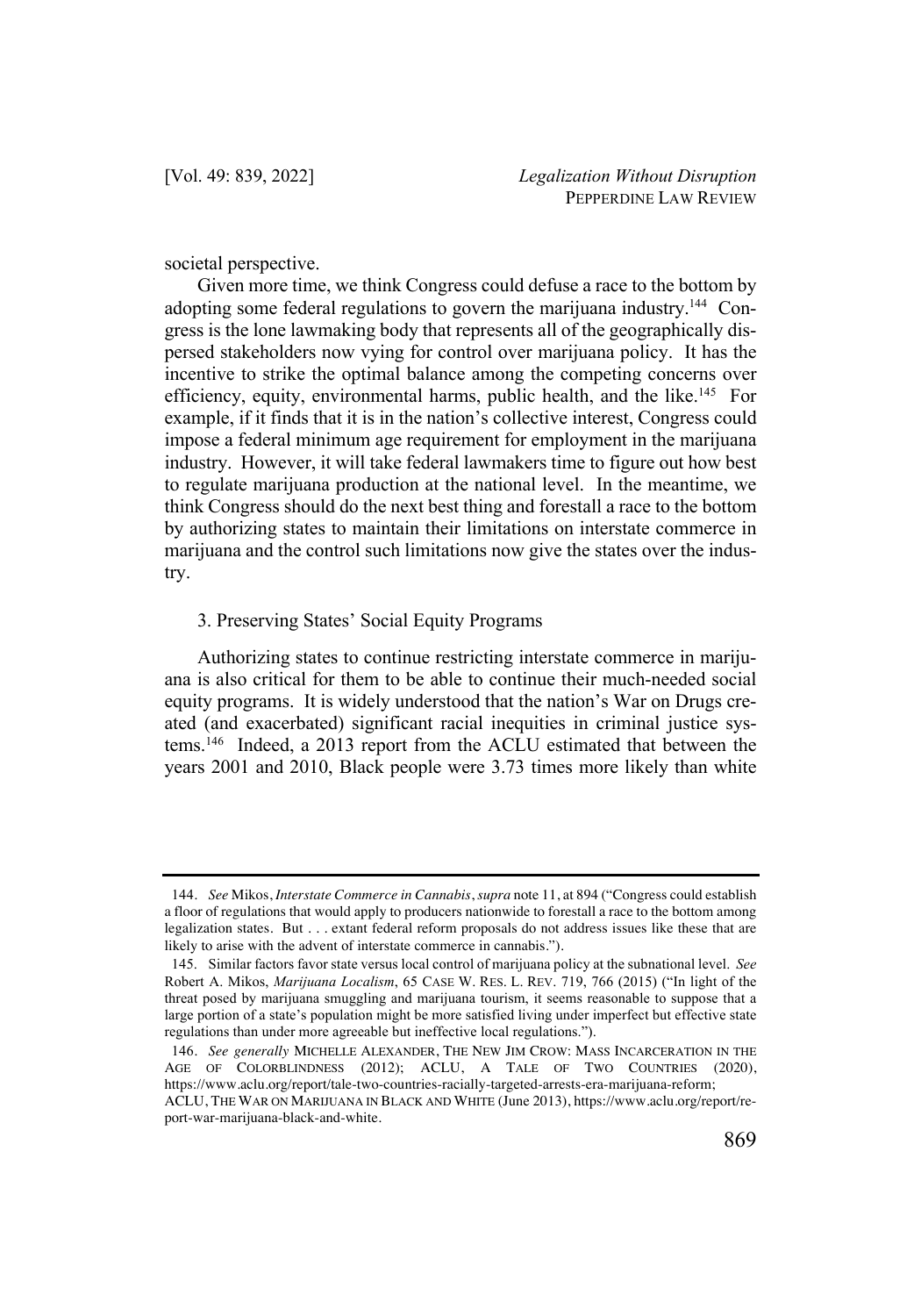people to be arrested for marijuana possession, despite using the drug at similar rates.<sup>147</sup> Significant disparities exist for other minorities as well,<sup>148</sup> and they have not abated in the past decade, even as an ever-increasing number of states have pursued marijuana reform.<sup>149</sup>

While the War on Drugs was (and is) supported by federal resources, $150$ state and local law enforcement agencies account for the vast majority of the nation's drug arrests in general and marijuana arrests in particular.<sup>151</sup> Given the central role they played in the War on Drugs, many states have concluded that legalization alone is insufficient to rectify the inequities they caused. These states have thus established comprehensive social equity programs, one of the main objectives of which is to increase the rate of minority ownership of marijuana businesses—literally building equity in the state's marijuana marketplace.<sup>152</sup> Pursuant to these programs, many states give social equity applicants preference in marijuana business licensing—sometimes by awarding them extra points in a competitive licensing process and sometimes by making licensing opportunities exclusive to such applicants.<sup>153</sup> States give social equity applicants a range of other benefits as well, from exclusive funding programs, to fee waivers, to specialized training and educational opportunities.154

<sup>147.</sup> THE WAR ON MARIJUANA IN BLACK AND WHITE, *supra* note 146, at 4.

<sup>148.</sup> *See, e.g.*, Joseph E. Kennedy, Isaac Unah & Kasi Wahlers, *Sharks and Minnows in the War on Drugs: A Study of Quantity, Race and Drug Type in Drug Arrests*, 52 U.C. DAVIS L. REV. 729, 746 (2018) ("Blacks and Hispanics are arrested [for marijuana offenses] disproportionately in terms of their share of the overall population."); Harry G. Levine, Jon B. Gettman & Loren Siegel, *240,000 Marijuana Arrests: Costs, Consequences, and Racial Disparities of Possession Arrests in Washington, 1986-2010*, MARIJUANA ARREST RSCH. PROJECT 3 (Oct. 2012), https://drugpolicy.org/sites/default/files/240.000-Marijuana-Arrests-In-Washington.pdf (finding that Native Americans were arrested for marijuana possession at "1.6 times the rate of whites" in Washington State).

<sup>149.</sup> A TALE OF TWO COUNTRIES, *supra* note 146, at 29.

<sup>150.</sup> *See, e.g.*, ALEXANDER, *supra* note 146, 91–101 (describing the various ways in which the federal government supports state and local law enforcement in executing the War on Drugs).

<sup>151.</sup> *See, e.g.*, Mikos, *On the Limits of Supremacy*, *supra* note 69, at 1464 (explaining that in 2007, federal law enforcement agencies accounted for only "1.6 percent of all drug arrests, and less than 1 percent of all marijuana arrests made in the United States").

<sup>152</sup>. Dede Perkins, *Where Are We Now? Social Equity in the US Cannabis Industry*, CANNABIS INDUSTRY J. (Oct. 5, 2021), https://cannabisindustryjournal.com/feature\_article/where-are-we-nowsocial-equity-in-the-us-cannabis-industry/ ("Out of the 19 states with adult-use cannabis, 13 have developed social equity programs to help marginalized people become cannabis leaders in their markets.").

<sup>153.</sup> *See, e.g.*, *supra* note 61 (describing Illinois's policy of awarding extra points to social equity applicants); 935 MASS. CODE REGS. 500.050(10)–(11) (giving social equity applicants exclusivity in obtaining marijuana delivery licenses for at least three years).

<sup>870</sup> 154. *See, e.g.*, 410 ILL. COMP. STAT. 705/7-10 (creating a fund for low-interest loans, grants, and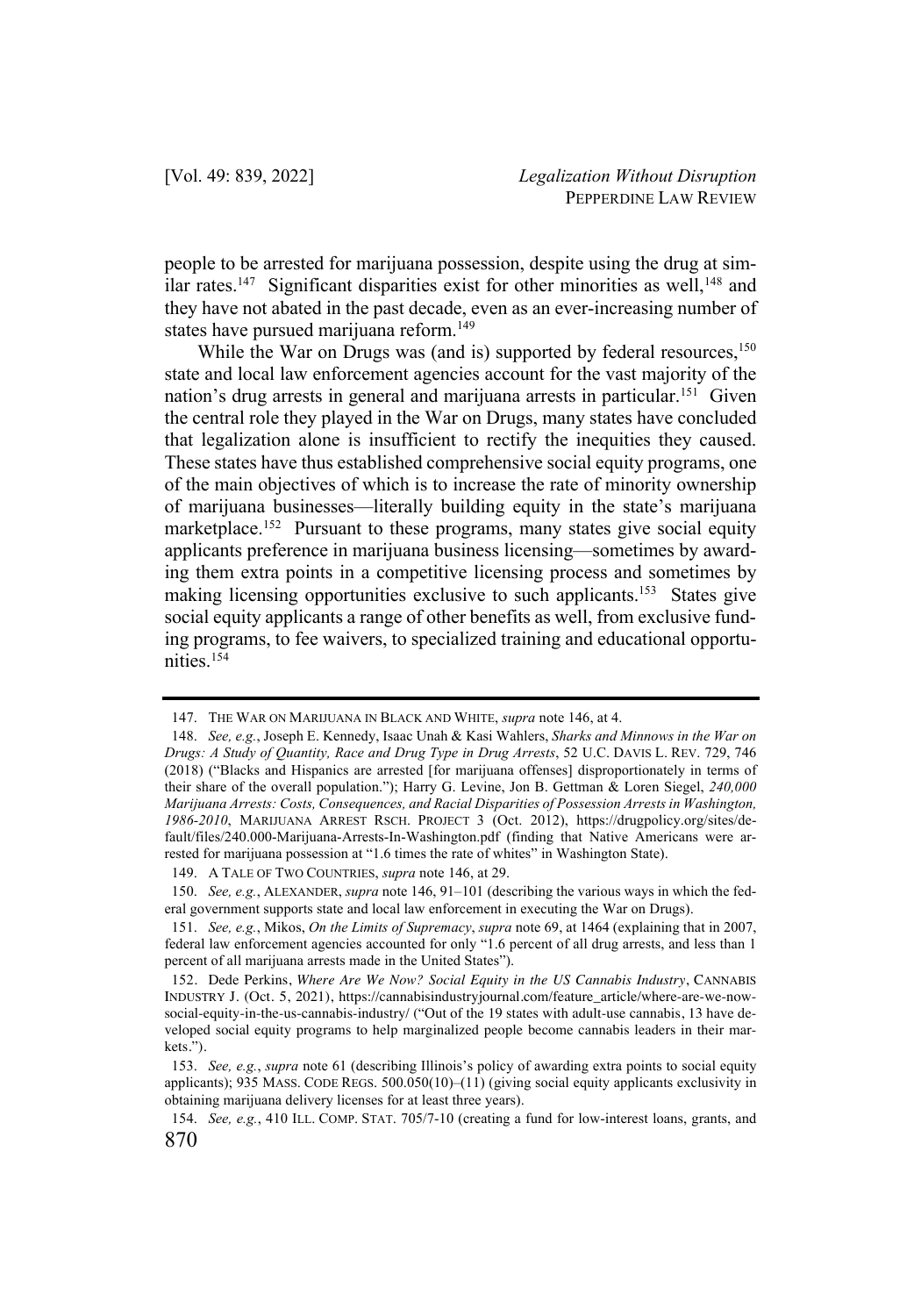At the core of these social equity programs lies a law that facially discriminates against non-residents. States determine who qualifies as a social equity applicant based in part on whether they reside in an area that has been disproportionately impacted by the state's drug policies.<sup>155</sup> Since those disproportionate impact areas (DIAs) are invariably defined as communities *within the state*, it follows that social equity applicants necessarily must be residents of the state.

Limiting participation in social equity programs to state residents almost certainly violates the DCC, for the reasons we detailed above.<sup>156</sup> At the least, the programs will operate under a cloud of uncertainty if Congress legalizes marijuana without suspending the DCC. That would be a costly mistake on Congress's part, for three main reasons.

First, states do not have a good alternative to using DIAs within the state as the basis for determining who qualifies as a social equity applicant. The most obvious alternative would be to use race as a metric for determining social equity status, giving Black and other minority applicants preferential access to social equity benefits. But the use of explicit racial preferences would likely violate another constitutional provision: the Equal Protection Clause.<sup>157</sup> The Supreme Court has long held that all racial classifications are subject to strict scrutiny, even when the classification is designed to remedy the present effects of past discrimination.<sup>158</sup> In such cases, the Court has declared that the racial preference must be narrowly tailored to remediate a specific harm caused by the governmental unit enacting the policy, rather than ameliorating the effects of general social discrimination.<sup>159</sup>

Strict scrutiny is almost always fatal, and the Court's test regarding reme-

training opportunities for social equity applicants); MICHIGAN MARIJUANA REGUL. AGENCY, SOCIAL EQUITY PROGRAM, https://www.michigan.gov/documents/mra/SE\_Infographic\_2020\_692436\_7.pdf (summarizing how Michigan reduces fees for social equity applicants).

<sup>155.</sup> *See, e.g.*, *supra* notes 61–62 and accompanying text (discussing Illinois's criteria for qualifying as a social equity applicant); N.J. STAT. ANN. § 24:6I-36(e) (2021) (defining "impact zones" within New Jersey and giving favorable treatment to license applicants who reside in such areas); N.Y. CANNABIS LAW §  $87(5)(g)$  (2021) (defining "communities disproportionately impacted" in terms of communities within New York).

<sup>156.</sup> *See supra* Section III.A; *see also* Lowe v. City of Detroit, F. Supp. 3d 804, 815 (E.D. Mich. 2021) (finding that Detroit's residency-based social equity program likely violates the DCC).

<sup>157.</sup> U.S. CONST. amend. XIV, § 1.

<sup>158.</sup> *See* Adarand Constructors, Inc. v. Pena, 515 U.S. 200, 236 (1995); City of Richmond v. J.A. Croson Co., 488 U.S. 469, 493 (1989).

<sup>159.</sup> *See J.A. Croson Co.*, 488 U.S. at 499–503 (finding that a remedial racial classification was not narrowly tailored because it was not proportionate to a discriminatory harm caused by the city).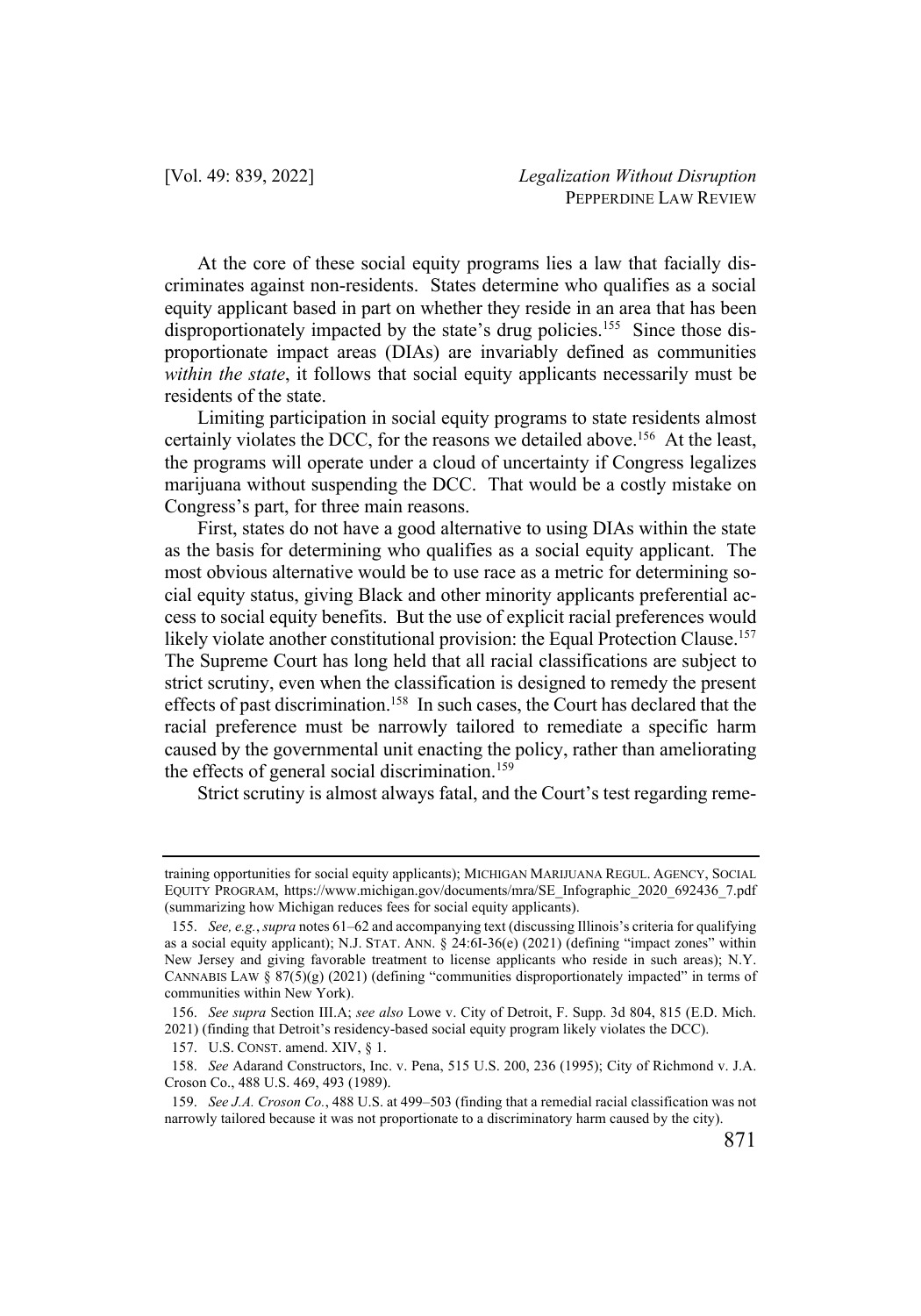dial racial classifications would almost certainly doom the use of racial preferences in marijuana licensing. In fact, one court has already invalidated an Ohio program that reserved 15% of the state's medical marijuana business licenses for certain minority groups.<sup>160</sup> The court reasoned that the state would have to show that it had a history of discriminating against the same minority groups *in the licensed marijuana market* in order to justify giving those groups preference in awarding licenses.<sup>161</sup> Since the marijuana industry was brand new to the state, this was of course an impossible standard for it to meet. And, given the Supreme Court's standard for remedial racial classifications, the state could not rely on marijuana business licensing data from other states, racial disparities in marijuana arrest rates, or even the state's own history of discrimination in government procurement contracting.<sup>162</sup>

The other alternative (aside from racial classifications) that states have is using nationwide DIAs instead of in-state DIAs for determining eligibility for social equity benefits. Because it is race and residency neutral, this approach would avoid Equal Protection and DCC problems.<sup>163</sup> However, the use of nationwide DIAs would be undesirable and impractical in several other respects. Most significantly, a state has little-to-no interest in rectifying the harms created by other states' discriminatory drug policies. We think it is exceedingly unlikely that the people of, say, Illinois, would make special grants, fee waivers, training opportunities, and other licensing benefits available to residents of, say, Florida, just because Florida enforced discriminatory drug policies.

Even if a state wanted to forge ahead with a social equity program to remediate the wrongs committed by other states, there is a thorny issue of how it would determine what constitutes a DIA in every other state. Within a given state, regulatory agencies identify DIAs based on a variety of metrics—the

<sup>160.</sup> Pharmacann Ohio, LLC v. Williams, No. 17-CV-010962, 2018 WL 7500067, at \*6 (Ohio Com. Pl. Nov. 15, 2018).

<sup>161.</sup> *See id.* (citations omitted) ("The law requires that evidence considered by the legislature must be directly related to discrimination in that particular industry. Although the Defendants try to explain away the fact that the medical marijuana industry is new, such newness necessarily demonstrates that there is no history of discrimination in this particular industry . . . .").

<sup>162.</sup> *Id.* at \*4–\*6 (rejecting the state's reliance on these factors).

<sup>163.</sup> Courts have upheld the use of geographic criteria in lieu of explicit race-based criteria in other state or local programs. *See, e.g.*, Bos. Parent Coal. for Acad. Excellence Corp. v. Sch. Comm. of Bos., 996 F.3d 37, 48 (1st Cir. 2021) (concluding that a school committee's use of geographic criteria did not violate the Equal Protection Clause). *But see* Brian T. Fitzpatrick, *The Hidden Question in*  Fisher, 10 N.Y.U. J.L. & LIBERTY 168 (2016) (arguing that strict scrutiny should apply to laws that use geography as proxy for race).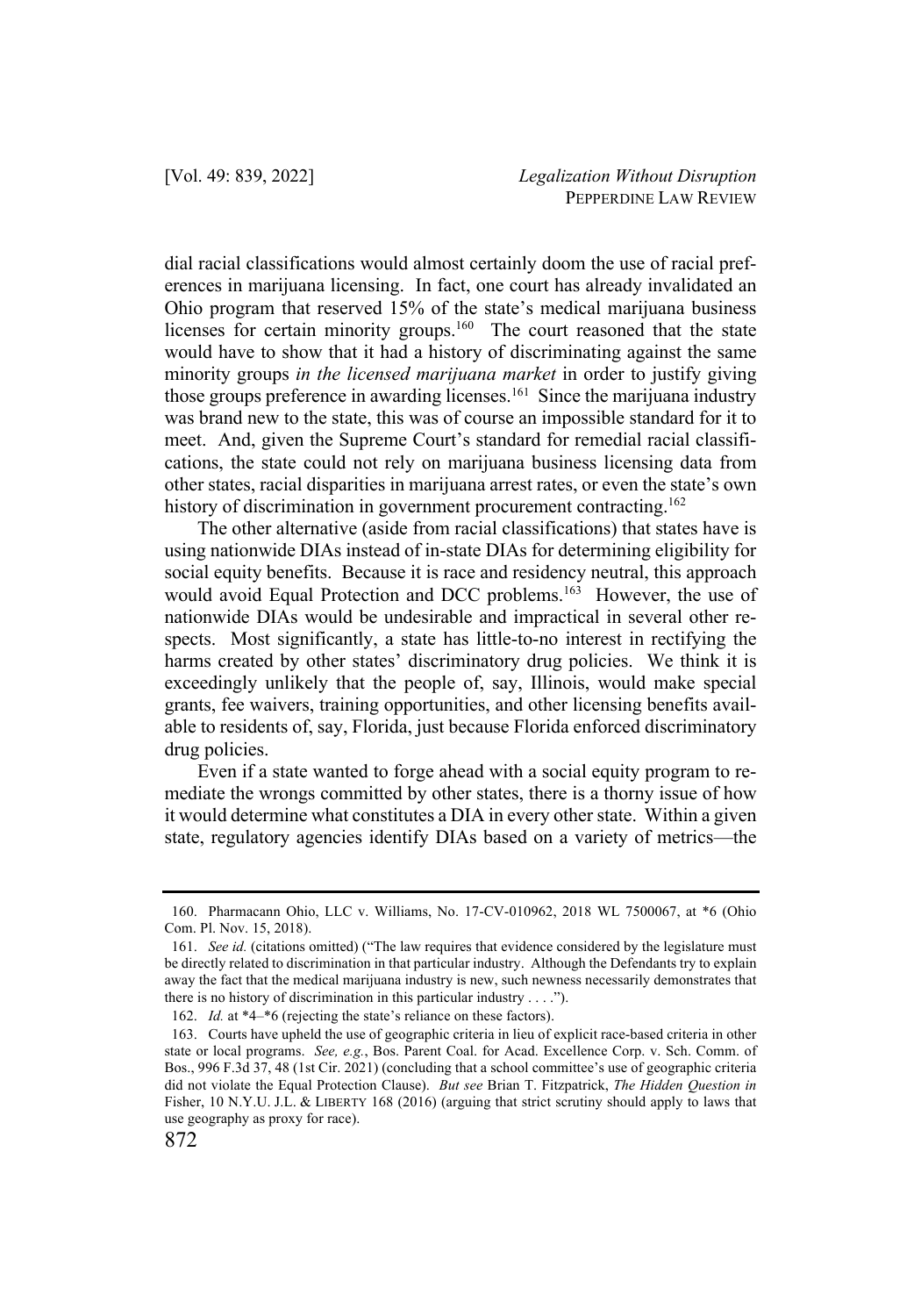poverty rate; the unemployment rate; the percentage of children who participate in free lunch programs; the percentage of families who receive SNAP benefits; the overall crime rate; the historical arrest, conviction, and incarceration rates for marijuana offenses; and so on.<sup>164</sup> The metrics that one state uses might do a good job of identifying DIAs *within that state*, but even so, they might not work so well at identifying communities disproportionately impacted by another state's drug policies.<sup>165</sup> Moreover, the effects of past discrimination vary considerably from state to state.<sup>166</sup> What type of benefits may be appropriate to remedy the effects of discrimination caused by one state may be insufficient (or excessive) to rectify the effects caused by another state.<sup>167</sup>

Second, social equity applicants will have a far better chance of starting and growing a successful marijuana business if Congress suspends the DCC when it legalizes marijuana. Extant congressional reform programs would suddenly throw businesses owned by social equity licensees into a national market populated by large, well-capitalized producers that are able to leverage

<sup>164.</sup> *See, e.g.*, 410 ILL. COMP. STAT. 705/1-10 (2021) (listing factors for determining whether an area is a DIA); N.J. STAT. ANN. § 24:6I-36(e) (2021) (same).

<sup>165.</sup> *See* Mathew Swinburne & Kathleen Hoke, *State Efforts To Create an Inclusive Marijuana Industry in the Shadow of the Unjust War on Drugs*, 15 J. BUS. & TECH. L. 235, 270–73 (2020) (describing the different standards that states use to determine whether an area is disproportionately impacted). Indeed, applying a state's factors for identifying DIAs does not even necessarily work perfectly *within the state*. To illustrate, the Massachusetts Cannabis Control Commission's (CCC) DIA formula identifies Amherst—a relatively wealthy, suburban college town—as a DIA. *See* MASS. CANNABIS CONTROL COMM'N, GUIDANCE FOR IDENTIFYING AREAS OF DISPROPORTIONATE IMPACT 1 (2018) (Apr. 2018), https://mass-cannabis-control.com/wp-content/uploads/2018/04/Guidance-for-Identifying-Areas-of-Disproportionate-Impact.pdf (listing Amherst as a DIA). A recent study commissioned by the CCC recommends removing Amherst from the state's list of DIAs. *See* MASS. CANNABIS CONTROL COMM'N, IDENTIFYING DISPROPORTIONATELY IMPACTED AREAS BY DRUG PROHIBITION IN MASSACHUSETTS 17, 33 (2021), https://donahue.umass.edu/documents/MA\_Cannabis\_Control\_Commission\_Study\_Report1\_3-11-21\_FINAL.pdf. Mistakes like this indicate that it might be asking too much of a state to consider broadening eligibility for social equity programs to include unfamiliar communities located outside of the state.

<sup>166.</sup> *Cf.* A TALE OF TWO COUNTRIES, *supra* note 146, at 30 (showing variability in racial disparities in marijuana possession arrest rates across states).

<sup>167.</sup> Eventually, the federal government may be able to alleviate some of the practical challenges by creating a national database of relevant criteria states could use when implementing their social equity programs. *Cf.* SHALEEN TITLE, FAIR AND SQUARE: HOW TO EFFECTIVELY INCORPORATE SOCIAL EQUITY INTO CANNABIS LAWS AND REGULATIONS 6, 7 (2021), https://papers.ssrn.com/sol3/papers.cfm?abstract\_id=3978766 (recommending that jurisdictions undertake an "impact study" to identify which communities should be included as disproportionate impact areas). But this work will take time, and until it is complete, we think Congress should allow extant state social equity programs to remain in place.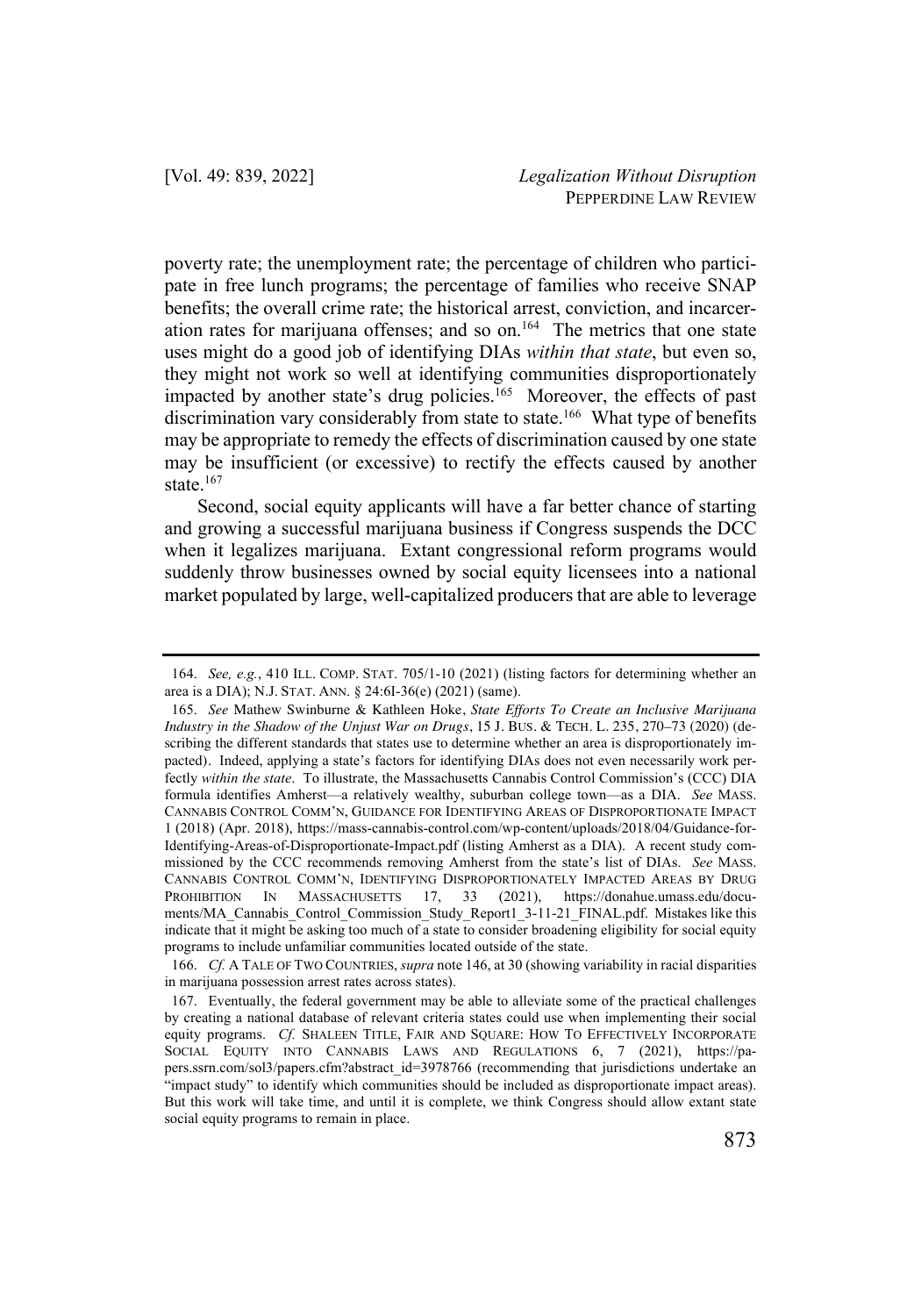economies of scale.168 The emergence of the national market would likely make it difficult for many smaller scale producers, including social equity applicants, to compete. If Congress suspends the DCC, social equity applicants would have a chance to grow and gain experience in an insular state-based market, and they would have more time to recoup investments already made under the current marketplace system.

Importantly, federal legalization would also remove one of the biggest obstacles standing in the way of minority ownership of marijuana businesses: lack of access to traditional sources of capital.<sup>169</sup> If Congress suspends the DCC when it removes this obstacle, it will give social equity entrepreneurs the opportunity to utilize their newfound capital while facing limited competition in insular state markets. Otherwise, Congress will immediately throw such entrepreneurs into a fiercely competitive national market, just as they are first beginning to gain access to the resources they need to compete.

The third reason Congress should not disrupt states' social equity programs is that the states' work in this area is still just beginning; they have not come close to achieving their goals of building social equity in their marijuana marketplaces. Simply put, marijuana businesses are still overwhelmingly owned by white people.<sup>170</sup> A January 2021 report reveals the depth of this problem.171 It estimates that Black Americans "represent only 1.2% to 1.7% of all cannabis company owners."172 Part of the problem is that many social equity programs have only just begun in earnest.<sup>173</sup> Were Congress to effectively end these programs at this early juncture—or, for current prohibition

<sup>168.</sup> *See supra* note 141 and accompanying text; *see also* Mikos, *Interstate Commerce in Cannabis*, *supra* note 11, at 890 (observing that "consolidation could further dampen minority participation in the cannabis industry").

<sup>169.</sup> *See, e.g.*, BARCOTT ET AL., *supra* note 140, at 13–14 (explaining how federal prohibition impedes minority ownership of marijuana businesses).

<sup>170.</sup> *See, e.g.*, Deborah M. Ahrens, *Retroactive Legality: Marijuana Convictions and Restorative Justice in an Era of Criminal Justice Reform*, 110 J. CRIM. L. & CRIMINOLOGY 379, 403 & n.119 (2020) (citing studies showing that "[t]he overwhelming majority of persons who have founded or who own cannabis businesses identify as white"); Steven W. Bender, *The Colors of Cannabis: Reflections on the Racial Justice Implications of California's Proposition 64*, 50 U.C. DAVIS L.REV. ONLINE 11, 21 (2017) ("[L]ittle diversity exists in the legal marijuana industry, which thus far is dominated by white male entrepreneurs.").

<sup>171.</sup> *See* BARCOTT ET AL., *supra* note 140, at 13.

<sup>172.</sup> *Id.* at 13.

<sup>173.</sup> *E.g.*, Raymon Troncoso, *Illinois Marijuana Equity Licensing Bill Heads to Governor's Desk*, MARIJUANA MOMENT (May 29, 2021), https://www.marijuanamoment.net/illinois-marijuana-equitylicensing-bill-heads-to-governors-desk/ (discussing delays in launch of Illinois's social equity licensing program).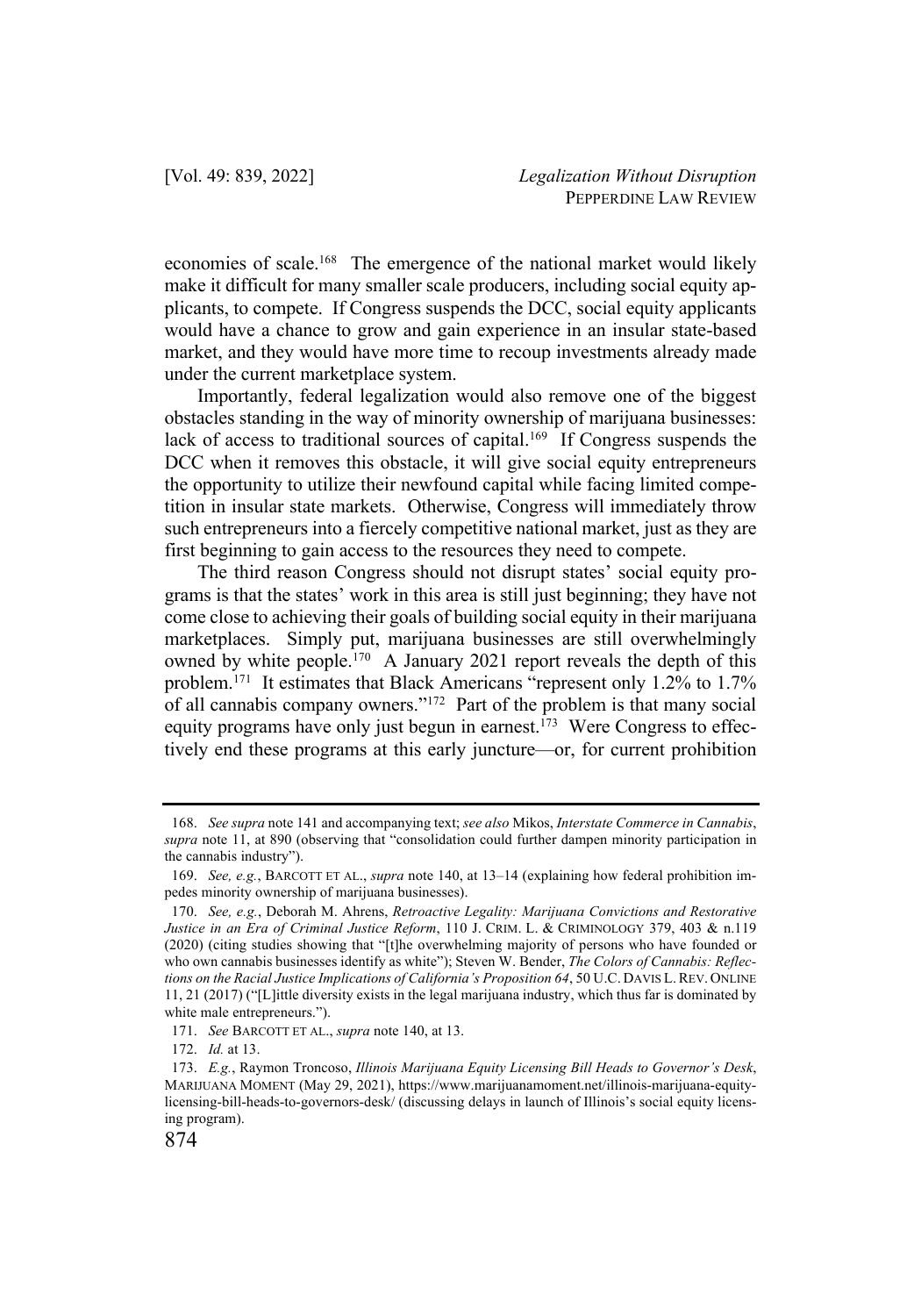states, before those programs can even begin—it would derail the states' nascent efforts to alleviate the ongoing inequities created by their decades-long prohibition policies.

We recognize that some federal legalization bills would address some social equity issues.174 The CAOA, for example, would provide some federal funding for states and localities that award marijuana business licenses to a narrow class of "individuals adversely impacted by the War on Drugs."<sup>175</sup> The bill defines that term to mean individuals: (a) with incomes below 250% of the federal poverty level for 5 of the past 10 years; who (b) have either been convicted of a marijuana crime or who have an immediate family member that has been convicted of such a crime.<sup>176</sup>

While we applaud the attention federal lawmakers are beginning to give to this issue, we believe these proposed measures would be more effective if they supplemented, rather than supplanted, the social equity licensing programs the states are now pursuing.<sup>177</sup> Unfortunately, unless Congress suspends the operation of the DCC when it legalizes marijuana, it will (perhaps inadvertently) put an end to these state programs. This would force state lawmakers to scramble to find new—and probably less ambitious—ways to rectify past injustices.178

<sup>174.</sup> Of course, the passage of even such limited measures is far from guaranteed. Some congressional Republicans have voiced opposition to federal reform bills that use tax funds to support social equity programs. *See, e.g.*, Kyle Jaeger, *Federal Marijuana Legalization Bill Clears House Committee*, FILTER (Oct. 1, 2021), https://filtermag.org/federal-marijuana-legalization-bill/ (explaining that Republican Thomas Massie tried to remove the MORE Act's social equity provisions and quoting Massie as indicating that the provisions render the bill "politically paralyzed"). If such programs are not included in federal reforms, it will be all the more important to preserve existing state social equity programs.

<sup>175.</sup> GAI21675 4LN, 117th Cong. § 3054(b)(3) (2021).

<sup>176.</sup> *Id.* § 3054(b)(1)(D).

<sup>177.</sup> Allowing states to continue restricting interstate commerce would also make the CAOA's microloan program more effective. That program would make businesses owned by certain social equity applicants eligible for Small Business Administration loans up to approximately \$10,000. *See id.* § 3054(b)(2) (making funds available through Section 7(m) of the Small Business Act, 15 U.S.C. § 636(m)); 15 U.S.C. § 636(m)(1)(A)(iii) (describing the program as providing loans "in amounts averaging not more than \$10,000"). For the reasons we explained above, the type of small, start-up businesses that would be eligible for these loans would have a greater chance of success in an insular state marketplace than in a national marketplace.

<sup>178.</sup> For example, if states decided to award licenses based on the CAOA's definition of "individuals adversely impacted by the War on Drugs," rather than on the DIA-based criteria they now use, they would exclude many people who are now eligible for state social equity licenses, including residents of DIAs who were arrested for marijuana offenses but never convicted, convicted of drug offenses not involving marijuana, or related to (or otherwise dependent upon) such a resident. *Compare* sources cited *supra* note 155 (describing state eligibility criteria for social equity programs), *with*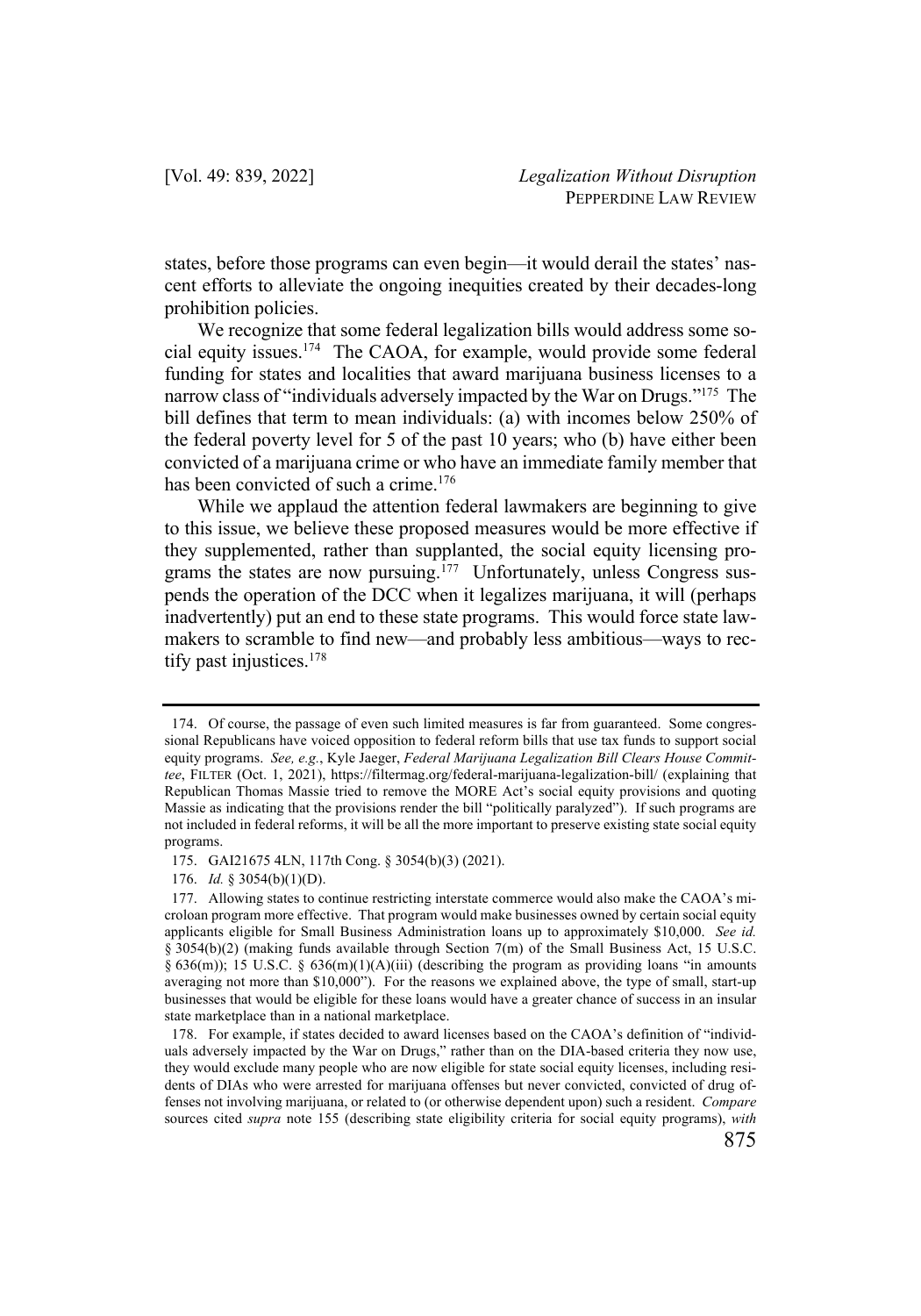## 4. Providing Transition Relief to Marijuana Producers

Congress should also suspend the DCC to provide "transition relief" to firms that have invested heavily in state-based marijuana markets. Broadly speaking, transition relief entails compensating or accommodating actors who are harmed by a change to a legal regime.<sup>179</sup> We believe that transition relief is warranted for the numerous businesses that invested in production licenses and facilities that will become uneconomical in a national marijuana marketplace. And, while there are many ways Congress could theoretically provide such relief—including delaying the effective date of federal legalization or making direct payments to producers hurt by the legal change—suspending the DCC constitutes a reasonable solution and perhaps the simplest one to pursue.180

As we have explained, each state's marijuana laws require producers to obtain a license from the state and construct an in-state facility in order to access the state's marketplace.181 These requirements come at a significant cost. Just the process of obtaining a license can cost hundreds of thousands of dollars (or more). Depending on the state, companies may need to: (i) pay substantial up-front license application fees; (ii) retain expert assistance to draft a competitive license application, including lawyers, architects, and security experts; (iii) secure real estate for their facility; (iv) hire a lobbyist to help obtain local approval for their facility; and (v) maintain a minimum level of required capital reserves.<sup>182</sup> Then there is the cost of building-out the physical production facility, which can easily run eight figures.<sup>183</sup> These costs are

GAI21675 4LN § 3054(b)(3) (describing federal eligibility criteria).

<sup>179.</sup> *See, e.g.*, Richard L. Revesz & Allison L. Westfahl Kong, *Regulatory Change and Optimal Transition Relief*, 105 NW. U. L. REV. 1581, 1582–83 (2011) (summarizing the concept of transition relief).

<sup>180.</sup> *See, e.g.*, Kyle D. Logue, *Legal Transitions, Rational Expectations, and Legal Process*, 13 J. CONTEMP. LEGAL ISSUES 211, 215 (2003) ("Transition relief can take a number of forms, from grandfather rules or phase-ins to direct compensation for transition losses."). For a useful review of transition relief scholarship, see Revesz & Kong, *supra* note 179, at 1585–94.

<sup>181.</sup> *See supra* Section II.A.

<sup>182.</sup> *See, e.g.*, Florence Shu-Acquaye, *Medical Marijuana: Implications of Evolving Trends in Regulation*, 46 U. DAYTON L. REV. 25, 40 (2020) (noting the costs and fees associated with marijuana business licensing and describing how applicants "may have to pay a lobbyist" to develop relationships with local politicians); Daniel G. Orenstein, *Preventing Industry Abuse of Cannabis Equity Programs*, 45 S. ILL. U. L.J. 69, 82 (2020) (estimating that cannabis business start-up costs are at least \$250,000 due in part to fees, licensure, real estate, and "atypical security and operating costs"); Swinburne & Hoke, *supra* note 165, at 255–56 (estimating start-up costs for retailers at a minimum of \$312,000 and noting that states additionally require businesses to maintain capital reserves).

<sup>876</sup> 183. *See, e.g.*, Steve Pepple, *\$20M Marijuana Cultivation Facility Planned for Northern Oakland*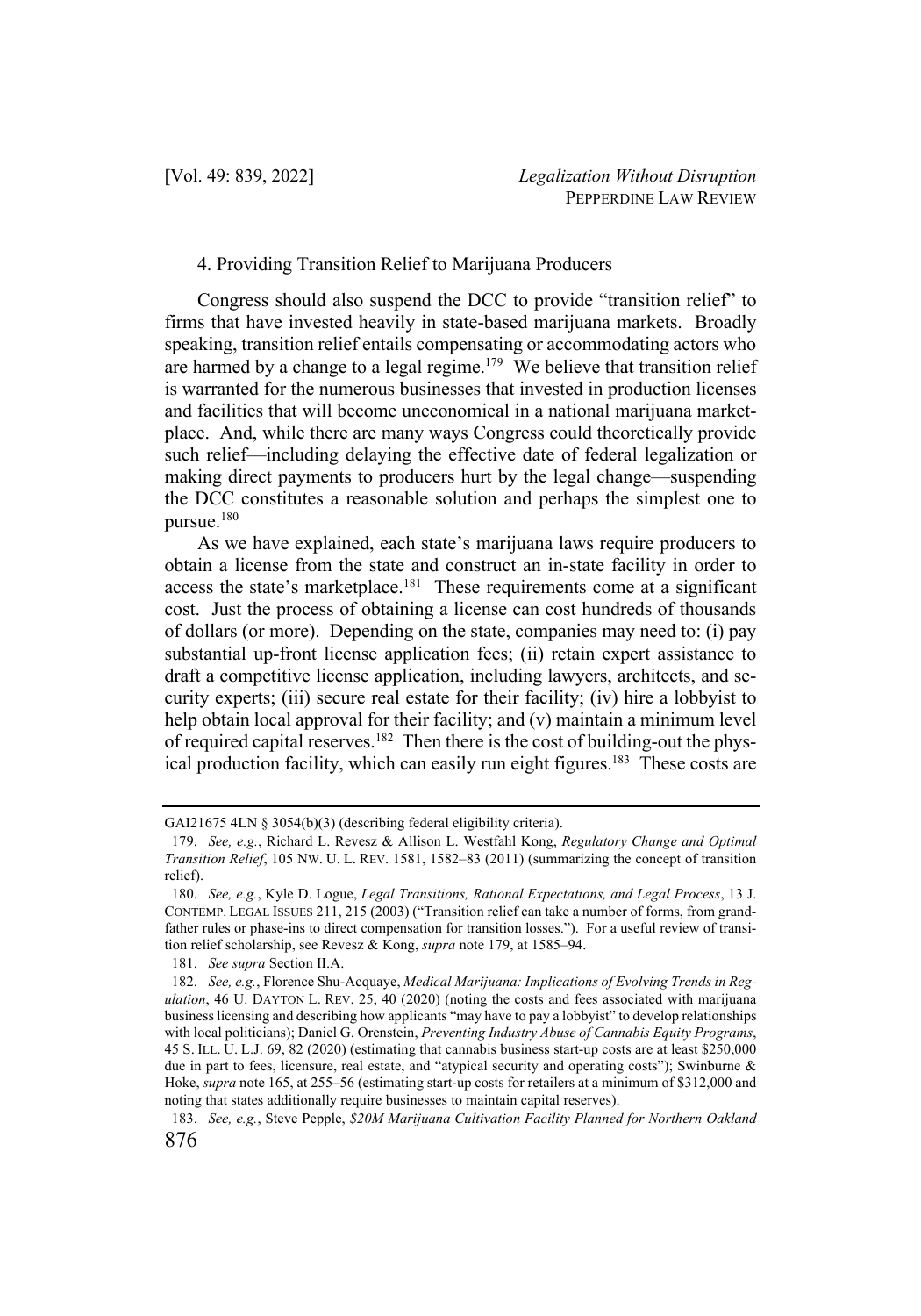often well worth it in our current marketplace system, as states insulate producers from lower cost, out-of-state competition and may also restrict competition within the state by granting a limited number of production licenses.

If Congress replaces the current state-based system with a national marketplace, producers will no longer need to make these investments in every state in which they want to market their marijuana. Instead, they will be able to take advantage of economies of scale and will concentrate marijuana production in a small number of very large facilities.<sup>184</sup> These few facilities will likewise be concentrated in a small number of states: namely, those where environmental and regulatory conditions are most favorable.<sup>185</sup> And, from these large-scale facilities, producers will be allowed to distribute marijuana into other states across the country. This shift in production will render many marijuana businesses' existing investments in production licenses and facilities inefficient and uneconomical, virtually overnight.186 Once firms are able to operate very large scale and/or outdoor facilities, firms stuck with existing, smaller scale (indoor) facilities may find themselves unable to compete in the national market.

Importantly, existing facilities that will become uneconomical in a national marketplace cannot just be chalked up to bad investment decisions. As a consequence of federal prohibition, state regulatory regimes have *required* businesses to make these investments in order to access their marketplaces. Businesses now must either make the requisite investments to construct (or

*County*, DETROIT FREE PRESS (Oct. 19, 2020, 8:04 PM), https://www.freep.com/story/news/local/michigan/oakland/2020/10/19/natrabis-marijuana-cultivation-center-oakland-county-lake-orion-

natrabis/5983070002/; Chris McKenna, *Marijuana Maker Plans Big Expansion of Orange County Facility To Serve Recreational Users*, TIMES HERALD-RECORD (June 16, 2021, 11:07 AM), https://www.recordonline.com/story/news/local/2021/06/16/eyeing-recreational-pot-hamptonburghgrower-plans-big-expansion/7695941002/ (reporting that PharmaCann is investing \$20 to \$40 million to add 75,000 square feet of grow space to an existing 180,000-square-foot facility in Hamptonburgh, New York).

<sup>184.</sup> *See* Mikos, *Interstate Commerce in Cannabis*, *supra* note 11, at 889 ("[The] national market will likely favor larger producers that can take full advantage of economies of scale in the cultivation and processing of cannabis.").

<sup>185.</sup> *Id.* at 891 (noting that "the climate in a small number of states is ideally suited for outdoor cultivation of cannabis," allowing "producers in these states to avoid some of the costs peculiar to indoor cultivation"); *id.* at 893 ("[W]ith the advent of interstate commerce, producers will be able to move to the state that imposes the least onerous regulations on cannabis production.").

<sup>186.</sup> *See, e.g.*, Alan Brochstein, *Interstate Cannabis Commerce Is an Overblown Concern for Now*, NEW CANNABIS VENTURES (July 11, 2021, 10:56 AM), https://www.newcannabisventures.com/interstate-cannabis-commerce-is-an-overblown-concern-for-now/ (opining that "[a] lot of cultivation assets would become unnecessary overnight should true interstate commerce open up").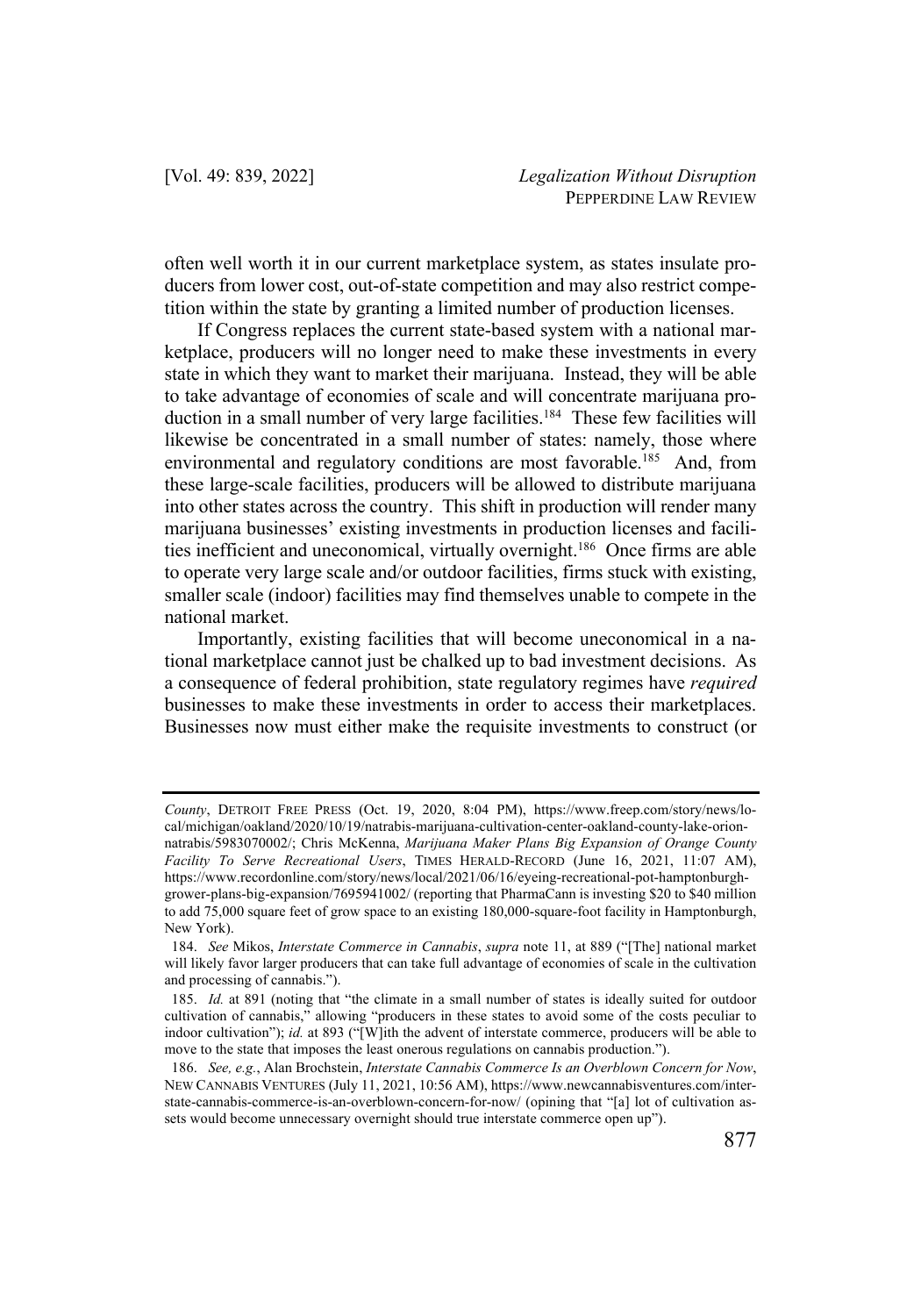acquire) an in-state production facility or else forgo the opportunity to participate in the local marketplace.

This regulatory requirement makes transition relief appropriate. Indeed, transition relief may be particularly warranted where an actor makes "durable investments"—that is, fixed, long-term investments—pursuant to an extant regulatory requirement.<sup>187</sup> Existing marijuana producers have made such investments in the current insular state-based marketplace system. Further, without these investments, the marijuana legalization movement likely would have stalled; at the very least, we would likely not be having discussions about federal legalization today. The firms that made these durable investments in state reforms should not see those investments undermined because of federal legalization they helped to make possible.

Instead of abolishing the insular state-based marketplace system overnight, Congress can provide transition relief by suspending the DCC and, effectively, phasing in a national marketplace. Doing so will give producers who constructed otherwise uneconomical facilities more time to recover their investments and to prepare for the emergence of a national market. For social equity applicants and other smaller scale producers, suspending the DCC will provide a particularly valuable form of transition relief. As noted in Section III.B.3, it will give them an opportunity to access capital from traditional sources *before* they are subject to interstate competition, which will improve their odds of surviving once a national marketplace eventually arises.

As a final reason to provide transition relief, suspending the DCC may increase the likelihood of federal legalization by reducing opposition from actors who would be adversely affected by abrupt nationalization.<sup>188</sup> Indeed, there is some evidence that providing transition relief has already spurred reform in marijuana law: every state that has transitioned from medical-marijuana-only to medical-marijuana-plus-adult-use has provided some form of relief to existing medical marijuana businesses that could be hurt by that transition.<sup>189</sup> In the case of federal legalization, transition relief may be particularly important to passing legislation. The actors who would be adversely

<sup>187.</sup> Steven Shavell, *On Optimal Legal Change, Past Behavior, and Grandfathering*, 37 J. LEGAL STUD. 37, 69 (2008) (asserting that the existence of durable investment made to comply with regulations often counsels for stability in the law); *see also* Revesz & Kong, *supra* note 179, at 1584 (agreeing with Shavell's position).

<sup>188.</sup> *See* Revesz & Kong, *supra* note 179, at 1621 ("Many scholars have argued in favor of transition relief because it increases the likelihood that socially desirable legal changes will be enacted."). Although Revesz and Kong critique the public-choice function of transition relief, they do so on grounds not applicable to our argument here. *See id.* at 1626–28.

<sup>878</sup> 189. *See, e.g.*, BARBARA BROHL & JACK FINLAW, TASK FORCE REPORT ON THE IMPLEMENTATION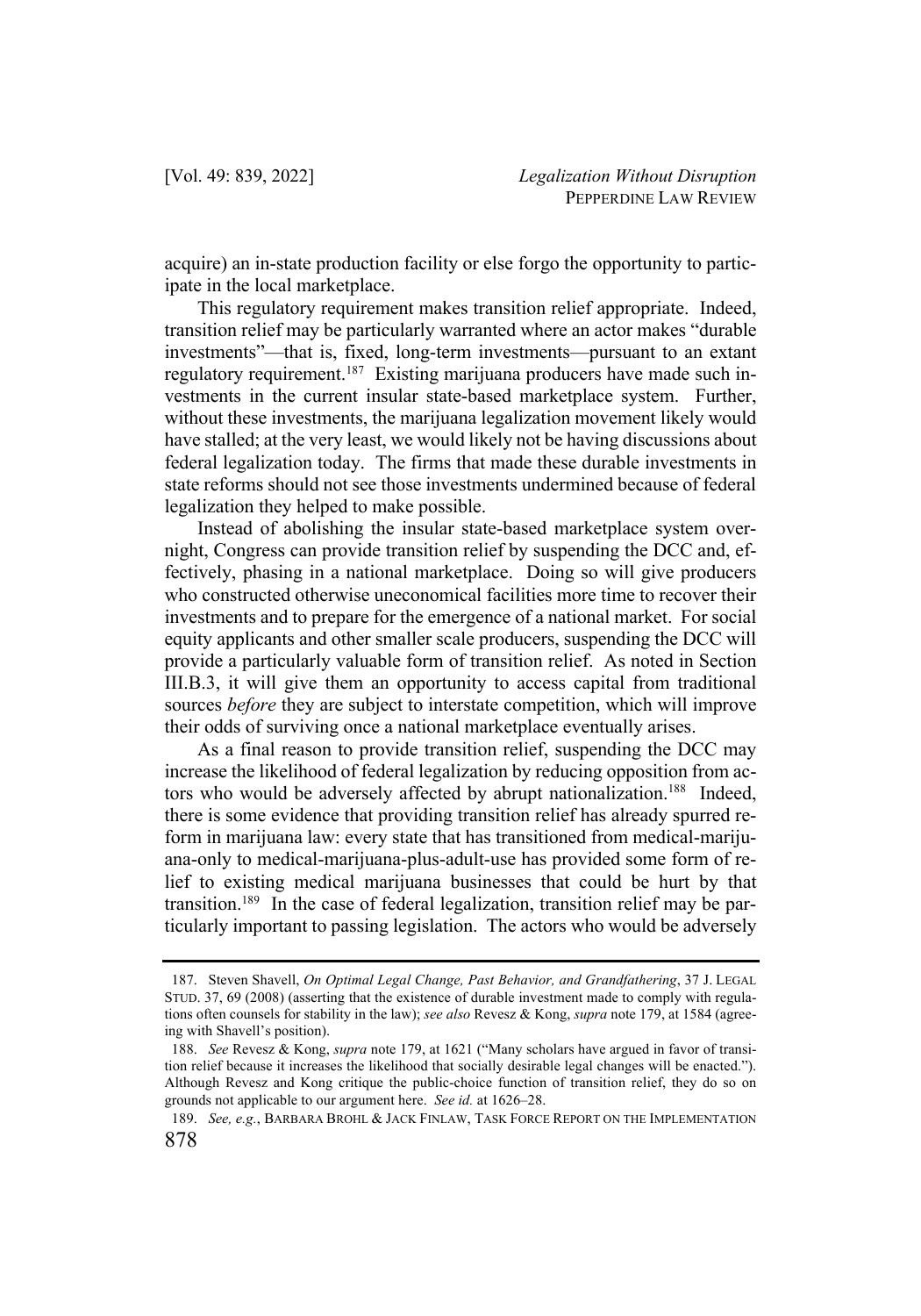affected by abrupt nationalization include not only the aforementioned marijuana producers but also the many states that would see their production industries (and the jobs generated thereby) decline in a national marketplace.

One possible counterargument to providing marijuana producers with transition relief is that producers should be acting in anticipation of a nationalized market. That is, producers should know that federal legalization is coming and that it will necessarily result in interstate commerce, and they should act accordingly.<sup>190</sup> Indeed, the argument that private actors should be responsible for anticipating legal changes (rather than blindly relying on the status quo or assuming that future legal changes will be accompanied by transition relief) is common in legal transitions literature.<sup>191</sup> We do not believe that argument has great force here. It seems unrealistic to expect that most producers in the market today, many of whom likely do not have access to sophisticated counsel, can anticipate the timing and nature of federal legalization, let alone appreciate how the DCC's interaction with the various federal legalization proposals might affect their businesses.<sup>192</sup>

#### 5. Avoiding Federalism-Related Concerns

Legalizing marijuana without suspending the DCC would also raise two types of federalism-related concerns. First, abruptly nationalizing the marijuana market would be inequitable both to states that have already legalized marijuana and to states that have not yet done so. Second, transitioning immediately from state-based markets to a national market would prematurely

OF AMENDMENT 64, at 7–8 (2013), https://www.colorado.gov/pacific/sites/default/files/A64Task-ForceFinalReport%5B1%5D\_1.pdf (recommending that in the "first year of licensing, only entities with valid medical marijuana licenses . . . should [be] able to obtain licenses to grow, process and sell adult-use marijuana"); 410 ILL. COMP. STAT. 705/15-15 (2021) (giving existing medical marijuana dispensaries priority in licensing adult-use dispensaries); N.Y. CANNABIS LAW §§ 68-a, 68-b (McKinney 2021) (creating special license types to allow medical marijuana businesses to deal in adult-use marijuana).

<sup>190.</sup> *See, e.g.*, Logue, *supra* note 180, at 224 (describing the anticipation argument).

<sup>191.</sup> *See, e.g.*, Revesz & Kong, *supra* note 179, at 1583 ("What is now referred to as the 'new view' argues against transition relief on the ground that it can discourage actors from anticipating socially desirable legal changes.").

<sup>192.</sup> For instance, a layman or even a lawyer may reasonably take at face value the CAOA Discussion Draft's promises to "preserve[] the integrity of state cannabis laws" and to "recognize state law as controlling the possession, production, or distribution of cannabis" and incorrectly conclude that the insular state-marketplace system would continue under the CAOA. CAOA DISCUSSION DRAFT, *supra* note 5, at 1, 6.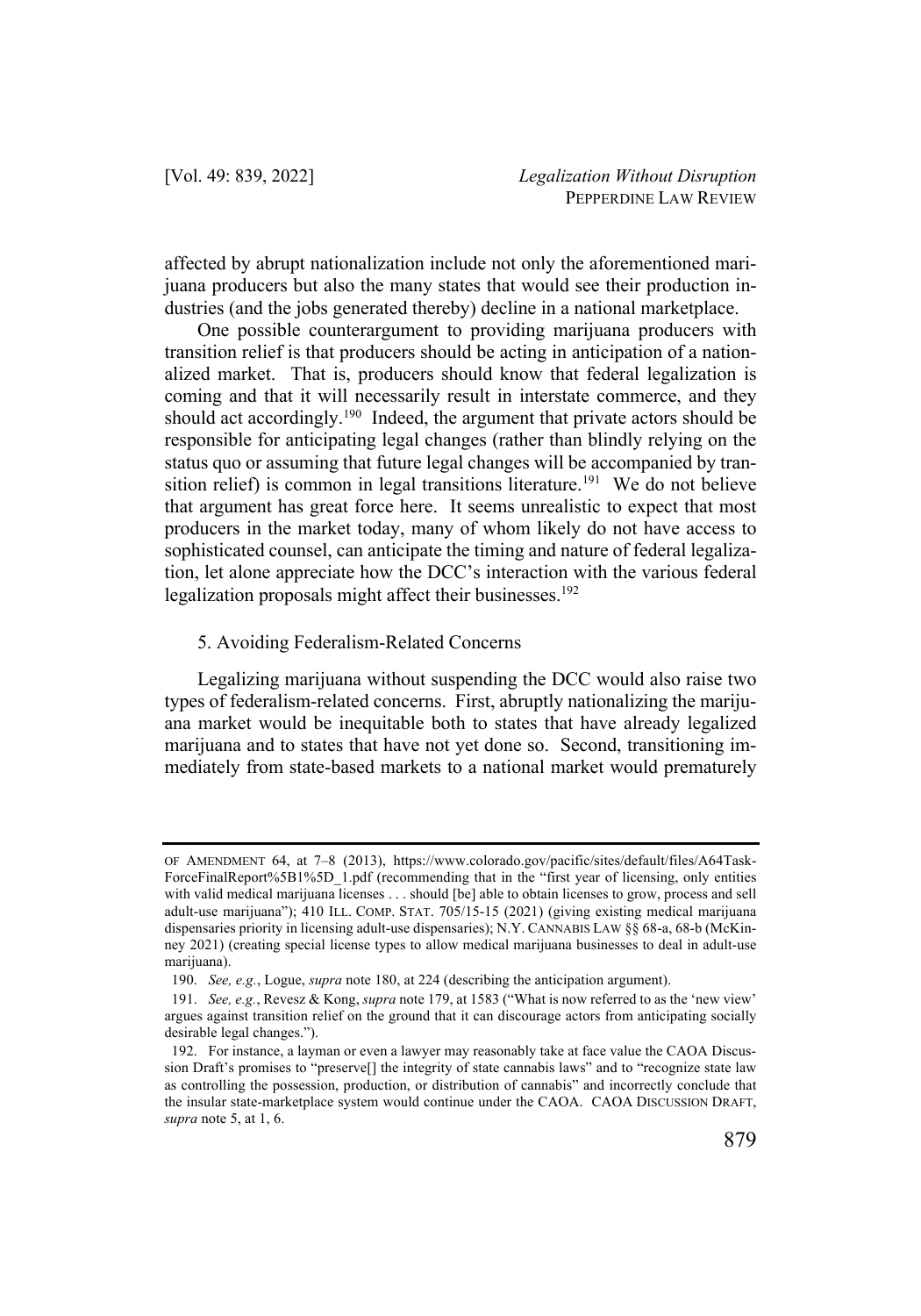terminate state experimentation with different approaches to regulating marijuana.

For states that have legalized marijuana, our fairness concern derives from the fact that federal legalization could cause marijuana production to migrate en masse to a handful of producer-friendly states. As we explained above, the introduction of interstate commerce is likely to spur migration of the industry as firms consolidate and relocate their operations to states with the most hospitable environmental or regulatory conditions.<sup>193</sup> This migration will be an economic boon for those select states that land the industry, but it will also cause immense disruption and economic losses for the rest of the legalization states.194

We recognize that the transformation of the industry would generate some efficiency benefits as well,<sup>195</sup> but we do not think that it would be particularly fair to the states to transition to a national market just yet. Each state that has already legalized marijuana has invested considerable time and resources into developing a well-regulated marijuana marketplace. They have established regulatory agencies; staffed those agencies with commissioners, lawyers, investigators, researchers, finance experts, and public health experts; and those personnel have then invested countless hours in developing, implementing, and enforcing complex regulatory schemes. Importantly, states undertook these monumental efforts at the DOJ's insistence that they establish "strong and effective regulatory and enforcement systems" as a condition for not enforcing the federal marijuana ban.196 In developing these systems, the DOJ also (arguably) required the states to adopt measures that restrict interstate commerce in marijuana.<sup>197</sup> The industries that arose under these state restrictions now produce billions in tax revenues and create thousands of jobs for states, with marijuana production playing a central role in driving these figures.198 Indeed, generating new jobs and revenues were major reasons why

<sup>193.</sup> *See supra* Sections III.A, III.B.2.

<sup>194</sup>. *See* Mikos, *Interstate Commerce in Cannabis*, *supra* note 11, 891–94 (discussing the economic disruption production migration would cause).

<sup>195.</sup> *See infra* Section III.D (discussing potential tradeoffs entailed by suspending the DCC).

<sup>196.</sup> *See* Cole Memo, *supra* note 64, at 2.

<sup>197.</sup> *See id.* at 3 (requiring states to "implement[] effective measures to prevent diversion of marijuana outside of the regulated system and to other states").

<sup>198.</sup> BARCOTT ET AL., *supra* note 140, at 8–9 (showing that legal cannabis supported 321,000 fulltime equivalent jobs as of January 2021 and reporting specific job numbers from the top ten states); *Cannabis Tax Revenue in States that Regulate Cannabis for Adult Use*, *supra* note 117 (reporting that states had already collected over \$10.4 billion in tax revenues from sale of adult-use marijuana).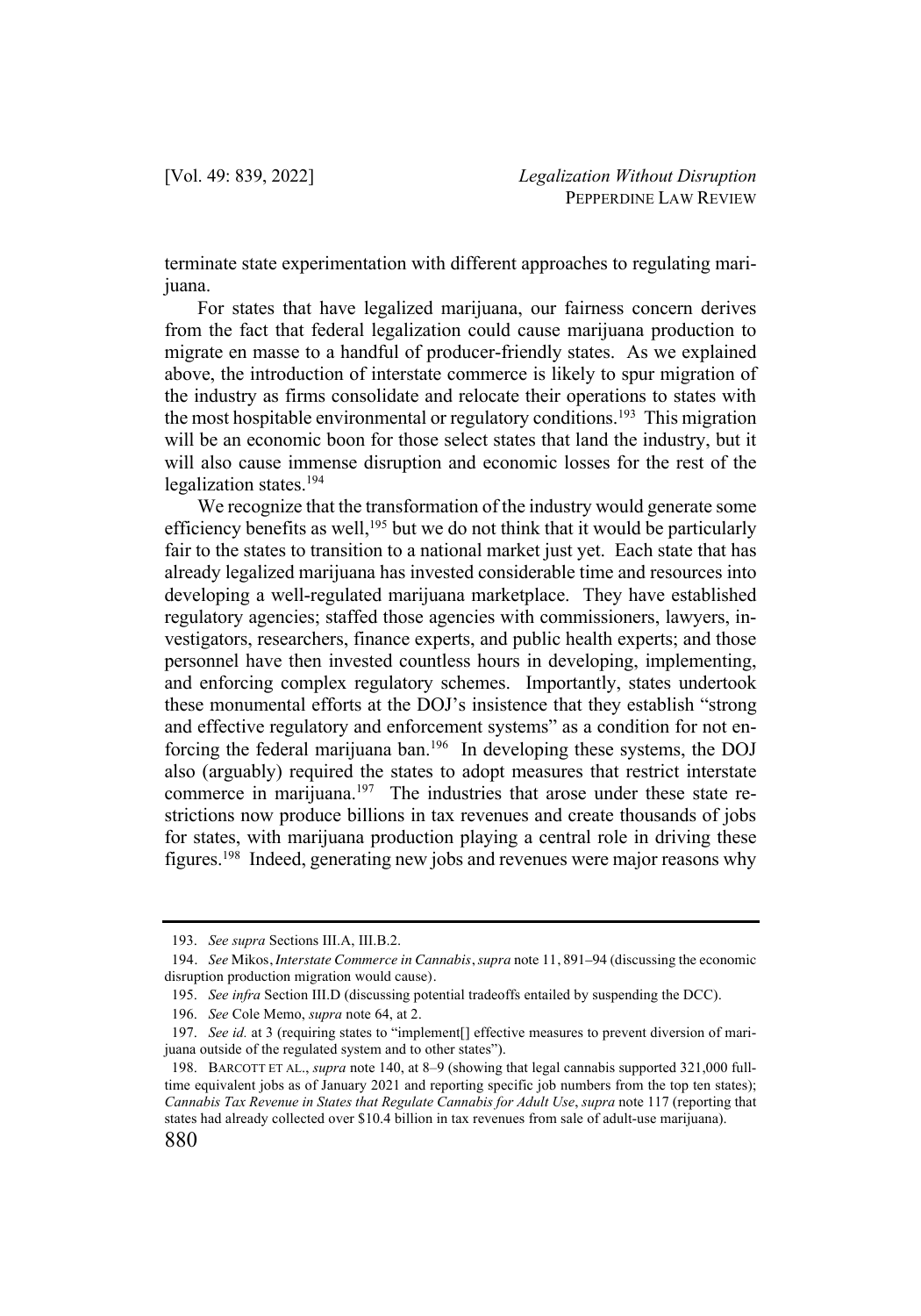so many states legalized marijuana in the first place.<sup>199</sup> The economic losses some states would suffer as a result of federal legalization—losses that Congress might not anticipate—could be staggering.

Given these consequences, it seems unfair that Congress would suddenly change the terms of the DOJ's bargain, pulling the rug out from under the states by forcing them to accept interstate commerce in marijuana. At the very least, it seems inconsistent with claims that congressional legalization proposals will preserve state primacy in this field. Thus, while competition among states in marijuana production may eventually prove desirable, for now, states deserve more time to realize the benefits of the industry that their pioneering and persistent efforts made possible.<sup>200</sup>

Instantly nationalizing the marijuana marketplace may also be inequitable to states that have yet to legalize marijuana. Arguably, these states have shown fidelity to federal policy by maintaining their prohibitionist marijuana laws.<sup>201</sup> Once Congress legalizes marijuana at the federal level, these states may want to follow suit. However, if Congress does not turn off the DCC, these late-moving states will likely reap few of the economic benefits of legalization.202 They will instead be thrown into a competitive national marketplace full of states with existing marijuana industries. Established firms in those states will have a first-mover advantage; that is, by setting up their operations before the repeal of the federal ban, they will have gained an advantage against firms located in late-moving states once they are all forced to compete for a share of the national market.<sup>203</sup> The resulting market dynamics would arguably be perverse: states that flouted federal policy would gain a first-mover advantage at the expense of states that remained faithful to federal

<sup>199.</sup> *See, e.g.*, Mikos, *Interstate Commerce in Cannabis*, *supra* note 11, at 866 (stating that "[l]egalization is commonly touted as a means of creating new jobs and economic opportunities within a state").

<sup>200.</sup> This is particularly true for states that have recently legalized marijuana. These states will have made the same investments as other states in creating and regulating their marijuana production industries only to see those industries dissolve before the benefits can be fully realized.

<sup>201.</sup> We recognize, of course, that states have no constitutional obligation to ban marijuana, just because Congress does so. *See, e.g.*, Printz v. United States, 521 U.S. 898, 935 (1997) ("Congress cannot compel the States to enact or enforce a federal regulatory program."). Rather, we simply point out that some states have chosen to cooperate with the federal government in pursuing a common marijuana policy (even a disagreeable one), while other states have chosen to forge a new path.

<sup>202.</sup> *See* Mikos, *Interstate Commerce in Cannabis*, *supra* note 11, at 893 (suggesting that states would have "missed the boat on creating a viable, local cannabis industry and the jobs associated therewith" if they did not legalize marijuana before the DCC created a national market).

<sup>203.</sup> *See generally* Marvin B. Lieberman & David B. Montgomery, *First-Mover Advantages*, 9 STRATEGIC MGMT. J. 41 (1988) (describing first-mover advantage).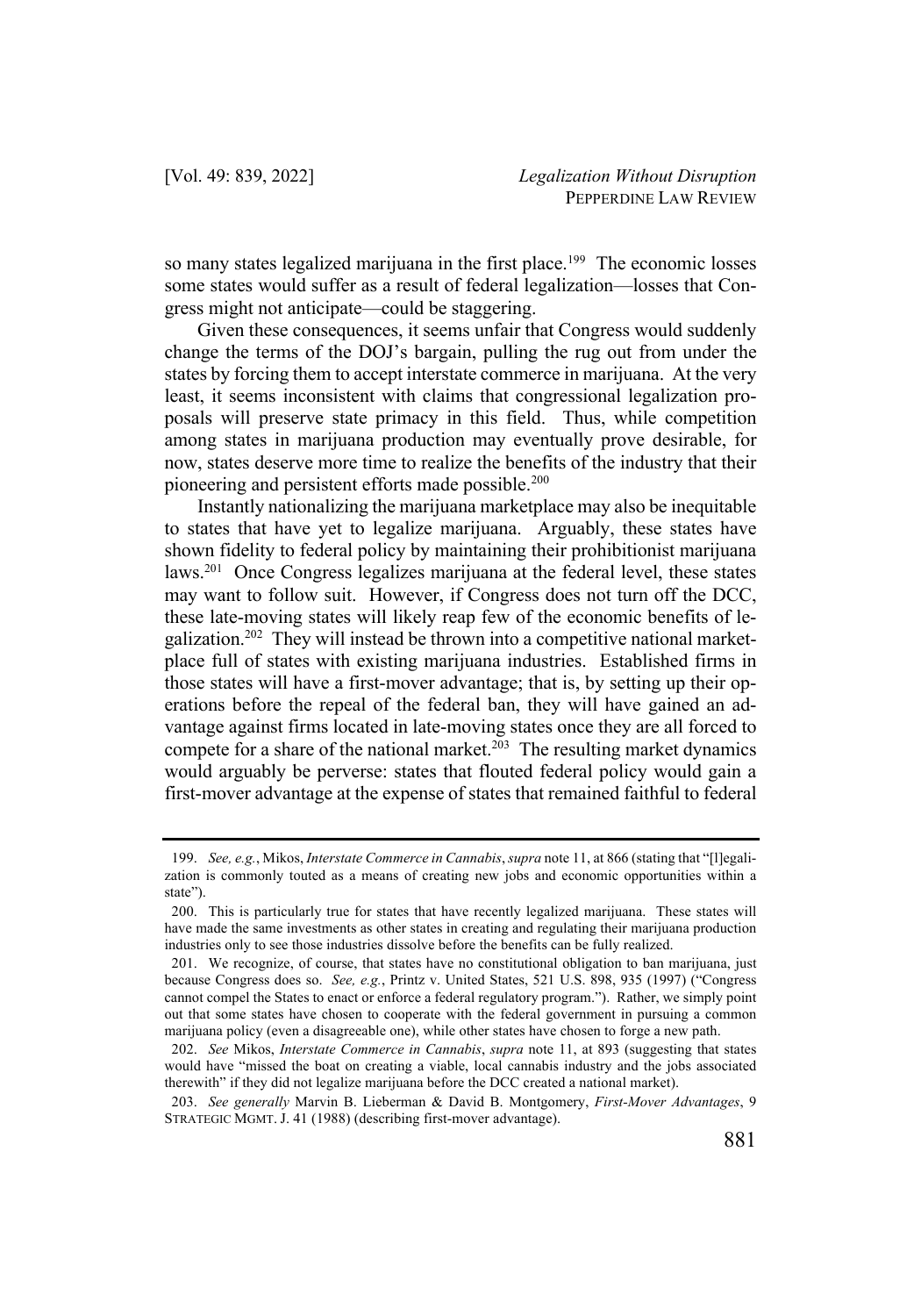policy.204 At the least, current prohibition states may feel that this outcome would be uniust.

Our second federalism-related concern pertains to the value states provide to our federalist system as laboratories of democracy. The idea is that states can test different public policies and thereby inform federal policymakers about the merits and demerits of different regulatory options.<sup>205</sup> This, in theory, allows federal policymakers (and policymakers in other states, for that matter) to learn from state experimentation, resulting in better national policy than if those policymakers were to write on a blank slate. Indeed, there are few areas of law where this model of federalism has proven more successful than in marijuana law. In the shadow of federal prohibition, our country's state-level experiments in legalizing marijuana have, over time, proved to be incredibly popular. Electorates in our most conservative states have voted to legalize the substance, and federal legalization seems inevitable.<sup>206</sup> State experimentation has allowed the proponents of reforms the opportunity to make their case to the nation.

While state experimentation in *whether to legalize* marijuana appears to have produced a consensus winner, experimentation in *how to regulate* marijuana once it is legalized remains unfinished. We described some of the extant variations in state regulation above, including differences in pesticide policies, testing, packaging, and labeling requirements, and licensing structures.<sup>207</sup> There are ongoing efforts to harmonize these (and other) areas of regulation across states, but those efforts remain nascent.<sup>208</sup> The federal government (and the states) could benefit from allowing these regulatory experiments to play out. The lessons learned could help inform lawmakers about how best to regulate a national marketplace.

<sup>204.</sup> A similar argument applies to states that have legalized marijuana only for medical use so far. If they choose to legalize adult-use marijuana after the federal ban is lifted, they will find themselves at a competitive disadvantage vis-a-vis current adult-use states in the new national marketplace.

<sup>205.</sup> *See* New State Ice Co. v. Liebmann, 285 U.S. 262, 311 (1932) (Brandeis, J., dissenting) (famously declaring that "[i]t is one of the happy incidents of the federal system that a single courageous state may, if its citizens choose, serve as a laboratory; and try novel social and economic experiments without risk to the rest of the country").

<sup>206.</sup> For instance, voters in the Republican strongholds of Mississippi, South Dakota, and Montana voted to legalize medical or even adult-use marijuana during the 2020 election. *See 2020 Marijuana Legalization and Marijuana-Related Ballot Measures*, BALLOTPEDIA, https://ballotpedia.org/2020\_marijuana\_legalization\_and\_marijuana-related\_ballot\_measures (last visited Feb. 19, 2022).

<sup>207.</sup> *See supra* Section II.A (discussing variations in state regulation).

<sup>208.</sup> *See, e.g.*, Mikos, *Interstate Commerce in Cannabis*, *supra* note 11, at 887 & n.151.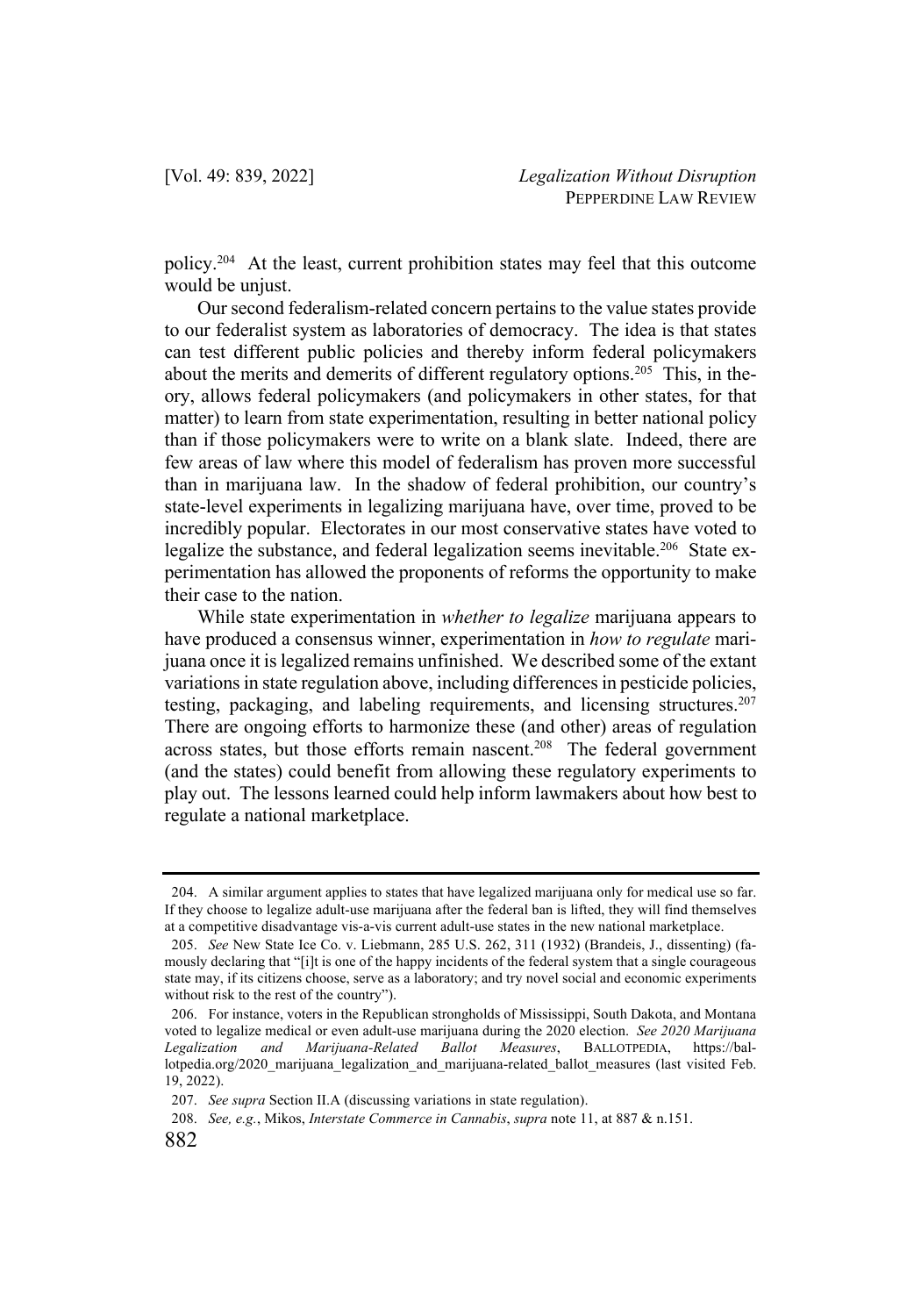The federal government could further benefit from seeing how states regulate their marketplaces once marijuana is federally legal. As a result of federal prohibition, the states' marijuana experiments have heretofore been conducted under less-than-ideal conditions.<sup>209</sup> Originally, state experimentation was drastically limited by aggressive enforcement of the federal marijuana ban. Under this environment, early medical marijuana legalization states were reluctant to authorize marijuana businesses at all and instead expected patients to grow their own marijuana or obtain it (free of charge) from a caregiver.<sup>210</sup> As federal enforcement policy liberalized, states began to experiment with licensing and regulating marijuana businesses.<sup>211</sup> However, even this less hostile environment has cabined state experimentation. For instance, states have been unable to experiment in an environment where entrepreneurs have adequate access to traditional sources of capital, where they can utilize traditional electronic payment systems, and of course, where interstate commerce is permitted (though not necessarily required).

Before the federal government attempts to regulate a national marijuana marketplace, it would benefit from seeing how states regulate their marketplaces in a federal-legalization environment. For instance, as explained below in Section III.C, our proposal would leave states the option to engage in interstate commerce, should they so choose. We believe some states would almost certainly pursue this option by forming interstate compacts with other likeminded states.<sup>212</sup> In the course of negotiating and implementing these compacts, states will have to establish new rules to govern interstate commerce in marijuana and to coordinate their disparate track-and-trace programs, testing requirements, packaging and labeling standards, tax regimes, and so on. It would certainly be advantageous for the federal government to observe how even a small number of states attempt to solve such regulatory challenges before trying to condense thirty-nine-plus disparate state regulatory regimes into a coherent federal regulatory policy. Indeed, the CAOA discussion draft seeks input on how to "[d]esign . . . the track and trace regime to prevent cannabis diversion while minimizing compliance burdens," and on "[w]hether and how a single federal track and trace regime could replace the various, complex,

<sup>209.</sup> *See supra* Section II.B (discussing obstacles imposed by the federal marijuana ban).

<sup>210.</sup> *See, e.g.*, Mikos, *The Evolving Federal Response to State Marijuana Reforms*, *supra* note 30, at 5.

<sup>211.</sup> *Id.*

<sup>212.</sup> Oregon, for example, has already passed a law that contemplates interstate trade agreements once marijuana is federally legal. *See* OR. REV. STAT. § 475B.010–475B.545 (2019).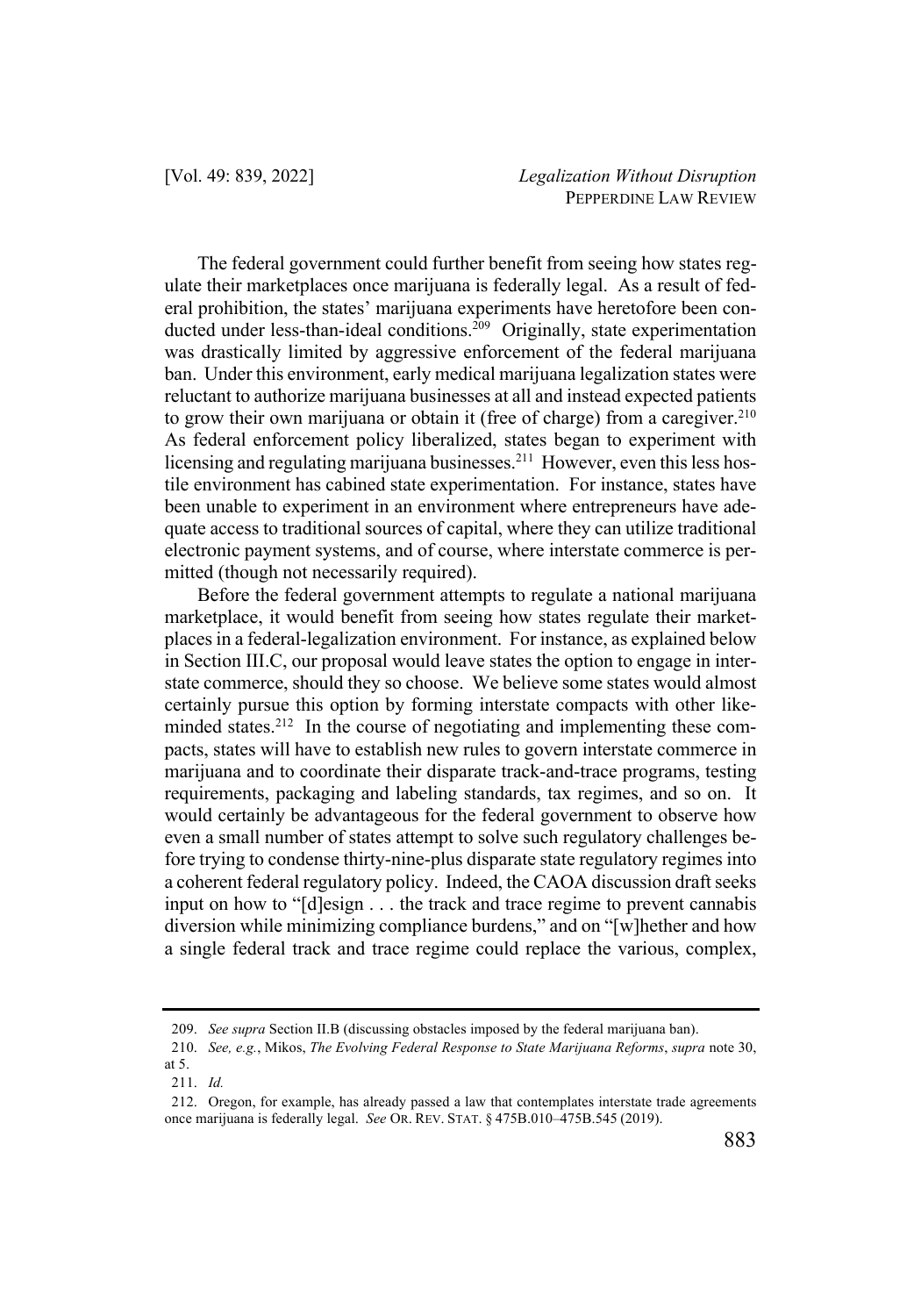state-based seed-to-sale tracking systems."213 We think the best answers to these difficult questions, and others like them, would be found by observing state experimentation in a federal-legalization environment. Suspending the DCC so that states may conduct such experiments would give the federal government this opportunity to learn.

## *C. How Congress Could Legalize Without Disruption*

In the prior Section, we laid out several reasons why Congress should authorize states to regulate their marijuana markets free of the constraints normally imposed by the DCC. In this Section, we explain how Congress could confer such authorization on the states, while also minimizing the possible costs associated with state protectionism.

## 1. The Proposal

It is well-settled that Congress may override the default rules of the DCC and authorize states to restrict interstate commerce.<sup>214</sup> To do so, however, Congress's authorization "must be unmistakably clear."215 It can leave no doubts about its intention to suspend the DCC's default rules limiting state power over interstate commerce.

Even though existing congressional reform proposals claim to preserve state authority over the marijuana industry, they would not satisfy this demanding test. All of them are preoccupied with preserving state authority against congressional regulation (e.g., the CSA). Most of them would do nothing to preserve state regulations against DCC challenge.<sup>216</sup> The STATES Act, for example, utterly fails to address the states' power to regulate interstate commerce in marijuana following federal legalization.<sup>217</sup>

The CAOA would impose only a minor limitation on the DCC's application to state marijuana regulations. In relevant part, the CAOA would authorize each state to regulate marijuana transported into the state "in the same manner as though the cannabis had been produced in that State," and it would also prohibit the transportation of marijuana into a state where it is "intended,

<sup>213.</sup> CAOA DISCUSSION DRAFT, *supra* note 5, at 28.

<sup>214.</sup> *See supra* note 24.

<sup>215.</sup> S.-Cent. Timber Dev., Inc. v. Wunnicke, 467 U.S. 82, 91 (1984).

<sup>216</sup>. *See, e.g.*, Mikos, *Interstate Commerce in Cannabis*, *supra* note 11, at 884.

<sup>217.</sup> *See id.* ("[T]he STATES Act does not . . . empower the states to protect their local cannabis industries from interstate competition if they choose to legalize intrastate commerce in cannabis.").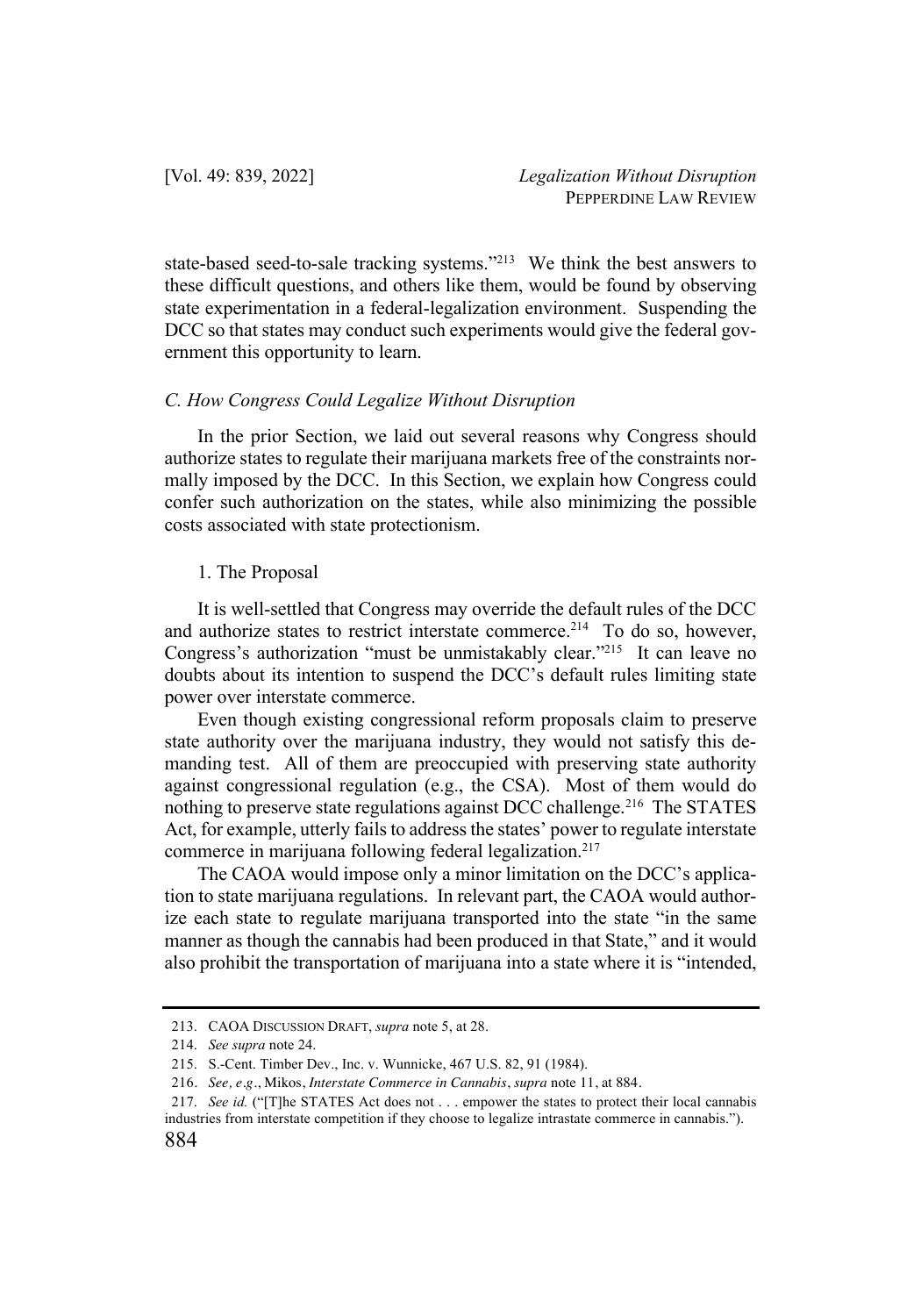by any person interested therein, to be received, possessed, sold, or in any manner used,  $\dots$  in violation of any law of that State."<sup>218</sup>

This legislation would allow states to decide whether and to what extent (i.e., medical or adult-use) marijuana is legal within the state, but it would not insulate key state marijuana regulations from DCC challenge. The quoted language is copied almost verbatim from the Wilson Act of 1890 and the Webb-Kenyon Act of 1913,<sup>219</sup> two Prohibition-era congressional statutes that give states only limited leeway to regulate interstate commerce in alcohol. Most notably, the Supreme Court has previously held that these statutes do not authorize states to discriminate against out-of-state economic interests.220 Thus, even if Congress enacted the CAOA, the DCC would still prevent legalization states from banning imported marijuana or giving local residents preference in awarding marijuana licenses (say, as part of a social equity program). In fact, the Wilson and Webb-Kenyon Acts do not even shield neutral state regulations from DCC scrutiny.<sup>221</sup> In applying the two statutes, the Court has held that states are still required to prove to a judge that such regulations actually achieve some legitimate, non-protectionist purpose—"mere speculation" and "unsupported assertions" about the effects of a regulation will not suffice to sustain it. $222$ 

In short, while the CAOA would "give[] the States regulatory authority that they would not otherwise enjoy," $223$  the power bestowed on them may prove vanishingly small.224 It would fail to forestall many of the problems

<sup>218.</sup> GAI21675 4LN, 117th Cong. § 111(a)–(b) (2021). As noted earlier, the CAOA would also expressly limit state power over interstate commerce by barring states from blocking shipments of marijuana that are just passing through a state. *Id.* § 111(c).

<sup>219.</sup> The Wilson Act declared that a state could regulate liquor transported into the state "in the same manner as though such . . . liquors had been produced in such State." 27 U.S.C. § 121. The Webb-Kenyon Act prohibited the transportation of liquor into a state where it was "intended, by any person interested therein, to be received, possessed, sold, or in any manner used, . . . in violation of any law of such State." 27 U.S.C. § 122. Because the text of Section 2 of the 21st Amendment to the Constitution closely resembles the language of the Webb-Kenyon Act, it is understood "to have a similar meaning." Tennessee Wine & Spirits Retailers Ass'n v. Thomas, 139 S. Ct. 2449, 2468 (2019).

<sup>220.</sup> *See, e.g.*, Granholm v. Heald, 544 U.S. 460, 482 (2005) ("[T]he Webb–Kenyon Act expresses no clear congressional intent to depart from the principle . . . that discrimination against out-of-state goods is disfavored"); *see also, e.g.*, *Tenn. Wine & Spirits Retailers Ass'n*, 139 S. Ct. at 2469 ("Although some Justices have argued that [Section] 2 [of the 21st Amendment] shields all state alcohol regulation—including discriminatory laws—from any application of dormant Commerce Clause doctrine, the Court's modern [Section] 2 precedents have repeatedly rejected that view.").

<sup>221</sup>. *See Tenn. Wine & Spirits Retailers Ass'n*, 139 S. Ct. at 2474.

<sup>222.</sup> *Id.* (citing *Granholm*, 544 U.S. at 490).

<sup>223.</sup> *Id.*

<sup>224.</sup> *E.g.*, *id.* at 2483 (Gorsuch, J., dissenting) (remarking that "it's hard not to wonder what's left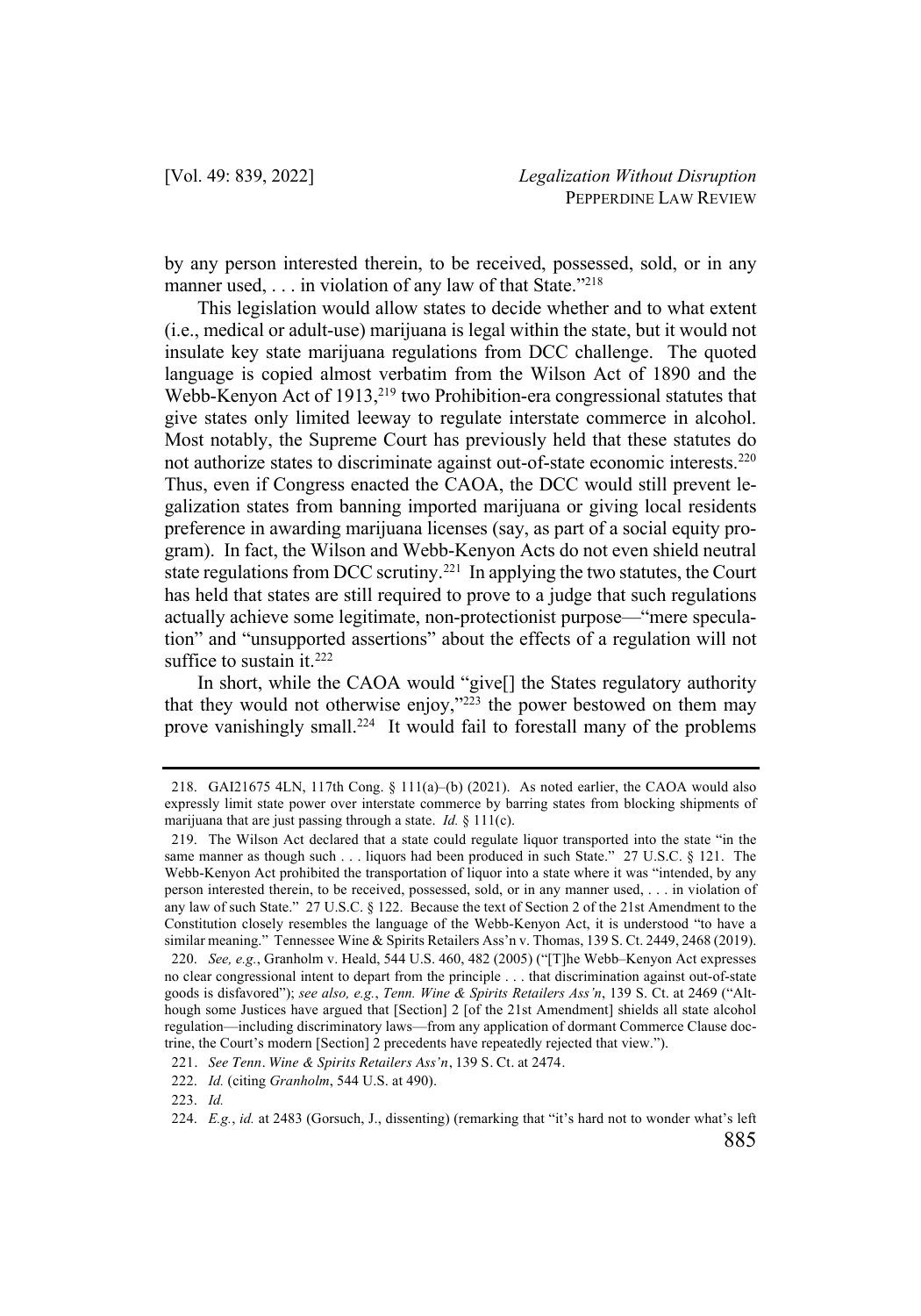that would stem from the sudden application of the DCC to state marijuana regulations.

To suspend the application of the DCC and to avoid leaving any doubts about Congress's intentions, we propose statutory language that would clearly preserve state regulatory authority against the DCC. We have modeled the language of our proposal on the McCarran-Ferguson Act of 1945 (MFA), $^{225}$ one of the few statutes the Court has found to completely suspend the DCC.<sup>226</sup>

Congress passed the MFA in response to the Supreme Court's 1944 decision in *United States v. South-Eastern Underwriters Ass'n*, which, for the first time in the nation's history, held that "insurance" is "commerce" and thus subject to the protections afforded by the DCC.<sup>227</sup> The sudden change in the Court's Commerce Clause jurisprudence threatened to undermine the elaborate insurance codes states had developed and refined over the prior seventyfive years.228 Indeed, *South-Eastern Underwriters* immediately spawned a host of DCC lawsuits challenging those state regulations; it was feared that if those lawsuits were allowed to proceed, the DCC would disrupt the insurance market, just as we believe the DCC would disrupt the marijuana market if Congress does not suspend the doctrine following federal legalization.<sup>229</sup>

To avert this threatened disruption, Congress enacted the MFA. The short statute preserved state regulatory authority against the  $DCC<sup>230</sup>$  In relevant

of Webb-Kenyon" following judicial decisions narrowly construing the statute).

<sup>225.</sup> *See* 15 U.S.C. §§ 1011–1015.

<sup>226</sup>. *See, e.g.*, W. & S. Life Ins. Co. v. State Bd. of Equalization, 451 U.S. 648, 655 (1981) ("[T]he McCarran-Ferguson Act removes entirely any Commerce Clause restriction upon California's power to tax the insurance business.").

<sup>227.</sup> 322 U.S. 533, 553 (1944), *superseded by statute*, McCarran-Ferguson Act, 15 U.S.C. §§ 1011– 1015, *as recognized in* Barnett Bank of Marion County, N.A. v. Nelson, 517 U.S. 25 (1996). The history of the MFA is discussed at length in *Prudential Insurance Co. v. Benjamin*, 328 U.S. 408, 411– 16 (1946).

<sup>228.</sup> *See, e.g.*, *Se. Underwriters Ass'n*, 322 U.S. at 590–91 (Jackson, J., dissenting in part) (suggesting that the majority's decision at the "very least will require an extensive overhauling of state legislation"); James B. Donovan, *Regulation of Insurance Under the McCarran Act*, 15 LAW & CONTEMP. PROBS. 473, 476 (1950) ("[M]any state officials and insurance executives feared that the foundations of state regulation and taxation had been shaken [by *South-Eastern Underwriters*]."); Charles D. Weller, *McCarran-Ferguson Act's Antitrust Exemption for Insurance: Language, History and Policy*, 1978 DUKE L.J. 587, 590 (noting the decision "precipitated widespread controversy and dismay" and that "[c]haos was freely predicted" to follow from it) (quoting NEW YORK INSURANCE DEPARTMENT REPORT 71 (1969)).

<sup>229.</sup> *See, e.g.*, *Se. Underwriters Ass'n*, 322 U.S. at 590–91 (Jackson, J., dissenting in part) (accusing the majority of "recklessness" because "Congress has not one line of legislation deliberately designed" to replace state laws that could be invalidated by the DCC); Weller, *supra* note 228, at 590–91 (discussing litigation spawned by *South-Eastern Underwriters*).

<sup>230.</sup> *See* 15 U.S.C. § 1011–1015. The MFA also included a separate provision that shielded state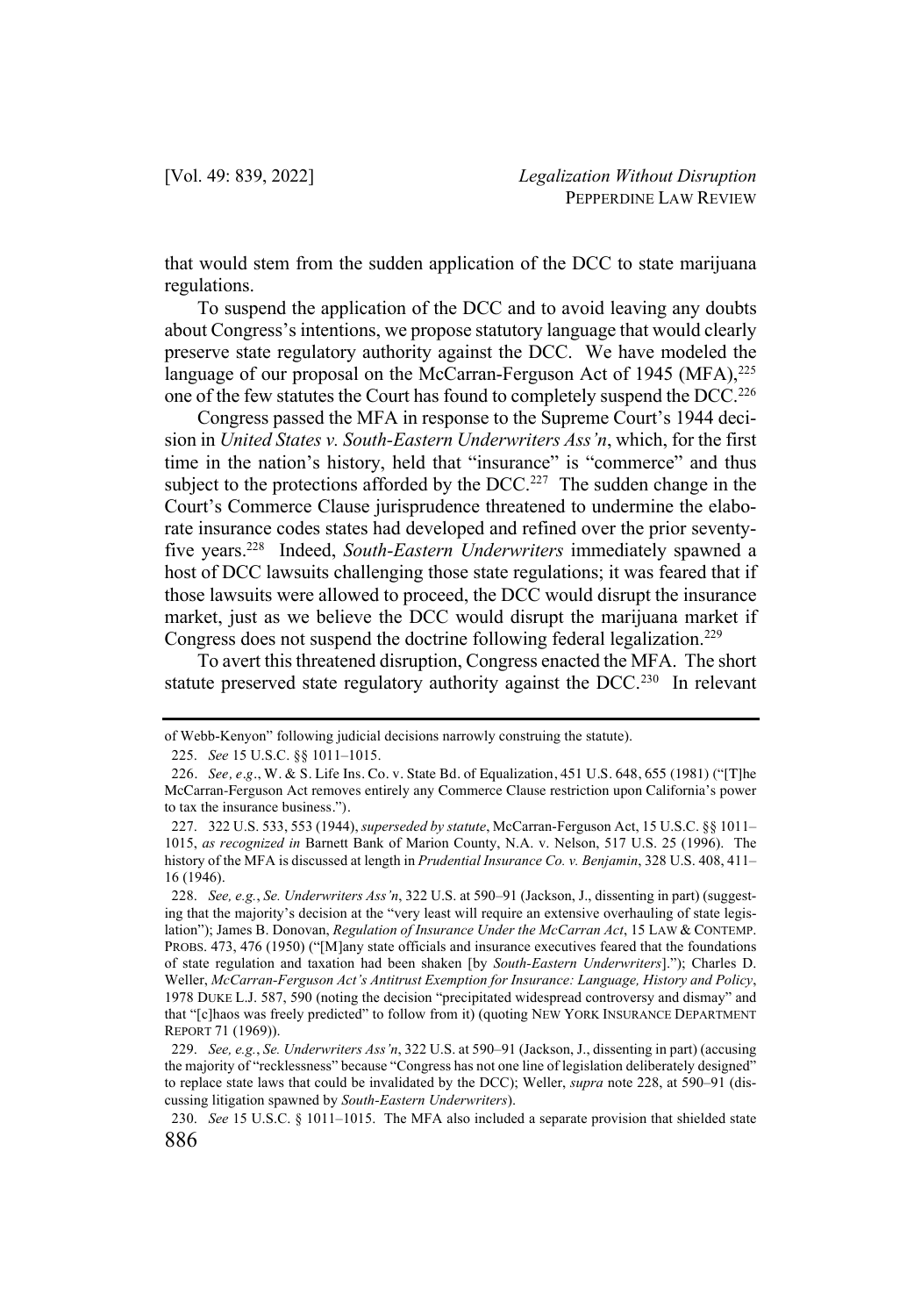part, it declared that "silence on the part of the Congress shall not be construed to impose any barrier to the regulation or taxation of [the business of insurance] by the several States."<sup>231</sup> Soon after Congress passed the MFA, the Court interpreted this language to suspend application of the DCC to state insurance regulations.232

While not necessarily an exemplar of statutory drafting, the MFA has successfully preserved state regulatory authority over the business of insurance for more than seventy-five years. Parroting the language used in the MFA would leave no doubt about Congress's intention to completely suspend application of the DCC and preserve state regulatory authority over the business of marijuana.233 For reasons we explain below, we also include a sunset clause in the proposal, which would force Congress to reconsider the grant of authority after seven years.

In full, here is the language of our proposal:

# *Declaration of Policy*

*(A) Congress hereby declares that the continued regulation and taxation by the several States of the business of marijuana is in the public interest, and that silence on the part of the Congress shall not be construed to impose any barrier to the regulation or taxation of such business by the several States.*

*(B) Section A shall expire seven (7) years after this Bill becomes law, unless renewed by Congress*.

Congress could easily insert this provision into any of the legalization bills now under consideration without necessitating further changes to those measures. Our proposal could also be adopted as a stand-alone measure before Congress legalizes marijuana, to address claims that the DCC might already apply to marijuana commerce.<sup>234</sup>

regulations from preemption under congressional statutes that had suddenly become applicable to the business of insurance because of the Court's decision. *Id.* § 1012(b).

<sup>231.</sup> *Id.* § 1011.

<sup>232.</sup> *See* Prudential Ins. Co. v. Benjamin, 328 U.S. 408, 427–36 (1946) (finding that the MFA authorized discriminatory state tax imposed on out-of-state insurance firms).

<sup>233.</sup> Utilizing the MFA's language is particularly important to convey Congress's intent to turn off the DCC because the Supreme Court presumes that "when Congress enacts statutes, it is aware of relevant judicial precedent." Merck & Co. v. Reynolds, 559 U.S. 633, 648 (2010).

<sup>234.</sup> *See supra* note 98 and accompanying text (discussing claims and nascent litigation over them). If Congress suspended the DCC before legalizing marijuana, it could stipulate that the clock would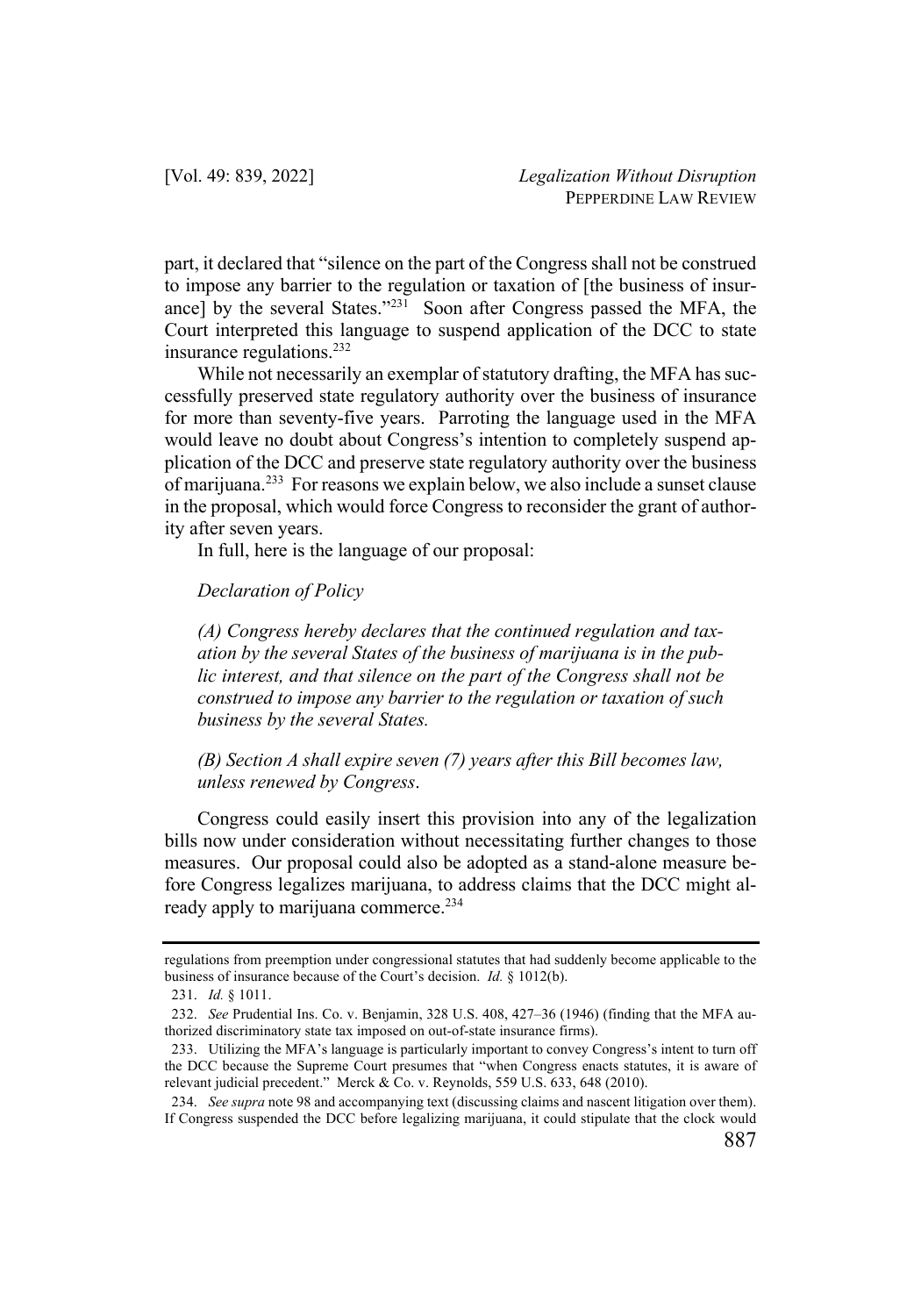# 2. Forestalling the Disruptions Caused by Federal Legalization

Our proposal would forestall the disruption threatened by the sudden and unanticipated application of the DCC to marijuana commerce, just like the MFA helped forestall the disruption threatened by the doctrine's sudden application to insurance markets. By authorizing states to limit interstate commerce in marijuana, Section A of the proposal would address the issues we identify above. It would (1) preserve state regulations that burden interstate commerce and thereby prevent federal legalization from creating dangerous gaps in the regulation of marijuana markets; (2) preempt a race to the bottom among states competing for a suddenly mobile marijuana industry; (3) preserve existing state social equity programs; (4) provide "transition relief" to marijuana producers—including, perhaps most significantly, businesses owned by social equity applicants; and (5) avoid the federalism-related concerns raised by nationalizing the marijuana marketplace and stunting the ongoing state experiments in regulating marijuana.

Of course, there are other ways that Congress could defuse the problems we have identified. To avert a race to the bottom and plug regulatory gaps, for example, Congress could pass a body of new regulations to govern the marijuana industry, establishing a federal floor for labor and employment practices, energy and water consumption, the tracking of marijuana products, and sundry other matters. To promote the equitable distribution of economic gains from the freshly legalized marijuana market, Congress could try to devise a new federal social equity licensing program.235 And to compensate them for investments already made in soon-to-be defunct state regulatory regimes, Congress could issue payments to existing marijuana businesses.

Realistically, however, federal policymakers need time to study, devise, promulgate, and implement the regulations that would be needed to address these (and other) issues. $236$  The few regulations contemplated by the CAOA are a start, but as presently written, the bill only begins to address the concerns that would be triggered by the DCC and the sudden emergence of a national

not start running on the time period specified by the sunset clause in Section B of our proposal until Congress did legalize marijuana.

<sup>235.</sup> Although Congress could always try to create a federal social equity license, we are skeptical that any such program would constitute a satisfactory replacement for state-run social equity licenses invalidated by the DCC. *See supra* Section III.B.3.

<sup>236.</sup> Moreover, lawmakers would benefit from studying how marijuana markets function in a federal legalization environment before they attempt to establish national policies. *See supra* Section III.B.5 (noting that state lawmakers have not yet had the opportunity to develop and test regulations without having to consider the constraints imposed by the federal marijuana ban).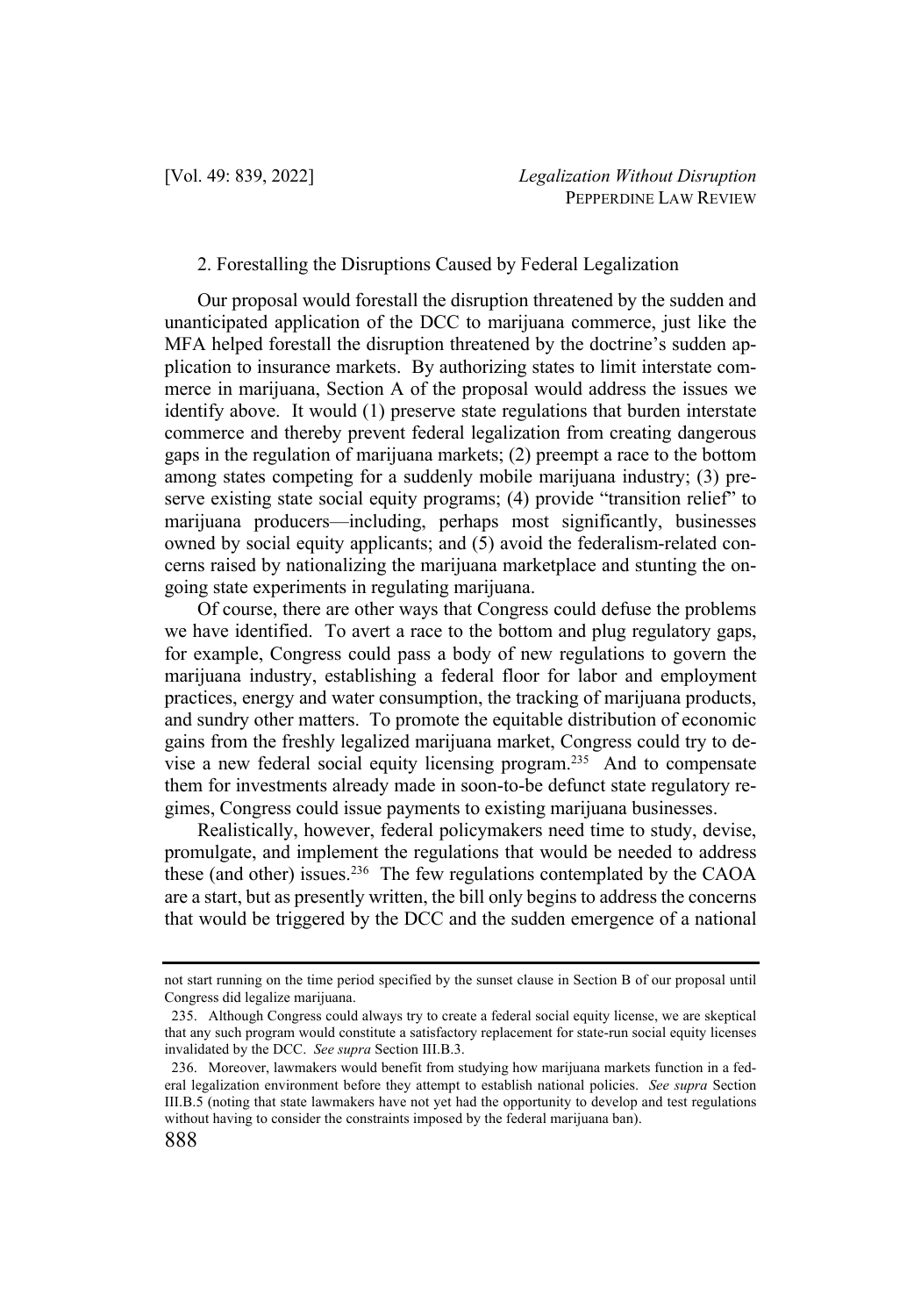marijuana market. Until Congress and federal agencies can devise a more comprehensive code of federal regulations to plug regulatory gaps, forestall a race to the bottom, promote social equity in licensing, and compensate firms that have invested in state-based regulatory systems, among other things, Congress should preserve state control of the marijuana market, and that requires suspending the DCC, not just legalizing marijuana.

# 3. Accommodating Federal Regulation of the Marijuana Market

Importantly, Section A of the proposal leaves the door open for *Congress* to regulate the marijuana market. It preserves state power only against the generic judge-made default rules of the DCC—namely, only in the face of congressional "*silence*" and not against congressional regulation designed to govern the marijuana market. By suspending the application of the DCC, our proposal would simply give Congress and federal agencies time to promulgate any necessary federal regulations, without having to worry that the DCC would wreak havoc on marijuana markets before they could do so.

Section A would also leave the door open for states to allow interstate commerce in marijuana if they so desire. For example, a state could choose to permit non-residents to invest in its local marijuana industry, or it could permit firms to import and export marijuana. Notwithstanding the challenges raised by interstate commerce in marijuana, we believe that some states would welcome it, at least to a limited degree. Some producer states, for example, might seek to open new export markets for their local producers, and some consumer states might welcome imports to boost access to marijuana for their local consumers. In fact, a handful of states have already toyed with the idea of permitting interstate commerce in marijuana.237 Nothing in our proposal would prevent like-minded states from pursuing interstate sales and/or investments, say, through an interstate compact, or from standardizing the rules they impose on marijuana products. As we explained in Section III.B, this state experiment with interstate commerce would benefit federal lawmakers as they contemplate rules for a national marketplace.

In similar fashion, states have eventually welcomed interstate commerce in other markets Congress has authorized them to regulate free of the DCC. The experience following passage of the Douglas Amendment to the Bank Holding Companies Act (BHCA), which suspended application of the DCC

<sup>237.</sup> *See* Mikos, *Interstate Commerce in Cannabis*, *supra* note 11, at 869–70 (discussing state proposals to buy and sell marijuana across state lines).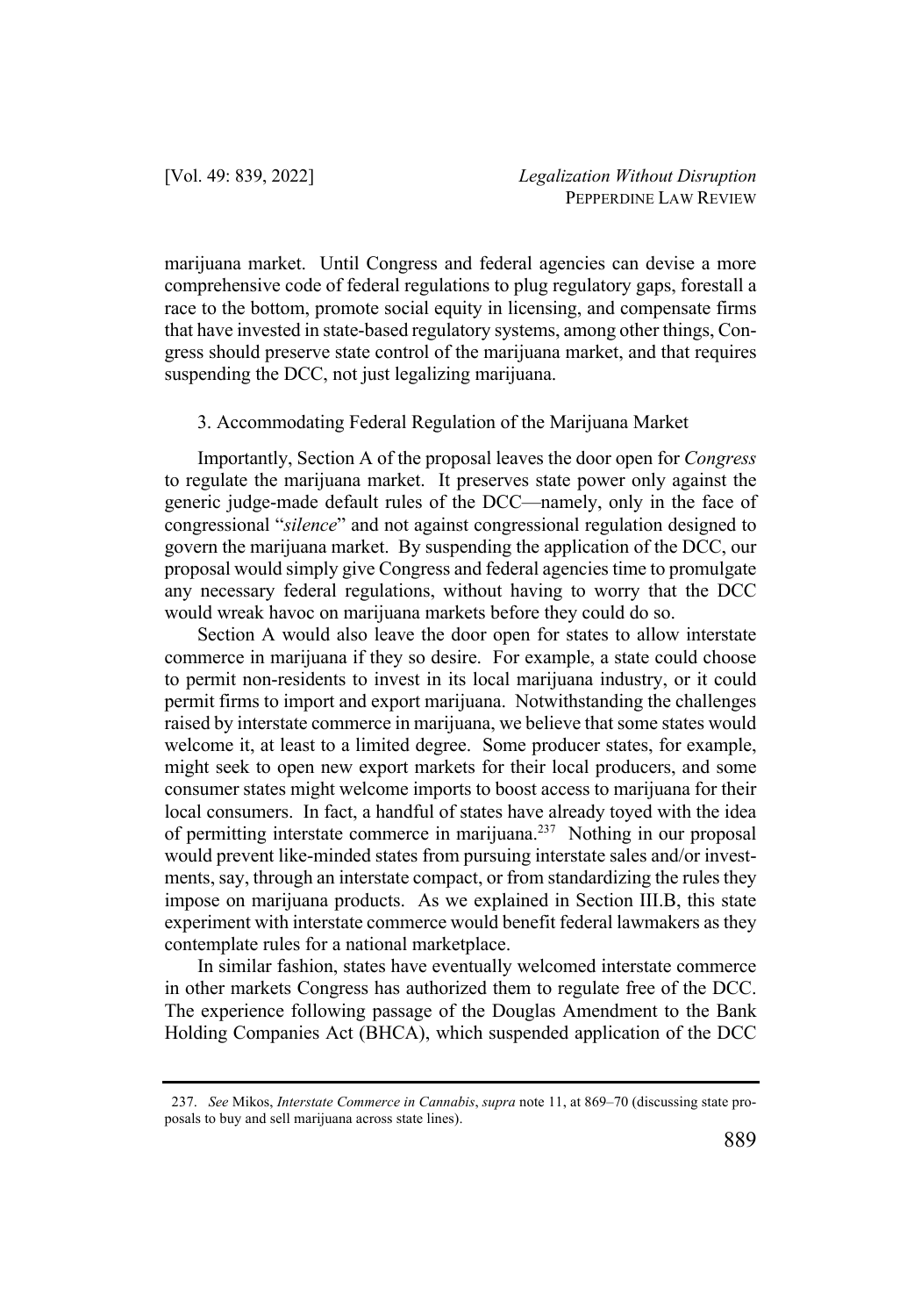to interstate branch banking, provides a prime example.<sup>238</sup>

Prior to the 1950s, federal and state law restricted banks from engaging in interstate branch banking.<sup>239</sup> However, inventive bankers began to circumvent this prohibition by utilizing entities known as bank holding companies.<sup>240</sup> The holding companies would purchase subsidiary banks across multiple states and would operate those banks "in a unitary fashion similar to branches."241 Proponents of decentralized banking in Congress sought to ban this practice, believing that the interstate companies undermined the control states had traditionally exercised over branch banking within their borders and that interstate banking would lead to problematic levels of market concentration along with other economic harms.<sup>242</sup> However, rather than banning interstate bank holding companies entirely, Congress decided to give the states the power to approve or reject interstate bank acquisitions.<sup>243</sup> The Douglas Amendment thus prohibits any acquisition unless "specifically authorized by the statute laws of the State in which [the acquired] bank is located."244 The Supreme Court subsequently interpreted the Amendment as removing any DCC objection to state restrictions on such acquisitions.<sup>245</sup> Notably, although

<sup>238.</sup> Bank Holding Company Act of 1956, 84 Pub. L. No. 511, 70 Stat. 133, § 3(d) (codified as amended at 12 U.S.C. § 1842(d)).

<sup>239.</sup> *See, e.g.*, Arthur E. Wilmarth, Jr., *Too Big To Fail, Too Few to Serve? The Potential Risks of Nationwide Banks*, 77 IOWA L. REV. 957, 972–75 (1992) (summarizing the history of branch banking regulation from the early 1900s through the early 1950s).

<sup>240</sup>. Saule T. Omarova & Margaret E. Tahyar, *That Which We Call a Bank: Revisiting the History of Bank Holding Company Regulations in the United States*, 31 REV. BANKING & FIN L. 113, 121 (2011) ("[B]anks could form or reincorporate themselves as holding companies and hold separately incorporated banks in different states to engage in interstate banking, without running afoul of the then-ubiquitous interstate banking restrictions.").

<sup>241.</sup> Wilmarth, *supra* note 239, at 975; *see also* Ne. Bancorp, Inc. v. Bd. of Governors of Fed. Rsrv. Sys., 472 U.S. 159, 169 (1985) (noting that federal law prohibited interstate branch banking and that "[t]he bank holding company device . . . had been created to get around this restriction").

<sup>242.</sup> *See, e.g.*, H.R. REP. No. 84-609, at 2–6 (1955) (listing justifications for prohibiting interstate bank acquisitions, including that bank holding companies undermine state banking laws and hurt economic development); 102 CONG. REC. 6856–60 (1956) (remarks of Senator Douglas warning about the dangers of market concentration in banking).

<sup>243.</sup> 102 CONG. REC. at 6862 (remarks of Senator Payne, co-sponsor of Douglas Amendment, declaring that "the control of expansion of bank holding companies across State lines into State banks is a matter of primary concern to the State governments and is an area best left to their discretion"); *Ne. Bancorp*, 472 U.S. at 172 (describing the broad purpose of the BHCA and the Douglas Amendment as being to "retain local, community-based control over banking").

<sup>244.</sup> Bank Holding Company Act of 1956, 84 Pub. L. No. 511, 70 Stat. 133, § 3(d) (codified as amended at 12 U.S.C. § 1842(d)).

<sup>245.</sup> *Ne. Bancorp, Inc.*, 472 U.S. at 166.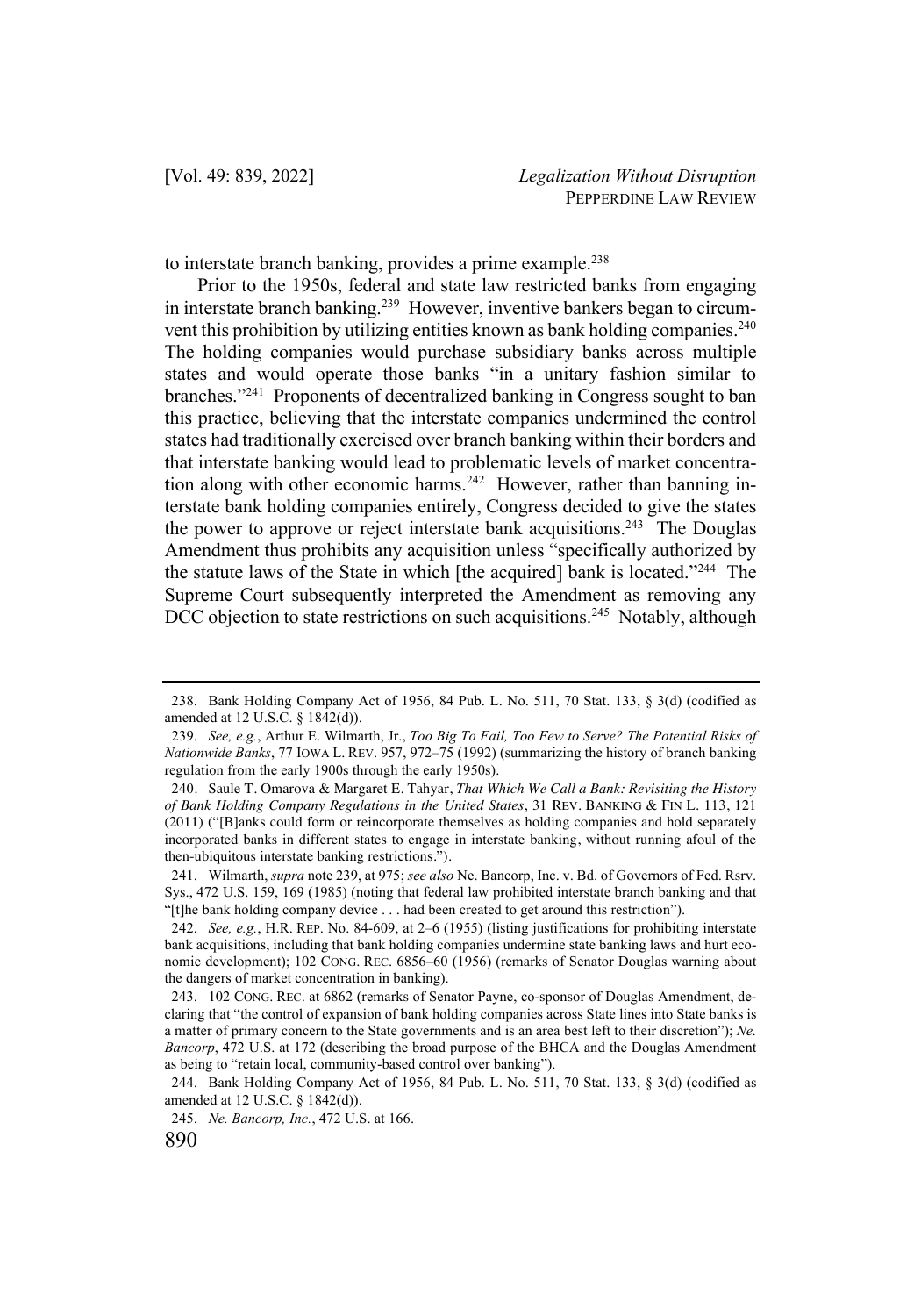many states initially eschewed interstate banking, they slowly came to welcome it as economic conditions evolved.<sup>246</sup> The example of branch banking demonstrates that some states might welcome interstate commerce in marijuana, even if Congress gave them the power to ban it.

# 4. Limiting the Risk of Entrenchment

Although we recommend suspending application of the DCC, we also think it wise for Congress to limit the duration of the authority conferred by Section A. Thus, we have included a sunset clause in our proposal. Section B specifies that the authority conferred by Section A would expire after seven years. Congress could always renew Section A if it so desired, but doing so would require the passage of new legislation—i.e., the provision would not extend automatically. If Section A lapsed without being renewed, the default rules of the DCC would then apply to the business of marijuana, in the same way the DCC applies to (most) other businesses.

Including this sunset clause would help to limit the potential costs of suspending the DCC without necessarily sacrificing the benefits we foresee.<sup>247</sup> Most, if not all, of those benefits could be obtained in a modest amount of time. For present purposes, we believe a period of seven years would be long enough for federal and state lawmakers and existing marijuana businesses to defuse the harms that the immediate application of the DCC would otherwise inflict. This period could be lengthened (or shortened), but we are not yet convinced that the states or marijuana businesses need a permanent reprieve from the DCC. Lawmakers just need enough time to complete their novel experiments in marijuana governance; to replace state laws that will be threatened by the DCC; to establish some ground rules (e.g., a federal regulatory floor) for when states compete for marijuana jobs and investments; and to consider launching new marijuana markets in states that have previously eschewed them. Likewise, existing marijuana businesses just need enough time to recoup the investments they have made in state markets and to prepare for the onset of national competition. To be sure, no single time period will be ideal for all of these purposes. But even a sunset clause with a relatively short fuse should help lawmakers and businesses prepare for the challenges posed

<sup>246.</sup> *See id.* at 163–65; Wilmarth, *supra* note 239, at 964, 977.

<sup>247.</sup> For illuminating discussions of the purposes served by sunset clauses, see generally John E. Finn, *Sunset Clauses and Democratic Deliberation: Assessing the Significance of Sunset Provisions in Antiterrorism Legislation*, 48 COLUM. J. TRANSNAT'L L. 442 (2010) and Jacob E. Gersen, *Temporary Legislation*, 74 U. CHI. L. REV. 247 (2007).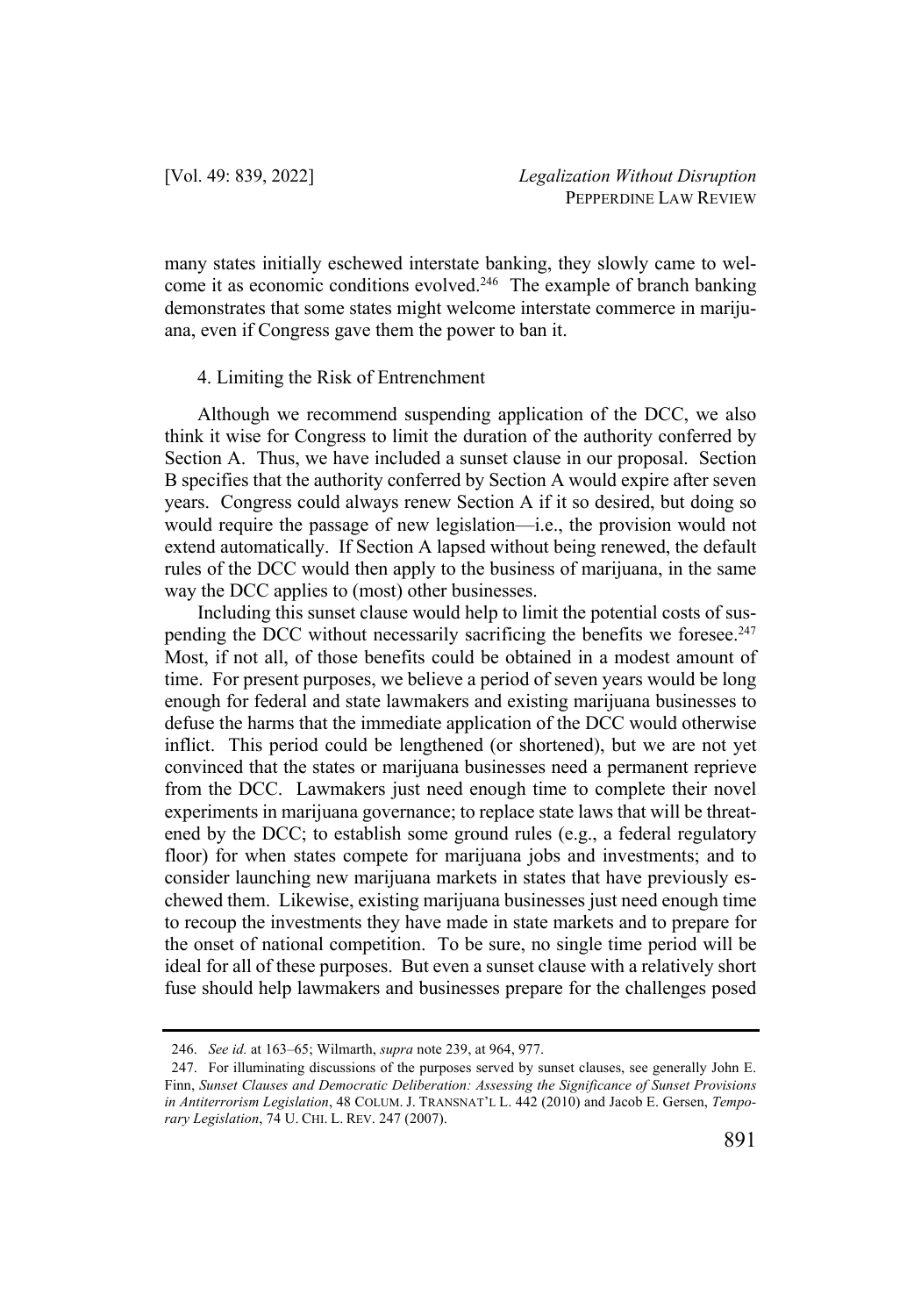# by the DCC.

By contrast, the potential costs associated with state restrictions on interstate commerce will not necessarily diminish over time.<sup>248</sup> For example, state restrictions on interstate commerce will sacrifice some productive efficiency in the marijuana market. As we explained in Section III.B, in a national market, firms could achieve greater economies of scale by consolidating their production, and they could lower the cost of growing marijuana by relocating to states with climates more conducive to outdoor cultivation (e.g., California rather than New Jersey). To be sure, we do not believe that these efficiencies justify opening a national market right now, given the heavy tradeoffs involved—the race to the bottom, regulatory gaps, demise of social equity programs, loss of heavy investment in state-based systems, and so on. But once lawmakers and businesses are able to reduce some of these tradeoffs, the balance may tip in favor of a national market protected *by* the DCC rather than state markets protected *from* the DCC.

The sunset clause lessens the chance that the authority conferred by Section A will linger on after the burdens of that authority have begun to exceed its benefits.249 Of course, even without a sunset clause, Congress could always repeal Section A if it came to believe the provision had outlived its usefulness.250 But as experience with the CSA has demonstrated, it can be difficult to repeal a federal statutory provision—even a wildly unpopular one—once it is on the books. The very hurdles that make passage of federal legislation difficult in the first instance also (ironically) make it difficult to repeal federal laws that have outlived their utility.<sup>251</sup> The sunset clause simply requires the proponents of state authority to convince a later Congress that the benefits of suspending the DCC continue to outweigh the costs. And it puts the onus on those proponents—rather than the opponents of state authority—because, as

<sup>248.</sup> We discuss these potential costs below in Section III.D.

<sup>249.</sup> Put another way, there is a danger that Section A would become entrenched without the inclusion of a sunset clause. For competing views on the vices (and possible virtues) of entrenchment, see, e.g., Eric A. Posner & Adrian Vermeule, *Legislative Entrenchment: A Reappraisal*, 111 YALE L.J. 1665 (2002) and John C. Roberts & Erwin Chemerinsky, *Entrenchment of Ordinary Legislation: A Reply to Professors Posner and Vermeule*, 91 CAL. L. REV. 1773 (2003).

<sup>250.</sup> *See* United States v. Winstar Corp., 518 U.S. 839, 872 (1996) ("[O]ne legislature may not bind the legislative authority of its successors . . . .").

<sup>251.</sup> *See, e.g.*, Bradford R. Clark, *Separation of Powers as a Safeguard of Federalism*, 79 TEX. L. REV. 1321 (2001) (discussing features of the national lawmaking process that make the passage of federal legislation difficult); Robert A. Mikos, *Medical Marijuana and the Political Safeguards of Federalism*, 89 DENV. U. L. REV. 997, 1001–02 (2012) ("[T]he same forces that originally failed to block adoption of the federal marijuana ban now work to entrench it.").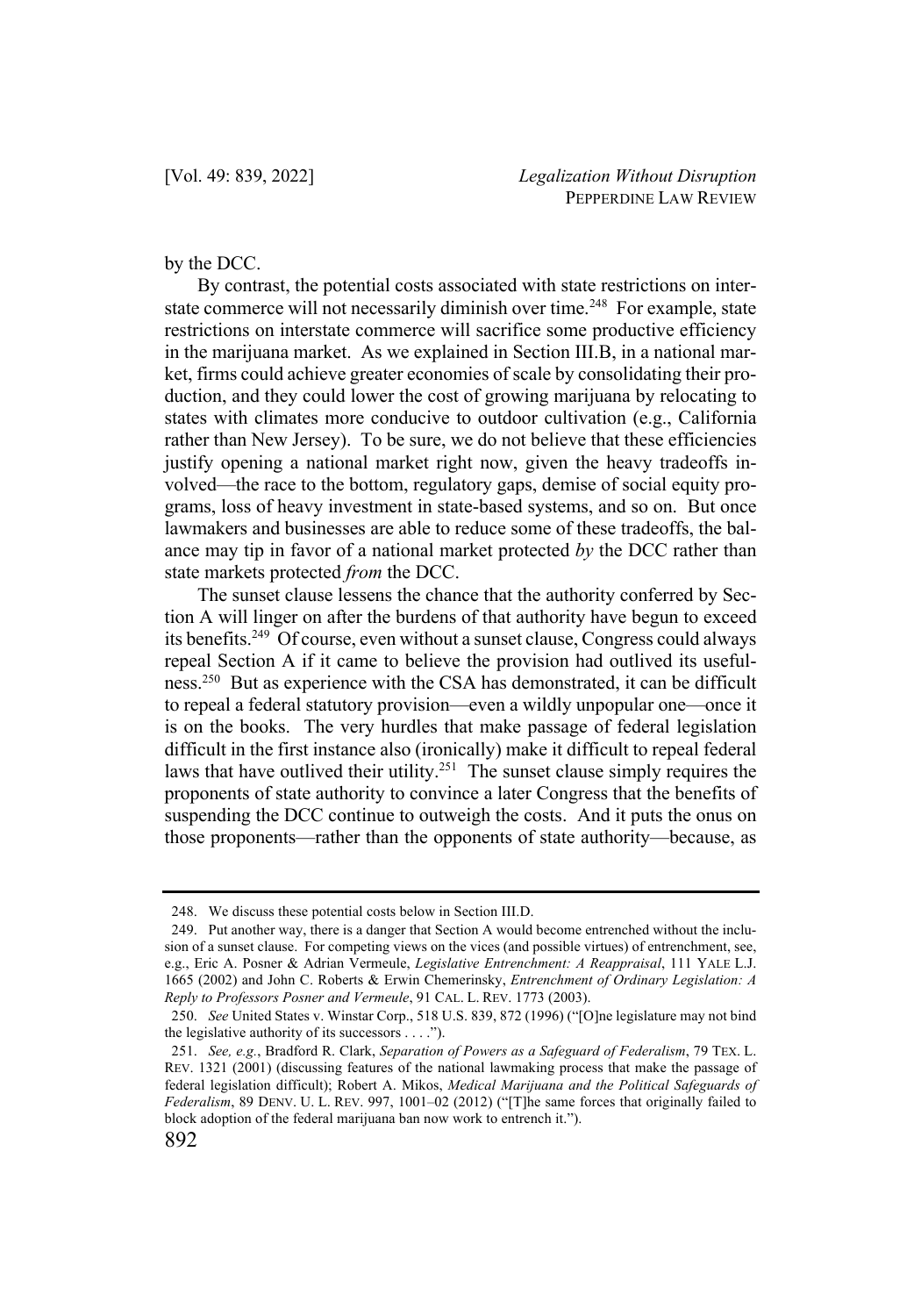just explained, the benefits of state authority are likely to wane over time while the burdens are not.

#### *D. The Tradeoffs Involved*

For the reasons we have explained, abruptly replacing the insular statebased marketplace system with a national marketplace would create a number of negative consequences that Congress can avoid by incorporating our proposed statutory language in any legalization bill that it enacts. Despite the merits of suspending the DCC for state marijuana laws, we expect some opposition to the proposal. Indeed, proposing that states be allowed to maintain protectionist laws in virtually any industry is likely to garner pushback for two primary reasons.

The first reason is that allowing protectionism could spark hostilities among the states. Indeed, "removing state trade barriers" of the sort that states "notoriously" maintained under the Articles of Confederation was "a principal reason for the adoption of the Constitution."<sup>252</sup> If we allow states to enact protectionist measures, the argument goes, we might suddenly see the states engaging in tit-for-tat economic retaliation.253 The interstate retaliation and the resentment it breeds would be inconsistent with the very notion of a single union; at the extreme, it could "eventually imperil[] the political viability of the union itself."254

The second objection to state protectionism is that it blocks the development of a more efficient national market. If states restrict the flow of goods from other states, their restrictions will "divert[] business away from presumptively low-cost producers without any colorable justification."255 In other words, under this objection to protectionism, "economic efficiency is the essential national value arrayed against state autonomy" under the DCC.<sup>256</sup>

<sup>252.</sup> Tenn. Wine & Spirits Retailers Ass'n v. Thomas, 139 S. Ct. 2449, 2460 (2019).

<sup>253.</sup> Justice Jackson famously explained the problem in *H.P. Hood & Sons Inc. v. Du Mond* by wondering aloud what would happen if "each of the few states that produce copper, lead, high-grade iron ore, timber, cotton, oil or gas should decree that industries located in that state shall have priority," or if Michigan and Ohio entered a trade conflict over their automobile and rubber-tire industries. 336 U.S. 525, 538–39 (1949).

<sup>254.</sup> Donald H. Regan, *The Supreme Court and State Protectionism: Making Sense of the Dormant Commerce Clause*, 84 MICH. L. REV. 1091, 1114 (1986) (describing how the "resentment/retaliat[ion]" created by state protectionism could undermine the political viability of the union). 255. *Id.* at 1117.

<sup>256.</sup> Richard B. Collins, *Economic Union as a Constitutional Value*, 63 N.Y.U. L. REV. 43, 63 (1988).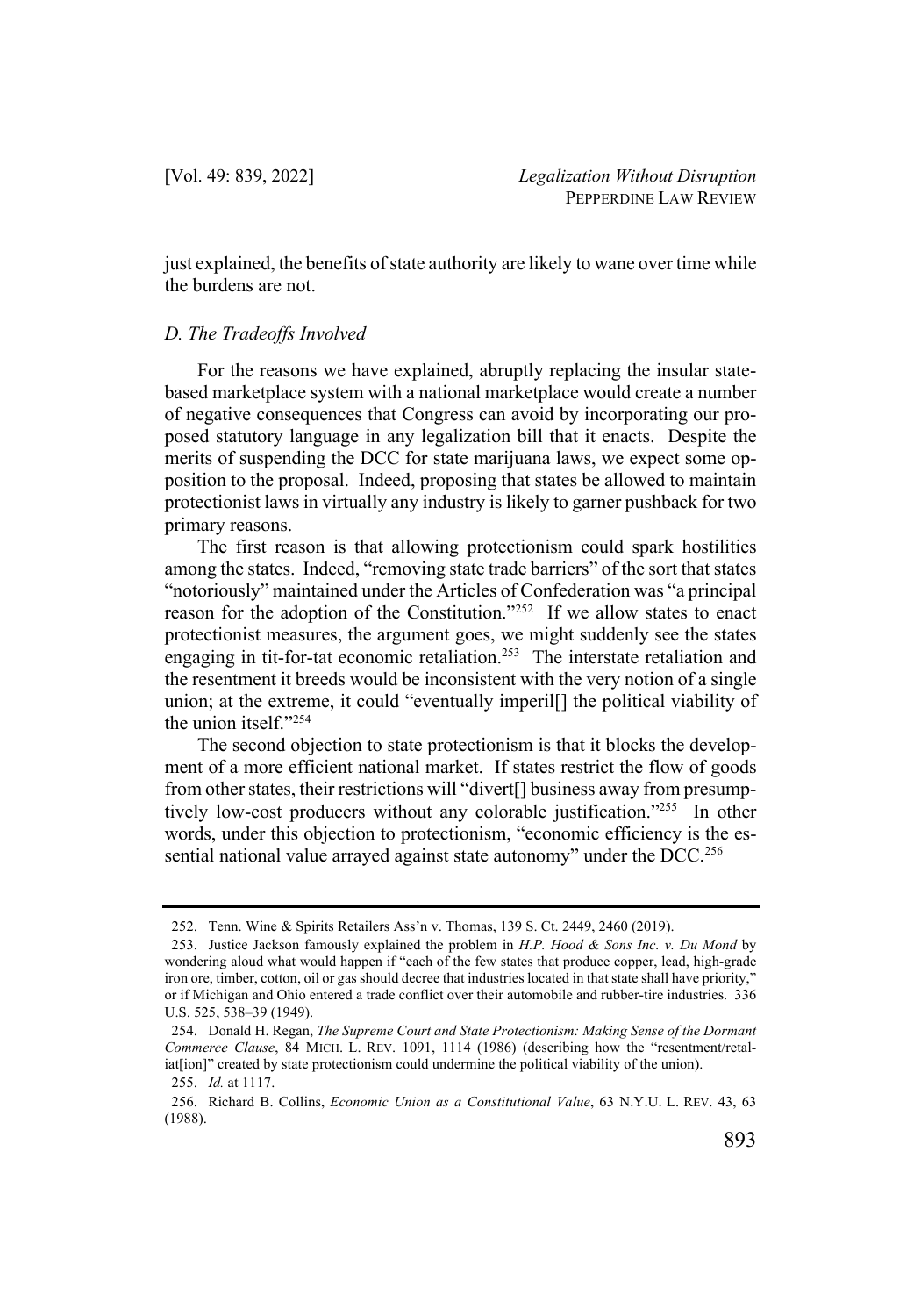Neither objection to protectionism, if levied against our proposal, would carry much weight. As a threshold matter, the inclusion of a sunset clause in our proposed statutory language dissipates whatever merit these objections would otherwise have. If our proposal does, in fact, spark new hostilities among the states, or if it needlessly saddles the market with inefficiencies, Congress need do nothing to eliminate these problems; the DCC would automatically put a stop to state protectionism at the expiration of the sunset clause. Before time runs out on the clause, proponents of continued protectionism would have to catalyze legislative action—to convince Congress that the benefits of preserving state authority continued to outweigh the costs, always a tall task, to be sure. We thus anticipate that our proposal would most likely serve as a temporary—but crucial—tool to smooth the transition to a national marketplace. Any resentment between states and any market inefficiencies that result from suspending the DCC would likely be short-lived.257

This threshold matter aside, we do not believe that suspending the DCC would necessarily lead to more resentment and retaliation between the states. First, experience with the adoption of the MFA demonstrates that authorizing state protectionism does not always trigger hostilities that threaten the very fabric of the union. Since the MFA was passed more than seventy-five years ago, states have pursued sundry policies that would violate the DCC absent the MFA without causing rampant discord.258 Rancor and retaliation, in short, do not inevitably flow from the authorization we propose, especially when there are good countervailing reasons for conferring such authorization on the states (as we have shown).

Second, states have already been engaging in rampant protectionism in the marijuana market without sparking hostilities. Working under the assumption that Congress has already authorized them to ignore the DCC, they have imposed outright bans on imports and exports of marijuana and the licensing of non-resident firms and investors.259 Importantly, these restrictions

<sup>257.</sup> We also note that both objections to state protectionism in the abstract have less force when applied in the specific context of congressionally authorized protectionism. In such situations, a majority of the states' federal representatives will have agreed that protectionism is, in the particular context involved, beneficial to their states. The Supreme Court has long reasoned that the interstate commerce clause "did not secure absolute freedom [for the states] in such commerce, but only the protection from encroachment afforded by confiding its regulation exclusively to [C]ongress." Wilkerson v. Rahrer, 140 U.S. 545, 561 (1891).

<sup>258.</sup> *See supra* Section III.C (discussing the MFA).

<sup>259.</sup> *See supra* Sections II.A, II.B.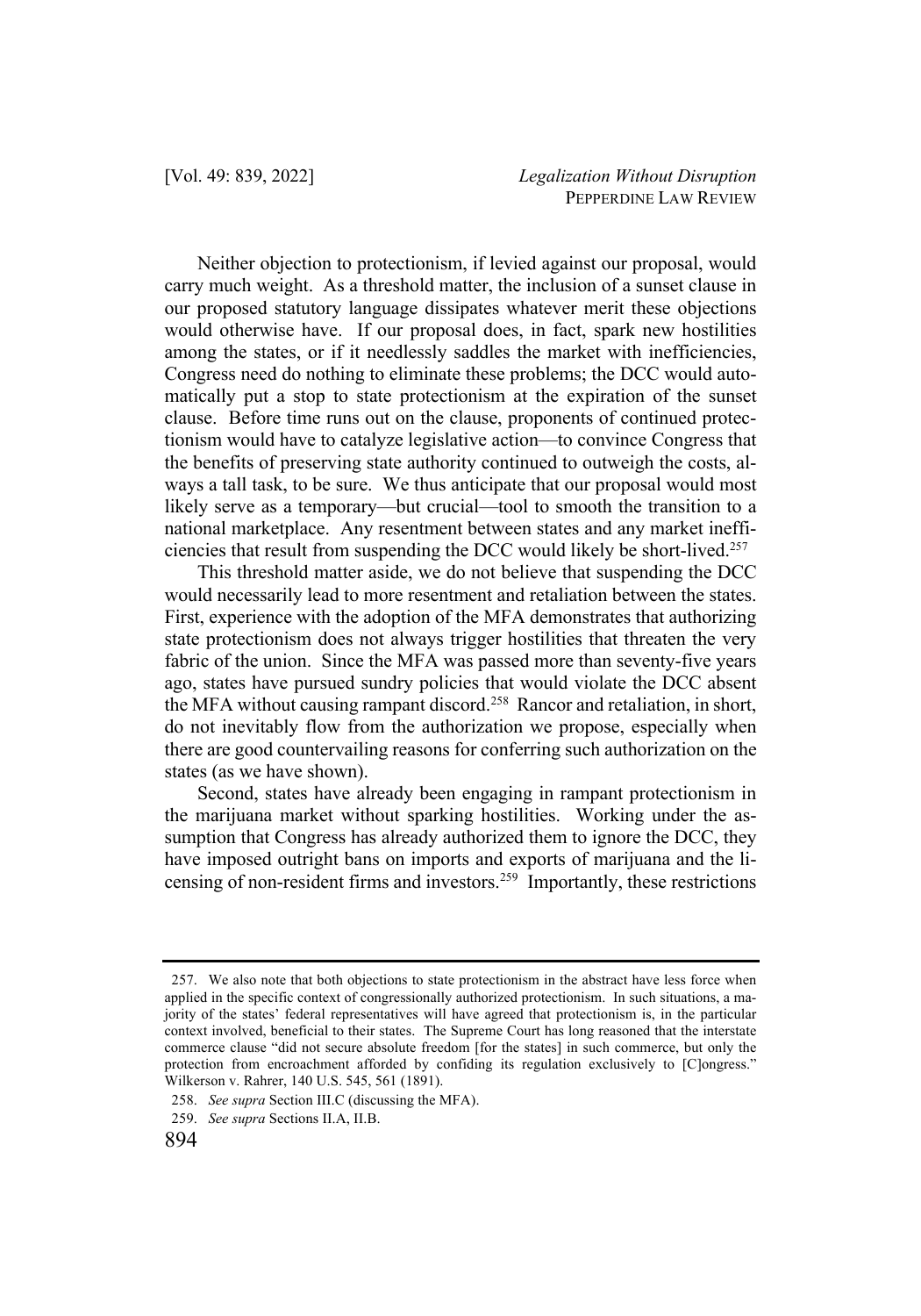have not led to the resentment and retaliation hypothesized by some champions of the DCC, let alone a threat to the states' political union.260 There is no reason to think that sentiments would suddenly change if Congress were to expressly authorize the states to do what they have already been doing for more than a decade. In any event, our proposal would not forestall interstate cooperation. As noted above, given time, states might form interstate compacts, through which they could unwind some of the restrictions they now impose on interstate commerce in marijuana and thereby foster interstate harmony, rather than resentment and retaliation.<sup>261</sup>

To be sure, state marijuana reforms have generated some friction among the states. A handful of prohibition states have complained loudly that legalization states are causing rampant spillover effects. In one notable lawsuit challenging Colorado's pioneering adult-use legalization measure, the states of Nebraska and Oklahoma claimed that they were being deluged with marijuana purchased (legally) in Colorado's new market and smuggled across state lines into their jurisdictions.<sup>262</sup> Even legalization states arguably have an axe to grind against other legalization states. For example, differences in marijuana taxation have driven some consumers to smuggle marijuana from low-tax states to high-tax states. $263$ 

However, these frictions have arisen because of differences in state marijuana policies and not because of state protectionism (the core concern of the DCC). With or without the addition of our statutory language, existing federal proposals would do little to resolve these frictions. There would still be spillovers between prohibition states and legalization states and between states that adopt different approaches to legalization.<sup>264</sup> Suspending the DCC is unlikely to exacerbate these horizontal federalism tensions; in fact, it might help *reduce* these tensions because it would enable legalization states to combat

<sup>260.</sup> Although a handful of private parties have recently challenged state residency requirements on DCC grounds, the restrictions states have imposed on their marijuana markets have generated little controversy to date. *See* Mikos, *Interstate Commerce in Cannabis*, *supra* note 11, at 861.

<sup>261.</sup> In similar fashion, states began forming interstate compacts after the passage of the Douglas Amendment, gradually easing the path toward interstate branch banking. *See* sources cited *supra* note 241.

<sup>262.</sup> Nebraska v. Colorado, 577 U.S. 1211 (2016) (denying plaintiffs' motion for leave to file a complaint under the Court's Original Jurisdiction); *see also* Mikos, *Marijuana Localism*, *supra* note 145, at 737–50 (discussing spillover effects of local marijuana laws).

<sup>263.</sup> *See* Hansen et al., *supra* note 119, at 3; *see also* Mikos, *Marijuana Localism*, *supra* note 145, at 744 ("[T]he threat of smuggling likely imposes a ceiling on the effective tax rate that any local community can realistically expect to collect on marijuana.").

<sup>264.</sup> *See supra* Section II.B (discussing leading reform proposals); Section III.C (analyzing the CAOA's attempt at preserving state authority over marijuana).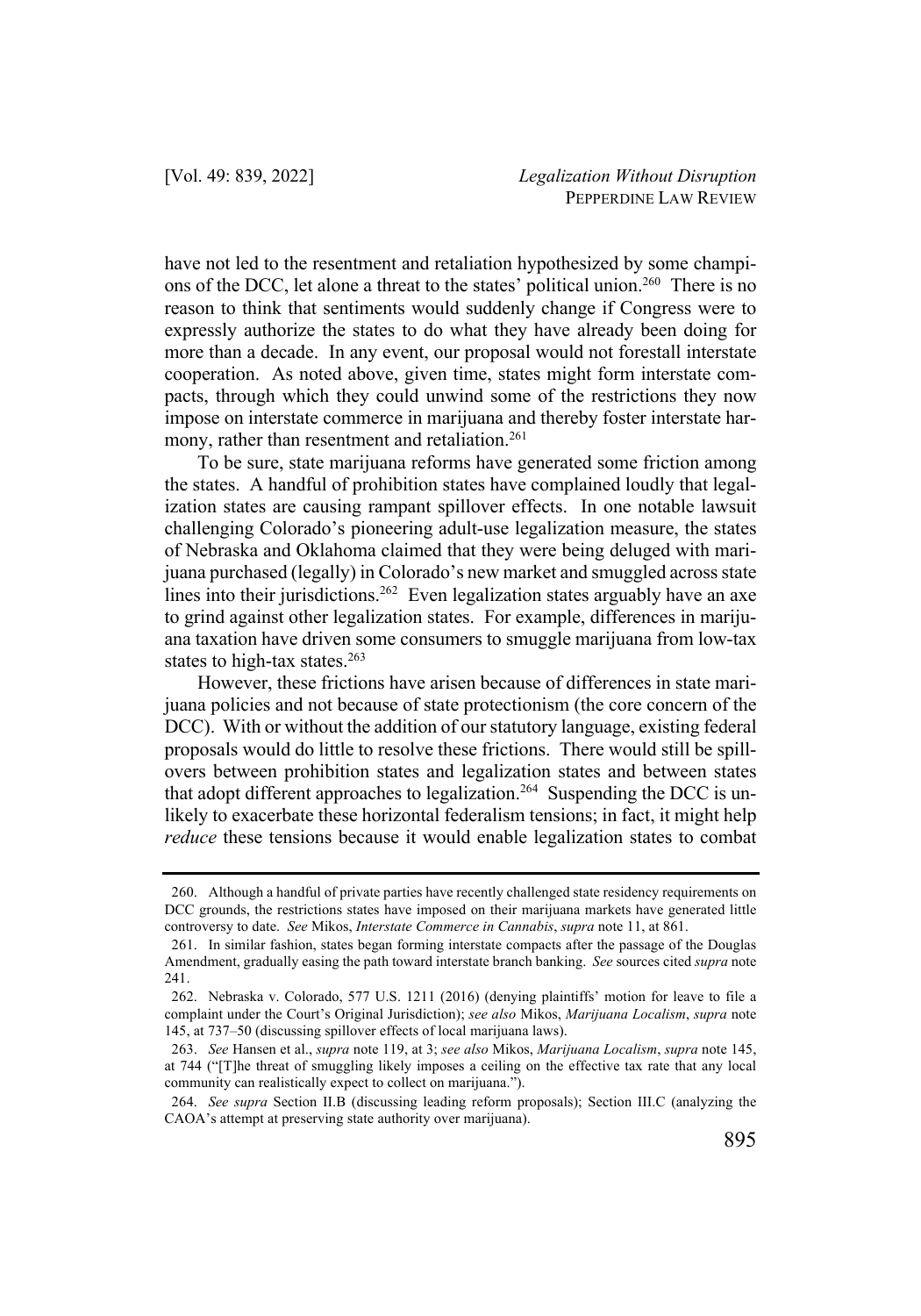spillovers in ways the DCC would not otherwise permit.<sup>265</sup> One possibility, for example, is that a legalization state could restrict the amount of marijuana that non-residents can purchase.<sup>266</sup> This gesture, which would plainly violate the DCC once the federal government legalizes marijuana,  $267$  would help reduce the spillover effects that some legalization states have on prohibition states and other legalization states that impose higher taxes and other regulatory burdens.

A market efficiency objection to our proposal would fare no better than the resentment and retaliation objection.<sup>268</sup> True enough, a national marketplace would allow marijuana producers to take advantage of economies of scale and more cost-efficient methods of cultivating marijuana (e.g., growing it outdoors rather than indoors). Simply put, the costs of producing marijuana, and thus, the price that consumers pay for the drug, would be lower in a consolidated national market compared to the insulated state markets we have today.

But the efficiency gains are only part of the story. For one thing, the sudden shift to a more efficient national marijuana market also comes with significant costs: the erosion of regulatory controls on the industry, the premature termination of state regulatory experiments, the demise of social equity programs, and so on.269 In the near term, at least, we believe these societal costs far eclipse any gains that might follow from increasing productive efficiency.270

<sup>265.</sup> *See* Denning, *Vertical Federalism*, *supra* note 57, at 594 (suggesting that suspending the DCC could improve relations between legalization states and their prohibitionist neighbors).

<sup>266.</sup> A handful of states have previously imposed such discriminatory purchase restrictions to assuage the concerns of neighboring states. *See id.* (describing how Colorado restricted the amount of marijuana non-residents could purchase and positing that suspending the DCC would help states reduce spillovers as a matter of comity to their neighbors).

<sup>267.</sup> *See generally* Denning, *One Toke*, *supra* note 20.

<sup>268.</sup> Although wading into scholarly debates regarding the DCC's general merits is outside the scope of this paper, we do note that several leading scholars have criticized the market efficiency objection to state protectionism from a constitutional standpoint. *See* Regan, *supra* note 254, at 1124 (opining that "even though [the efficiency objection] would occur first to many constitutional scholars . . . it deserves to be downplayed" in part because it "was not primary in the framers' thinking"); Collins, *supra* note 256, at 64 (explaining that "efficiency is not the central national value served" by the DCC); Denning, *Reconstructing the Dormant Commerce Clause Doctrine*, *supra* note 106, at 480– 81 (casting doubt on the economic efficiency rationale for the DCC).

<sup>269.</sup> *Cf.* Lisa Heinzerling, *The Commercial Constitution*, 1995 SUP. CT. REV. 217, 234–47 (arguing that protectionist state laws may actually be more efficient (in some sense of the word) than a freemarket policy when a complete picture of costs and benefits is taken into account).

<sup>270.</sup> In particular, we believe that harms to state social equity programs deserve special weight in debates over marijuana policy, as marijuana reforms have been designed in large part to redress the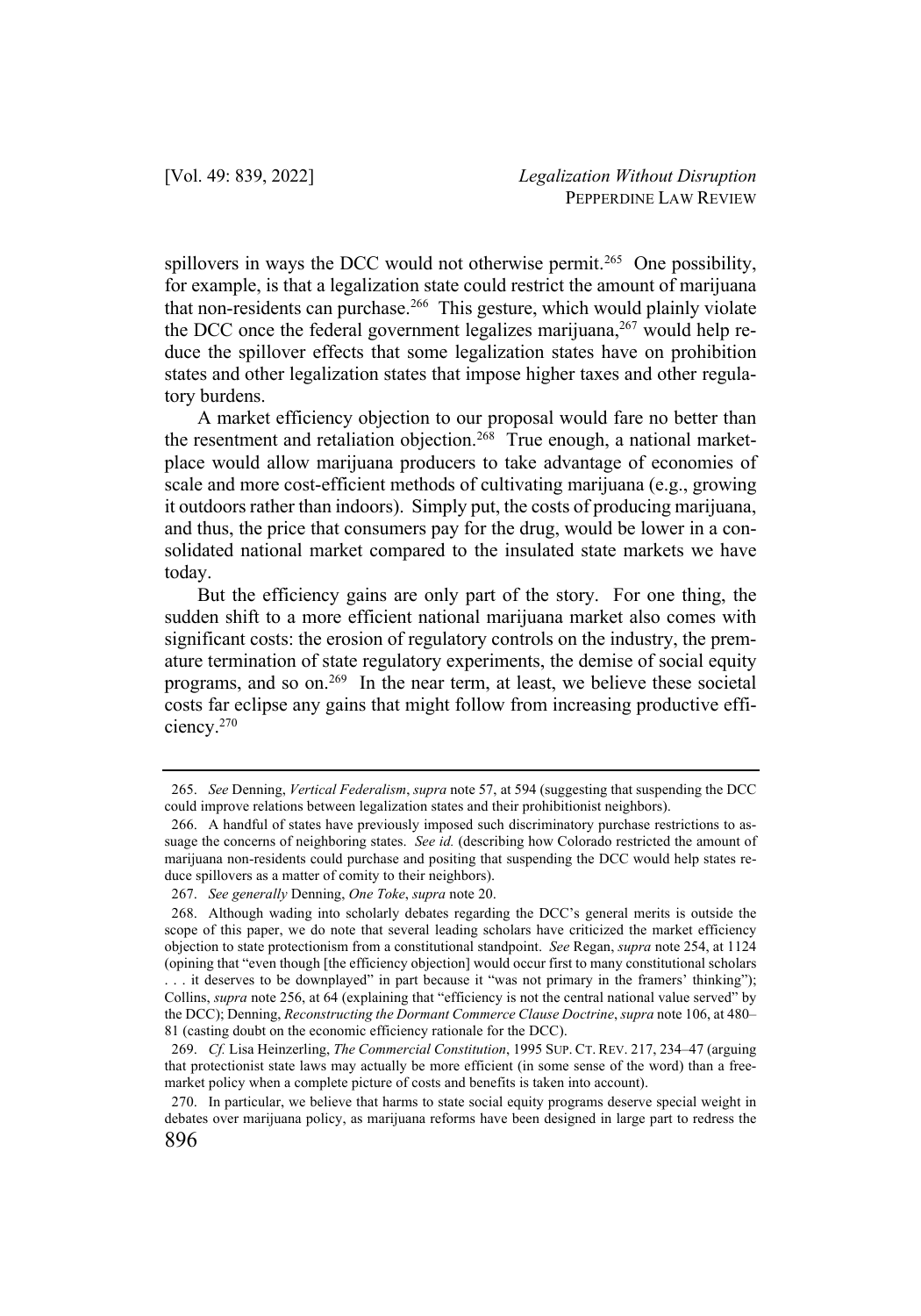But perhaps less obviously, we also question whether drastically reducing the cost of marijuana is a goal lawmakers should be pursuing in the short run.271 For decades, prohibition has artificially inflated the retail price of marijuana. Once marijuana is legalized at both the federal and state levels, the price of the drug is likely to plummet, making it "far and away the cheapest intoxicant on a per-hour basis."272 As several prominent marijuana policy experts have surmised, it is "hard to imagine that such a dramatic price drop wouldn't affect patterns of use."<sup>273</sup> Put more bluntly, a precipitous decline in the price of marijuana is likely to dramatically boost consumption of the drug, and even many proponents of legalization would acknowledge that is not necessarily a good thing.

We recognize that there may be better ways to prevent a collapse in the price of marijuana in the long run. Most obviously, excise taxes raise the effective price consumers pay, but they do so without sacrificing productive efficiency, and they also generate revenues that can be put to good use. In the near term, however, the DCC would hamper state efforts to prevent a collapse in the price of marijuana. For instance, if a state attempted to impose a heavy excise tax to curb consumption, it may soon find consumers flocking to other states to purchase their marijuana.<sup>274</sup> Thus, until state or federal lawmakers can pass effective regulatory measures that will withstand scrutiny under the DCC, the best course of action may be to tolerate the inefficiencies of the insular state-based marketplace system and authorize states to continue to restrict interstate commerce in marijuana.<sup>275</sup>

disparate harms that marijuana prohibition inflicted upon certain communities (especially communities of color). Policy choices that disrupt efforts to achieve restorative justice should be disfavored.

<sup>271.</sup> *Cf.* Tenn. Wine & Spirits Retailers Ass'n v. Thomas, 139 S. Ct. 2449, 2481 (2019) (Gorsuch, J., dissenting) (describing how during and after alcohol prohibition, "robust competition in the liquor industry was far from universally considered an unalloyed good; lower prices enabled higher consumption and invited social problems along the way").

<sup>272.</sup> JONATHAN P. CAULKINS, BEAU KILMER & MARK A. R. KLEIMAN, MARIJUANA LEGALIZATION: WHAT EVERYONE NEEDS TO KNOW 144 (2d Ed. 2016) (estimating that federal legalization "might allow a user to buy an hour's marijuana intoxication for dimes rather than dollars"). 273. *Id.*

<sup>274</sup>. *See supra* Section III.B (highlighting difficulties states will face in collecting taxes in a national marketplace).

<sup>275.</sup> Some skeptics of our proposal posit that suspending the DCC would benefit large multi-state operators (MSO) at the expense of social equity businesses. They reason that MSOs benefit from some states' restrictive licensing systems, which limit competition and create barriers to entry. They suggest that allowing states to restrict interstate commerce in marijuana—even temporarily—will perpetuate this unfair market structure in the states that have adopted restrictive licensing systems.

We agree that restrictive licensing can create problematic market structures, but we reject the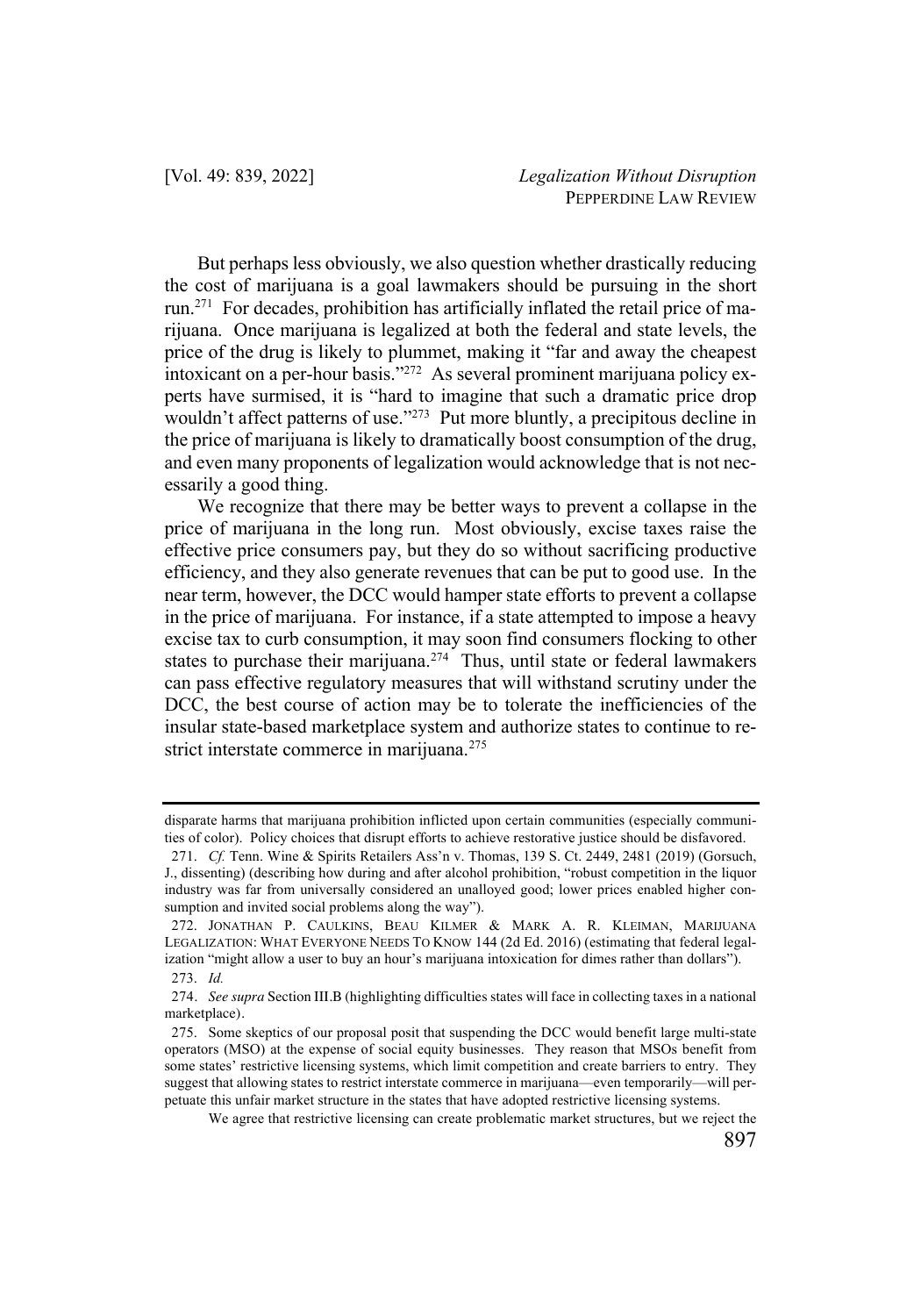# IV. CONCLUSION

As momentum for legalizing marijuana continues to build, the era of federal prohibition appears set to meet its long-overdue demise. While this would be a welcome development for the marijuana industry, the details of how Congress legalizes marijuana will have enormous consequences for that industry and the states that currently regulate it. In this Article, we shed light on a critical detail that Congress and other stakeholders have overlooked: The leading legalization bills would unleash the DCC on state marijuana laws, disrupting extant state-based markets and quickly replacing them with a national marijuana market. This abrupt transformation would create numerous problems. As we explain, it would produce troublesome regulatory gaps, spur a race to the bottom among states, undermine state social equity programs, create inequities for marijuana producers, and raise important federalism concerns.

This Article provides Congress with a much-needed solution to avoid these disruptions and smooth the transition to a national marijuana market. We propose specific statutory language that would suspend application of the DCC to states' marijuana laws, giving businesses and state regulators time to prepare for a national market and giving federal policymakers time to craft rules that will be needed once that market emerges. Our proposal also recognizes that the benefits of suspending the DCC are likely to fade over time. Accordingly, we include a sunset clause to ensure that a transition measure

idea that unleashing the DCC is the best way to address the problem. For the reasons we have discussed throughout this paper, we doubt that social equity businesses and other small businesses would benefit from an abrupt transition to a national market. In general, we suspect that larger businesses would be far better positioned to exploit the economic opportunities created by the DCC. In this vein, we note that after we made an earlier draft of this Article publicly available, a variety of industry groups and reform groups—including social-equity-oriented groups—expressed support for suspending the DCC in letters to lawmakers. *See, e.g.*, MARIJUANA POL'Y PROJECT, CANNABIS OPPORTUNITY AND ADMINISTRATION ACT—DISCUSSION DRAFT MARIJUANA POLICY PROJECT FEEDBACK 6 (2021), https://www.mpp.org/assets/pdf/policy/federal/MPP-CAO-Act-Comments.pdf; PARABOLA CTR., CAOA COMMENT 6 (2021), https://www.parabolacenter.com/pdf/Parabola%20Center%20CAOA%20Comments%208-31-21.pdf; MINORITY CANNABIS BUS. ASS'N, COMMENTS ON BEHALF OF THE MINORITY CANNABIS BUSINESS ASSOCIATION REGARDING THE CANNABIS ADMINISTRATION OPPORTUNITY ACT DISCUSSION DRAFT 9–11 (2021), https://minoritycannabis.org/wp-content/uploads/2021/09/Minority-Cannabis-Business-Assoc-CAO-Act-Comments-Final.pdf. Support from groups like the Marijuana Policy Project, the Parabola Center, and the Minority Cannabis Business Association casts significant doubt on the proposition that our proposal would somehow hurt social equity businesses. In any event, unleashing the DCC is a very blunt way to address problematic licensing programs. A more straightforward solution would be to *change those licensing programs directly*—for example, by lifting the artificial caps some states have imposed on the number of marijuana licenses they will issue. Such a change could be made without inflicting the DCC (and the collateral damage it would cause) on the states.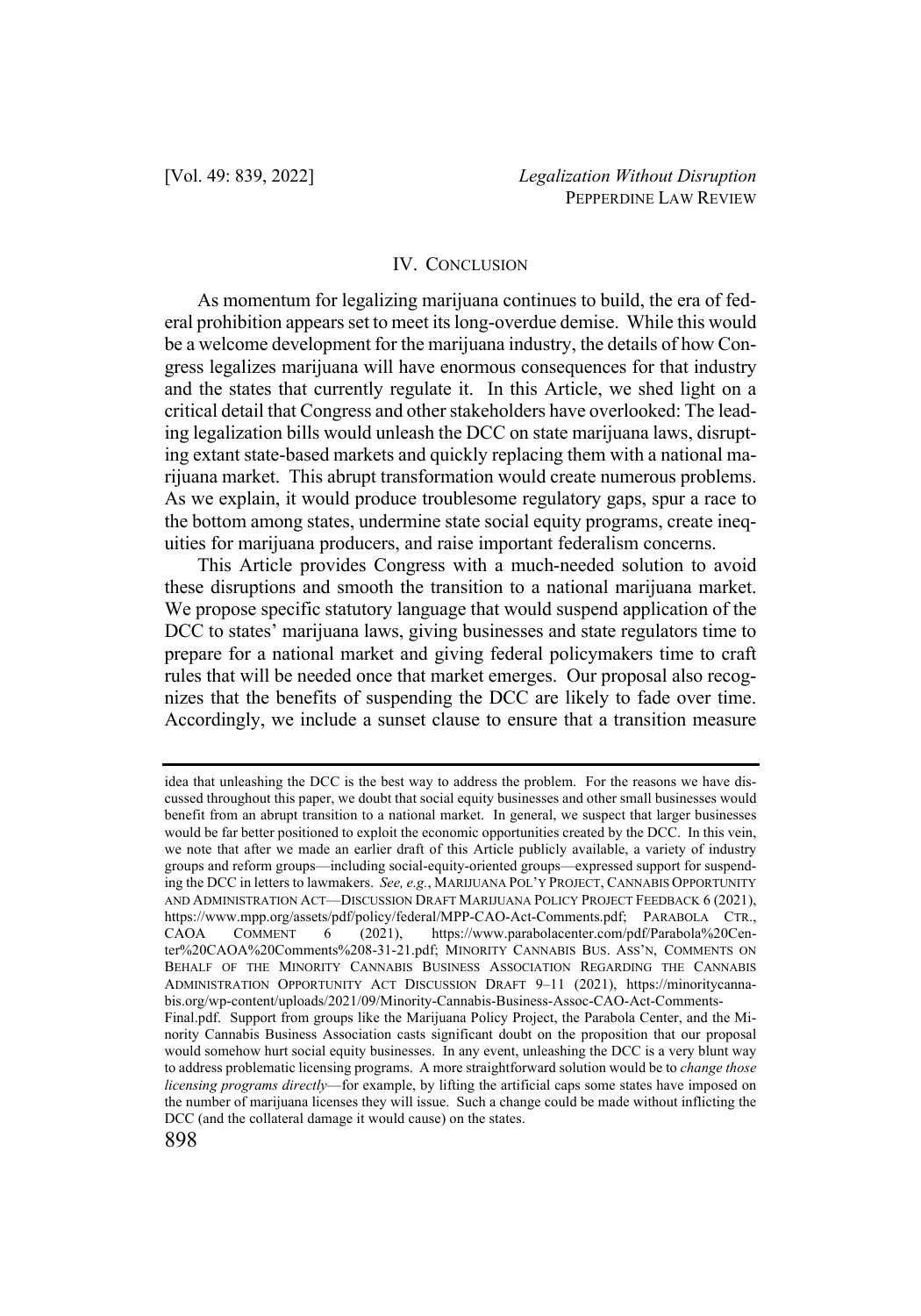does not become entrenched—unless, of course, Congress decides that continued suspension of the DCC is in the nation's best interest.

While the Article makes a valuable contribution, the work on managing the transition from federal prohibition to legalization has only just begun. Here we briefly highlight just a sampling of questions that warrant further study.

First, we believe policymakers should consider whether to broaden our proposal to include state laws regulating the "business of hemp." Hemp and marijuana are both cannabis; the only material difference is that hemp contains no more than trace amounts of the psychoactive cannabinoid delta-9 THC.276 Notwithstanding this difference, there is some overlap between the current marijuana and hemp markets. For example, the non-psychoactive cannabinoid CBD can be extracted from both hemp and marijuana, making hemp a suitable substitute for marijuana for some purposes.<sup>277</sup> Given the market overlap, there may be reasons to authorize states to restrict interstate commerce in the business of both forms of cannabis.

Second, while this Article focuses on commerce among the states, policymakers also need to consider international trade in marijuana. At least one leading legalization proposal already contemplates such trade, $278$  but we think policymakers need to carefully weigh the consequences of opening international trade in marijuana too quickly. Most obviously, the sudden introduction of large quantities of inexpensive, imported marijuana could decimate U.S. marijuana producers, especially smaller scale producers like social equity applicants.

Finally, we believe lawmakers should carefully consider the scope of federal preemption in any legalization bill. The CSA contains a provision, § 903, that disclaims Congress's intent to preempt states' drug laws except in narrow circumstances.279 If Congress de-schedules marijuana from the CSA, § 903 will no longer apply to marijuana. Going forward, Congress will need to specify the extent to which new federal marijuana regulations (if any) will preempt

<sup>276.</sup> *See* 7 U.S.C. § 1639o(1) (defining hemp, in relevant part, as having less than 0.3% delta-9 THC). Until Congress legalized hemp in 2018, federal law made no legal distinction between psychoactive cannabis and non-psychoactive cannabis—both were forbidden. *See* Agricultural Improvement Act of 2018, Pub. L. No. 115-334, §§ 10113–10114, 132 Stat. 4490, 4908–4914 (legalizing hemp at the federal level).

<sup>277.</sup> *See, e.g.*, Emma Stone, *What's the Difference Between CBD Derived from Hemp and Cannabis?*, LEAFLY (Nov. 22, 2019), https://www.leafly.com/news/cannabis-101/hemp-vs-cannabis-derived-cbd-whats-the-difference.

<sup>278.</sup> *See* GAI21675 4LN § 401.

<sup>279.</sup> 21 U.S.C. § 903.